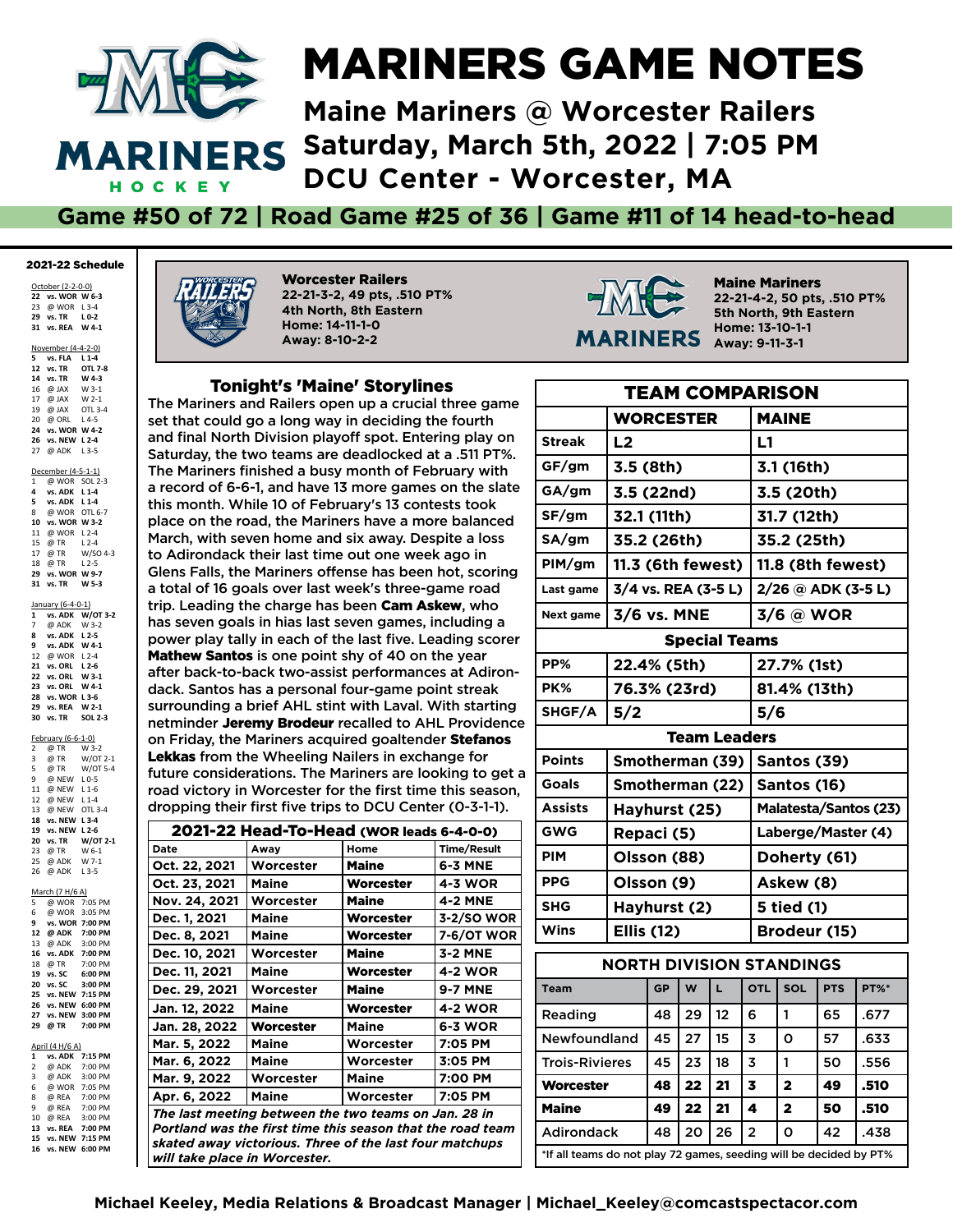

| <b>Totals &amp; Averages</b> |              |            |                       |  |  |  |  |  |  |
|------------------------------|--------------|------------|-----------------------|--|--|--|--|--|--|
|                              | Overall (49) | Home (25)  | Away (24)             |  |  |  |  |  |  |
| <b>Goals For</b>             | 151 (3.1)    | 79 (3.2)   | 72 (3.0)              |  |  |  |  |  |  |
| <b>Goals Against</b>         | 169 (3.4)    | 84 (3.4)   | 85 (3.5)              |  |  |  |  |  |  |
| <b>Shots For</b>             | 1555 (31.7)  | 851 (34.0) | 704 (29.3)            |  |  |  |  |  |  |
| <b>Shots Against</b>         | 1726 (35.2)  |            | 863 (34.5) 863 (36.0) |  |  |  |  |  |  |
| <b>Penalty Mins</b>          | 578 (11.8)   | 322 (12.9) | 256 (10.7)            |  |  |  |  |  |  |
| <b>PP Goals</b>              | 43 (0.9)     | 24 (1.0)   | 19 (0.8)              |  |  |  |  |  |  |
| <b>PP Attempts</b>           | 154 (3.1)    | 85 (3.4)   | 69 (2.9)              |  |  |  |  |  |  |

| <b>Longest Streaks</b><br>(current streak in <i>italics</i> , *indicates multiple instances) |                |                 |                 |  |  |  |  |  |  |
|----------------------------------------------------------------------------------------------|----------------|-----------------|-----------------|--|--|--|--|--|--|
|                                                                                              | Overall        | Home            | Away            |  |  |  |  |  |  |
| Win                                                                                          | 4 (12/29-1/7)  | 4 (12/10-1/1)   | $3(2/2-2/5)$    |  |  |  |  |  |  |
| Point                                                                                        | $5*(1/29-2/5)$ | 4 (12/10-1/1)   | $3*(2/13-2/25)$ |  |  |  |  |  |  |
| Lose                                                                                         | $6*(2/9-2/19)$ | $3*(1/30-2/19)$ | 7 (11/19-12/15) |  |  |  |  |  |  |

| <b>Highs &amp; Lows - Team</b><br>(*indicates multiple instances - most recent listed) |                             |                                      |                                                               |                               |  |  |  |  |  |
|----------------------------------------------------------------------------------------|-----------------------------|--------------------------------------|---------------------------------------------------------------|-------------------------------|--|--|--|--|--|
| <b>Period High</b><br>Period Low (not inc. OT)<br>Season High<br><b>Season Low</b>     |                             |                                      |                                                               |                               |  |  |  |  |  |
| <b>Goals For</b>                                                                       | $9(12/29 \text{ vs. } WOR)$ | $O(10/29 \text{ vs. TR})$            | 4 (12/29 vs. WOR -<br>2nd/3rd                                 | O                             |  |  |  |  |  |
| <b>Goals Against</b>                                                                   | $8(11/12 \text{ vs. TR})$   | $1^*$ (1/22 vs. ORL)                 | $5(11/12 \text{ vs. TR } -1st)$                               | O                             |  |  |  |  |  |
| <b>Shots For</b>                                                                       | 45 (10/23 @ WOR)            | <b>20</b> (11/17 $\circledcirc$ JAX) | <b>22</b> (12/1 @ WOR - 3rd)                                  | <b>1*</b> (12/11 @ WOR - 3rd) |  |  |  |  |  |
| <b>Shots Against</b>                                                                   | <b>54</b> (10/22 vs. WOR)   | 25 (10/29 vs. TR)                    | <b>26</b> (10/22 vs. WOR - 1st) $\vert$ 4 (11/16 @ JAX - 3rd) |                               |  |  |  |  |  |
| <b>Penalty Mins</b>                                                                    | 50 $(1/9$ vs. ADK)          | $0^*$ (1/22 vs. ORL)                 |                                                               |                               |  |  |  |  |  |
| <b>PP Goals</b>                                                                        | 4 $(11/12 \text{ vs. TR})$  | O                                    | $2^*$ (11/12 vs. TR - 2nd)                                    | O                             |  |  |  |  |  |
| <b>PP Attempts</b>                                                                     | $6*$ (12/31 vs. TR)         | 1 (11/16 $@$ JAX)                    | $5(12/31 \text{ vs. TR} - 2nd)$                               | O                             |  |  |  |  |  |

|                | <b>Individual Highs</b>                  |               |                    |                     |  |  |  |  |  |  |
|----------------|------------------------------------------|---------------|--------------------|---------------------|--|--|--|--|--|--|
|                | When<br>In a Period<br>When<br>In a Game |               |                    |                     |  |  |  |  |  |  |
| <b>Points</b>  | 6 (Zerter-Gossage)                       | 11/12 vs. TR  |                    |                     |  |  |  |  |  |  |
| <b>Goals</b>   | 5 (Zerter-Gossage)                       | 11/12 vs. TR  | 3 (Zerter-Gossage) | 11/12 vs. TR - 2nd  |  |  |  |  |  |  |
| <b>Assists</b> | 4 (Brazeau)                              | 11/12 vs. TR  |                    |                     |  |  |  |  |  |  |
| +/-            | +5 (Greenway/<br>Santos/Laberge)         | 12/29 vs. WOR |                    |                     |  |  |  |  |  |  |
| <b>PIM</b>     | 26 (Clarke)                              | 12/18 @ TR    |                    |                     |  |  |  |  |  |  |
| <b>PPG</b>     | 3 (Zerter-Gossage)                       | 11/12 vs. TR  |                    |                     |  |  |  |  |  |  |
| <b>SHG</b>     | $1*$                                     |               | $1*$               |                     |  |  |  |  |  |  |
| <b>Saves</b>   | 51 (Brodeur)                             | 10/22 vs. WOR | 25 (Brodeur)       | 10/22 vs. WOR - 1st |  |  |  |  |  |  |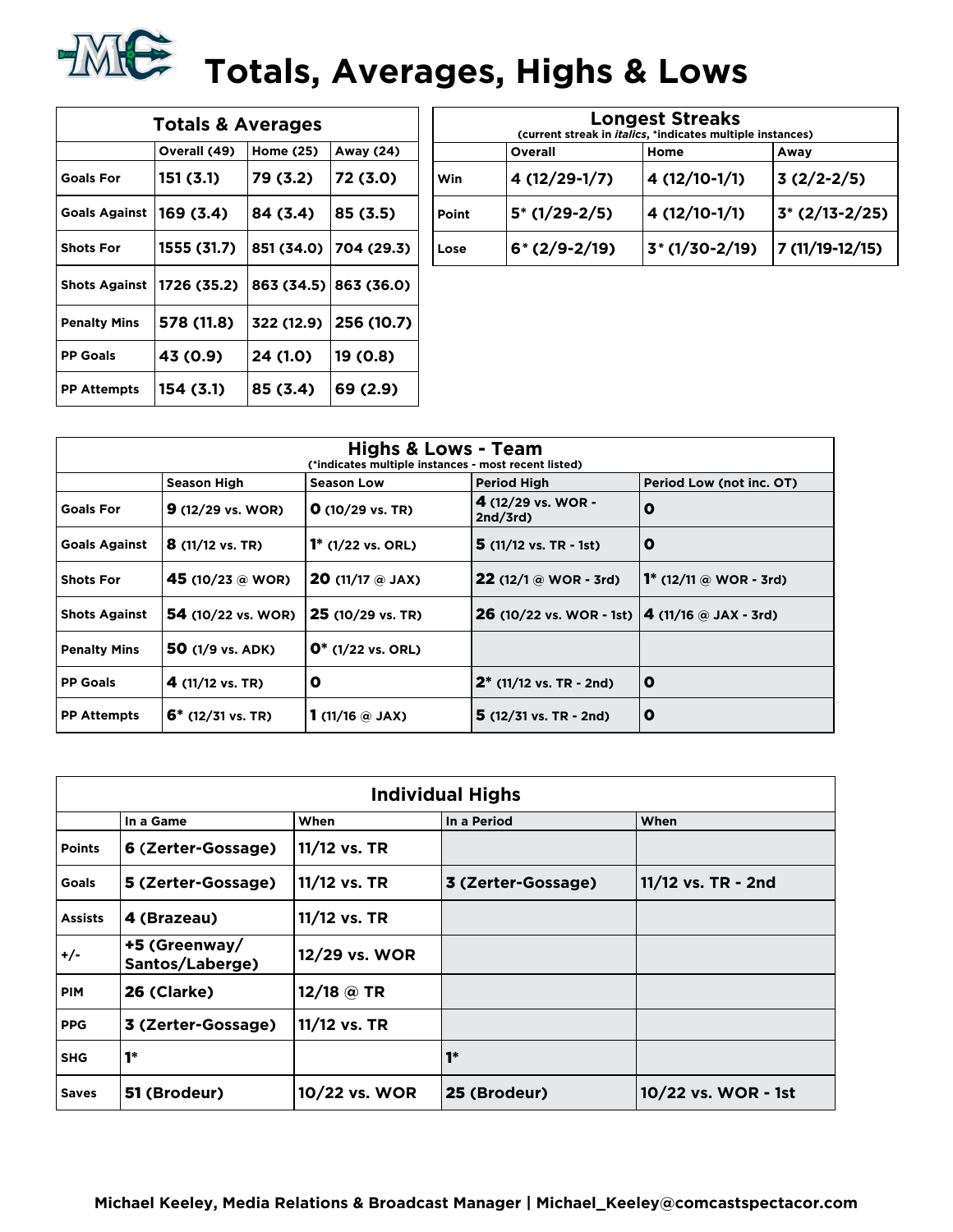

### **Situational Records**

| <b>Situation</b>               | <b>Overall</b>    | Home              | Away             | <b>Last Time</b>          |
|--------------------------------|-------------------|-------------------|------------------|---------------------------|
| <b>Extra Time</b>              | $5 - 4 - 2$       | $2 - 1 - 1$       | $3 - 3 - 1$      | 2/20/22 vs. TR (2-1 W/OT) |
| Overtime (3 on 3)              | $4 - 4$           | $2 - 1$           | $2 - 3$          | 2/20/22 vs. TR (2-1 W/OT) |
| <b>Shootout</b>                | $1 - 2$           | $O-1$             | $1 - 1$          | 1/30/22 vs. TR (2-3 SOL)  |
|                                |                   |                   |                  |                           |
| <b>Scoring First</b>           | $14 - 5 - 1 - 1$  | $9 - 3 - 0 - 0$   | $5 - 2 - 1 - 1$  | $2/25/22$ @ ADK (7-1 W)   |
| <b>Opponent Scores First</b>   | $8 - 16 - 3 - 1$  | $4 - 7 - 1 - 1$   | $4 - 9 - 2 - 0$  | $2/26/22$ @ ADK (3-5 L)   |
|                                |                   |                   |                  |                           |
| <b>Outshooting opponent</b>    | $8 - 9 - 0 - 2$   | $7 - 6 - 0 - 1$   | $1 - 3 - 0 - 1$  | $2/25/22$ @ ADK (7-1 W)   |
| <b>Outshot by opponent</b>     | $13 - 12 - 4 - 0$ | $5 - 4 - 1 - 0$   | $8 - 8 - 3 - 0$  | $2/26/22$ @ ADK (3-5 L)   |
| Equal # of shots               | $1 - 0 - 0 - 0$   |                   | $1 - 0 - 0 - 0$  | 12/17/21 @ TR (4-3 W/SO)  |
|                                |                   |                   |                  |                           |
| <b>Scoring at least 1 PPG</b>  | $16 - 10 - 4 - 0$ | $10 - 5 - 1 - 0$  | $6 - 5 - 3 - 0$  | $2/26/22$ @ ADK (3-5 L)   |
| <b>Score 1 PPG</b>             | $10 - 6 - 3 - 0$  | $6 - 4 - 0 - 0$   | $4 - 2 - 3 - 0$  | 2/25/22 @ ADK (7-1 W)     |
| <b>Score 2 PPG</b>             | $6 - 4 - 0 - 0$   | $4 - 1 - 0 - 0$   | $2 - 3 - 0 - 0$  | $2/26/22$ @ ADK (3-5 L)   |
| <b>Score 3 PPG</b>             |                   |                   |                  | 1/14/20 vs. WOR           |
| <b>Score 4 PPG</b>             | $0 - 0 - 1 - 0$   | $0 - 0 - 1 - 0$   |                  | $11/12/21$ vs. TR         |
| <b>No PPG</b>                  | $6-11-0-2$        | $3 - 5 - 0 - 1$   | $3 - 6 - 0 - 1$  | $2/12/22$ @ NFD (1-4 L)   |
| <b>Allowing at least 1 PPG</b> | $5 - 12 - 2 - 1$  | $4 - 6 - 1 - 1$   | $1 - 6 - 1 - 0$  | $2/26/22$ @ ADK (3-5 L)   |
| <b>Allow 1 PPG</b>             | $4 - 7 - 0 - 1$   | $3 - 4 - 0 - 1$   | $1 - 3 - 0 - 0$  | 2/18/22 vs. NFD (3-4 L)   |
| <b>Allow 2 PPG</b>             | $1 - 5 - 1 - 0$   | $1 - 2 - 0 - 0$   | $0 - 3 - 1 - 0$  | $2/26/22$ @ ADK (3-5 L)   |
| <b>Allow 3 PPG</b>             | $0 - 0 - 1 - 0$   | $0 - 0 - 1 - 0$   |                  | 11/12/21 vs. TR           |
| <b>No PPG allowed</b>          | $17 - 9 - 2 - 1$  | $9 - 4 - 0 - 0$   | $8 - 5 - 2 - 1$  | 2/25/22 @ ADK (7-1 W)     |
| More PP than opponent          | $11 - 8 - 1 - 1$  | $7 - 4 - 0 - 1$   | $4 - 4 - 1 - 0$  | $2/23/22$ @ TR (6-1 W)    |
| Fewer PP than opponent         | $10 - 8 - 2 - 1$  | $5 - 3 - 1 - 0$   | $5 - 5 - 1 - 1$  | $2/26/22$ @ ADK (3-5 L)   |
| Equal PP as opponent           | $1 - 5 - 1 - 0$   | $1 - 3 - 0 - 0$   | $0 - 2 - 1 - 0$  | 2/20/22 vs. TR (2-1 W/OT) |
|                                |                   |                   |                  |                           |
| vs. Eastern Conf               | $22 - 21 - 4 - 2$ | $13 - 10 - 1 - 1$ | $9 - 11 - 3 - 1$ | 2/26/22 @ ADK (3-5 L)     |
| vs. Western Conf               |                   |                   |                  | 2/28/20 @ WHE             |
| vs. North Div                  | $18 - 18 - 3 - 2$ | $11 - 8 - 1 - 1$  | $7 - 10 - 2 - 1$ | $2/26/22$ @ ADK (3-5 L)   |
| vs. South Div                  | $4 - 3 - 1 - 0$   | $2 - 2 - 0 - 0$   | $2 - 1 - 1 - 0$  | 1/23/22 vs. ORL (4-1 W)   |
| vs. Central Div                |                   |                   |                  | 2/28/20 @ WHE             |
| vs. Mountain Div               |                   |                   |                  | 3/2/19 @ UTA              |
| vs. TR (16 gm)                 | $8 - 4 - 1 - 1$   | $3 - 2 - 1 - 1$   | $5 - 2 - 0 - 0$  | $2/23/22$ (A) 6-1 W       |
| vs. WOR (14 gm)                | $4 - 4 - 1 - 1$   | $4 - 1 - 0 - 0$   | $0 - 3 - 1 - 1$  | 1/28/22 (H) 3-6 L         |
| vs. ADK (15 gm)                | $4 - 5 - 0 - 0$   | $2 - 3 - 0 - 0$   | $2 - 2 - 0 - 0$  | $2/26/22$ (A) 3-5 L       |
| vs. NFL (13 gm)                | $0 - 5 - 1 - 0$   | $0 - 2 - 0 - 0$   | $0 - 3 - 1 - 0$  | 2/18/22 (H) 3-4 L         |
| vs. REA (6 gm)                 | $2 - 0 - 0 - 0$   | $2 - 0 - 0 - 0$   |                  | $1/29/22$ (H) 2-1 W       |
|                                |                   |                   |                  |                           |
| One goal games                 | $10 - 3 - 4 - 2$  | $5 - 1 - 1 - 1$   | $5 - 2 - 3 - 1$  | 2/20/22 vs. TR (2-1 W/OT) |
| Two goal games                 | $5 - 7 - 0 - 0$   | $4 - 2 - 0 - 0$   | $1 - 5 - 0 - 0$  | $2/26/22$ @ ADK (3-5 L)   |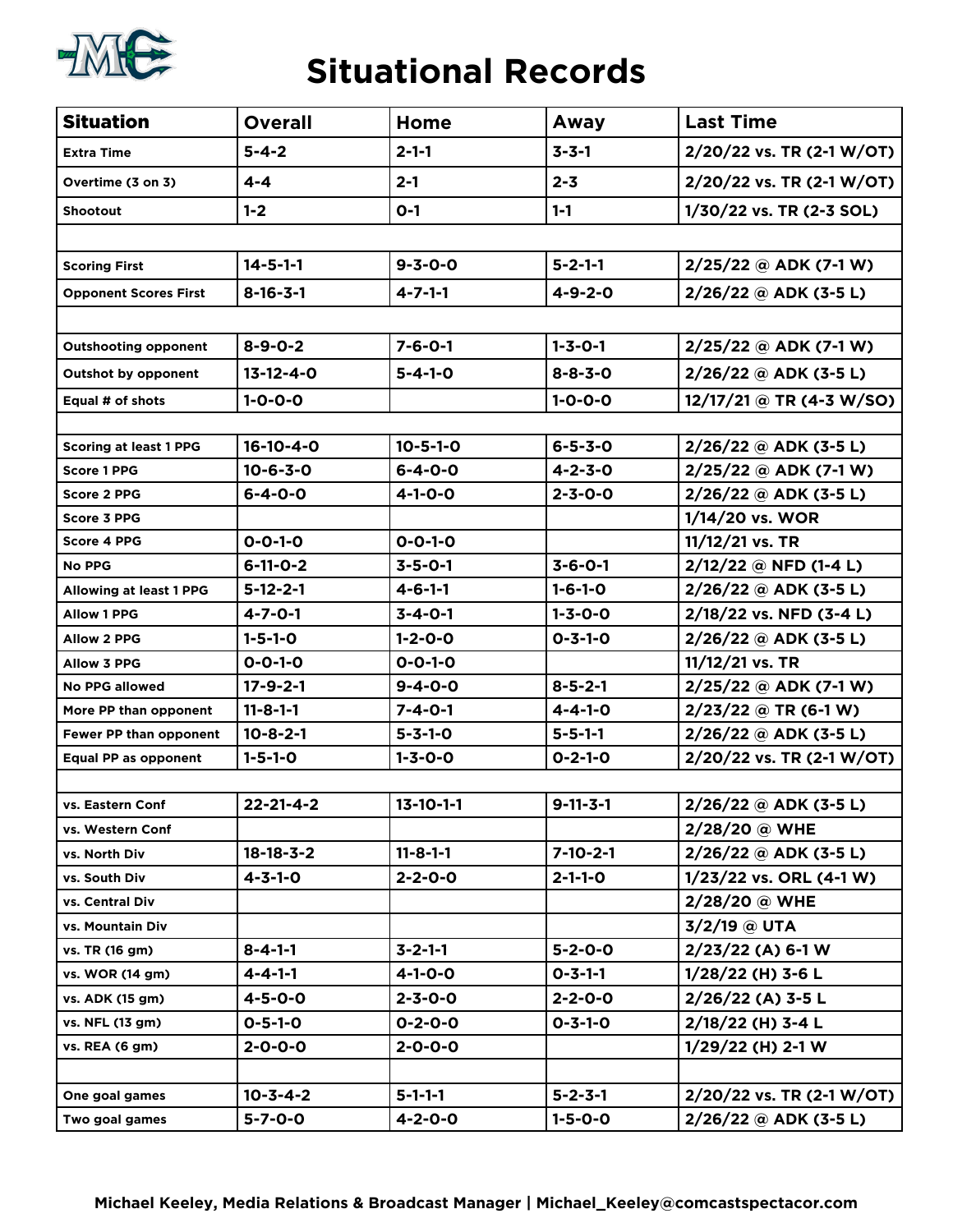

# **Situational Records (cont'd)**

| <b>Situation</b>        | <b>Overall</b>    | Home            | Away            | <b>Last time</b>          |
|-------------------------|-------------------|-----------------|-----------------|---------------------------|
| <b>Sunday</b>           | $5 - 1 - 1 - 1$   | $5 - 1 - 0 - 1$ | $0 - 0 - 1 - 0$ |                           |
| Monday                  |                   |                 |                 |                           |
| <b>Tuesday</b>          | $1 - 0 - 0 - 0$   |                 | $1 - 0 - 0 - 0$ |                           |
| Wednesday               | $5 - 3 - 1 - 1$   | $2 - 0 - 0 - 0$ | $3 - 3 - 1 - 1$ |                           |
| Thursday                | $1 - 0 - 0 - 0$   |                 | $1 - 0 - 0 - 0$ |                           |
| <b>Friday</b>           | $6 - 7 - 2 - 0$   | $3 - 6 - 1 - 0$ | $3 - 1 - 1 - 0$ |                           |
| <b>Saturday</b>         | $4 - 10 - 0 - 0$  | $3 - 3 - 0 - 0$ | $1 - 7 - 0 - 0$ |                           |
|                         |                   |                 |                 |                           |
| Following a win         | $10-10-1-1$       | $3 - 4 - 0 - 1$ | $7 - 6 - 1 - 0$ |                           |
| <b>Following a loss</b> | $11 - 11 - 3 - 1$ | $9 - 6 - 1 - 0$ | $2 - 5 - 2 - 1$ |                           |
|                         |                   |                 |                 |                           |
| 1st game of consec.     | $8 - 6 - 1 - 0$   | $3 - 5 - 0 - 0$ | $5 - 1 - 1 - 0$ |                           |
| Played previous day     | $7 - 10 - 1 - 1$  | $5 - 3 - 0 - 1$ | $2 - 7 - 1 - 0$ |                           |
| 3rd game in a row       | $3 - 0 - 0 - 1$   | $3 - 0 - 0 - 1$ | $0 - 0 - 1 - 0$ |                           |
| <b>Stand-alone game</b> | $6 - 5 - 2 - 1$   | $4 - 2 - 1 - 0$ | $2 - 3 - 1 - 1$ |                           |
|                         |                   |                 |                 |                           |
| Scoring 0 goals         | $0 - 2 - 0 - 0$   | $0 - 1 - 0 - 0$ | $0 - 1 - 0 - 0$ | $2/9/22$ @ NFD (0-5 L)    |
| <b>Scoring 1</b>        | $0 - 5 - 0 - 0$   | $0 - 2 - 0 - 0$ | $0 - 2 - 0 - 0$ | 2/12/22 @ NFD (1-4 L)     |
| <b>Scoring 2</b>        | $4 - 8 - 0 - 2$   | $2 - 4 - 0 - 1$ | $2 - 4 - 0 - 1$ | 2/20/22 vs. TR (2-1 W/OT) |
| <b>Scoring 3</b>        | $6 - 5 - 2 - 0$   | $3 - 2 - 0 - 0$ | $3 - 3 - 2 - 0$ | 2/26/22 @ ADK (3-5 L)     |
| <b>Scoring 4</b>        | $6 - 1 - 0 - 0$   | $5 - 0 - 0 - 0$ | $1 - 1 - 0 - 0$ | 1/23/22 vs. ORL (4-1 W)   |
| <b>Scoring 5</b>        | $2 - 0 - 0 - 0$   | $1 - 0 - 0 - 0$ | $1 - 0 - 0 - 0$ | 2/5/22 vs. TR (5-4 W/OT)  |
| <b>Scoring 6</b>        | $2 - 0 - 1 - 0$   | $1 - 0 - 0 - 0$ | $1 - 0 - 1 - 0$ | $2/23/22$ @ TR (6-1 W)    |
| <b>Scoring 7</b>        | $1 - 0 - 1 - 0$   | $0 - 0 - 1 - 0$ | $1 - 0 - 0 - 0$ | $2/25/22$ @ ADK (7-1 W)   |
| <b>Scoring 8</b>        |                   |                 |                 | 1/24/20 vs. WOR (8-1 W)   |
| <b>Scoring 9</b>        | $1 - 0 - 0 - 0$   | $1 - 0 - 0 - 0$ |                 | 12/29/21 vs. WOR (9-7 W)  |
| Scored 10+              |                   |                 |                 |                           |
|                         |                   |                 |                 |                           |
| Allowing 0 goals        |                   |                 |                 | $1/25/20$ @ ADK (3-0 W)   |
| <b>Allowing 1</b>       | $11 - 0 - 0 - 0$  | $6 - 0 - 0 - 0$ | $5 - 0 - 0 - 0$ | $2/25/22$ @ ADK (7-1 W)   |
| <b>Allowing 2</b>       | $5 - 1 - 0 - 0$   | $3-1-0-0$       | $2 - 0 - 0 - 0$ | $2/2/22$ @ TR (3-2 W)     |
| <b>Allowing 3</b>       | $4 - 0 - 0 - 2$   | $3 - 0 - 0 - 1$ | $1 - 0 - 0 - 1$ | 1/30/22 vs. TR (2-3 SOL)  |
| <b>Allowing 4</b>       | $1-10-2-0$        | $0 - 5 - 0 - 0$ | $1 - 5 - 2 - 0$ | 2/18/22 vs. NFD (3-4 L)   |
| <b>Allowing 5</b>       | $0 - 7 - 0 - 0$   | $0 - 2 - 0 - 0$ | $0 - 5 - 0 - 0$ | $2/26/22$ @ ADK (3-5 L)   |
| <b>Allowing 6</b>       | $0 - 3 - 0 - 0$   | $0 - 2 - 0 - 0$ | $0 - 1 - 0 - 0$ | 2/19/22 vs. TR (2-6 L)    |
| <b>Allowing 7</b>       | $1 - 0 - 1 - 0$   | $1 - 0 - 0 - 0$ | $0 - 0 - 1 - 0$ | 12/29/21 vs. WOR (9-7 W)  |
| <b>Allowing 8</b>       | $0 - 0 - 1 - 0$   | $0 - 0 - 1 - 0$ |                 | 11/12/21 vs. TR (7-8 OTL) |
| <b>Allowing 9</b>       |                   |                 |                 |                           |
| Allowing 10+            |                   |                 |                 |                           |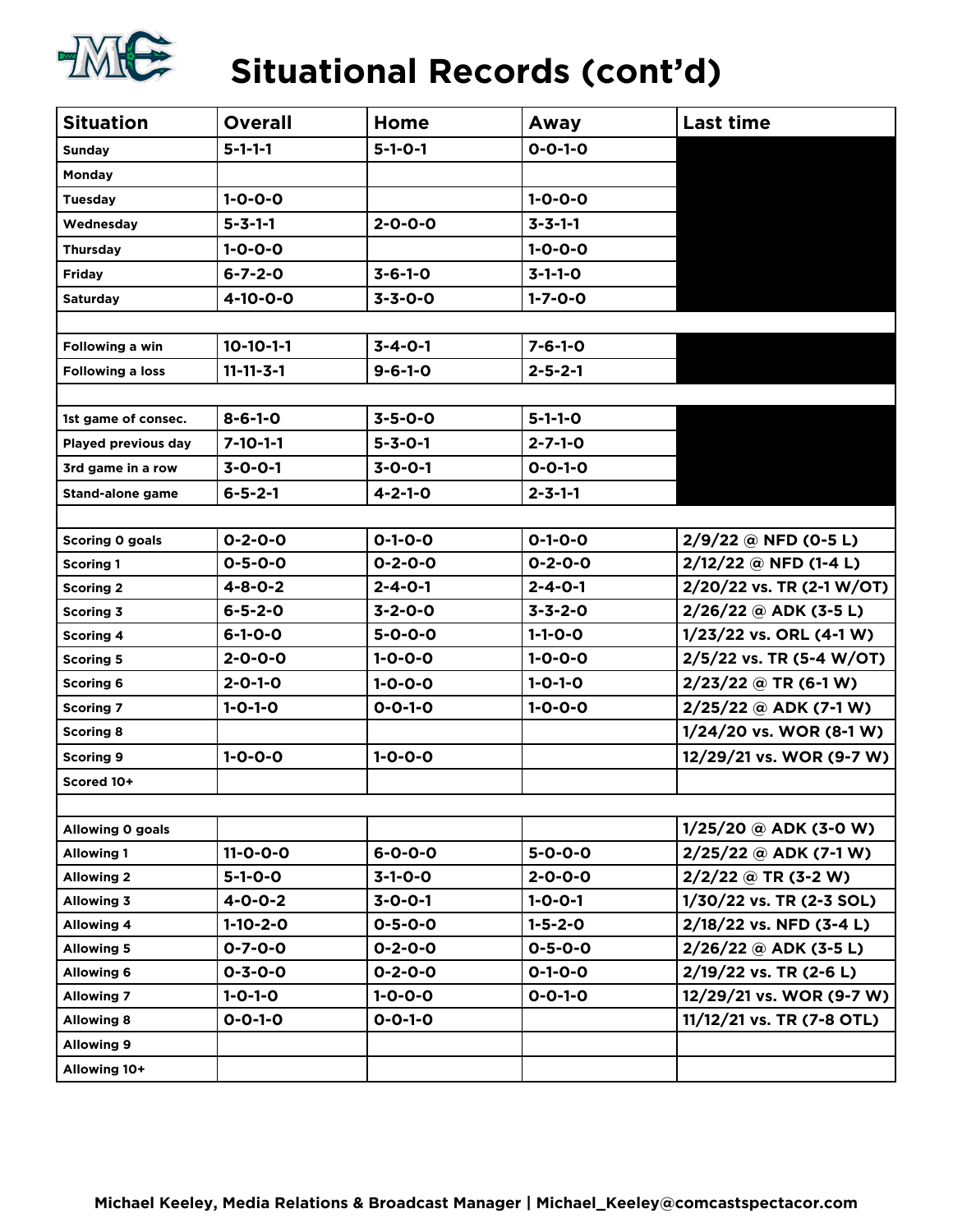

## **Last Time (Individual)**

| <b>Situation</b>             | Home                                                                   | Away                              |
|------------------------------|------------------------------------------------------------------------|-----------------------------------|
|                              | A Mariners player                                                      |                                   |
| Scored two goals in a game   | P. Shea (1/23/22 vs. ORL)                                              | C. Askew (2/25/22 @ ADK)          |
| <b>Scored a hat trick</b>    | A. Kile (12/29/21 vs. WOR)                                             | J. Elmer (12/6/19 @ ADK)          |
| Scored four goals in a game  | A. Kile (12/29/21 vs. WOR)                                             |                                   |
| Had three points in a game   | A. Kile (1/1/22 vs. ADK)                                               | C. Askew (2/25/22 @ ADK)          |
| Had four points in a game    | A. Kile (12/29/21 vs. WOR)                                             | D. Fox/R. Culkin (11/22/19 @ NOR) |
| Had five points in a game    | L. Zerter-Gossage/J. Brazeau<br>$(11/12/21 \text{ vs. TR})$            |                                   |
| Had six points in a game     | L. Zerter-Gossage (11/12/21 vs. TR)                                    |                                   |
| Had three assists in a game  | A. Kile (1/1/22 vs. ADK)                                               | T. Hinam (2/23/22 @ TR)           |
| Had four assists in a game   | J. Brazeau (11/12/21 vs. TR)                                           |                                   |
| <b>Shutout</b>               | <b>B. Halverson (1/18/19 vs. MAN)</b>                                  | C. LaCouvee (1/29/20 @ ADK)       |
|                              |                                                                        |                                   |
| Received a fighting major    | M. Santos (1/28/22 vs. WOR)                                            | C. Askew (2/23/22 @ TR)           |
| <b>Received a misconduct</b> | B. St-Louis/C. Askew/C. Doherty/I.<br><b>McKinnon (1/9/22 vs. ADK)</b> | G. Clarke (12/18/21 @ TR)         |
| Was ejected from a game      | C. Bleackley (11/14/21 vs. TR)                                         | G. Clarke (12/18/21 @ TR)         |
|                              |                                                                        |                                   |
|                              |                                                                        |                                   |
|                              |                                                                        |                                   |
|                              |                                                                        |                                   |
|                              | <b>Game events (2021-22)</b>                                           |                                   |
| <b>Mariners penalty shot</b> | J. Brazeau (11/5/21 vs. FLA - miss)                                    |                                   |
| <b>Penalty shot against</b>  |                                                                        | M. St-Cyr (12/15/21 @ TR - miss)  |
|                              |                                                                        | A. Nellis (2/23/22 @ TR - miss)   |
| <b>Mariners hat tricks</b>   | E. Tralmaks (10/22/21 vs. WOR)                                         |                                   |
|                              | L. Zerter-Gossage (11/12/21 vs. TR)                                    |                                   |
|                              | A. Voyer (11/24/21 vs. WOR)                                            |                                   |
|                              | N. Master (12/10/21 vs. WOR)                                           |                                   |
|                              | A. Kile (12/29/21 vs. WOR)                                             |                                   |
| OT winners                   | P. Laberge (1/1/22 vs. ADK)                                            | Z. Malatesta (2/3/22 @ TR)        |
|                              | C. Bleackley (2/20/22 vs. TR)                                          | Z. Malatesta (2/5/22 @ TR)        |
|                              |                                                                        |                                   |
|                              |                                                                        |                                   |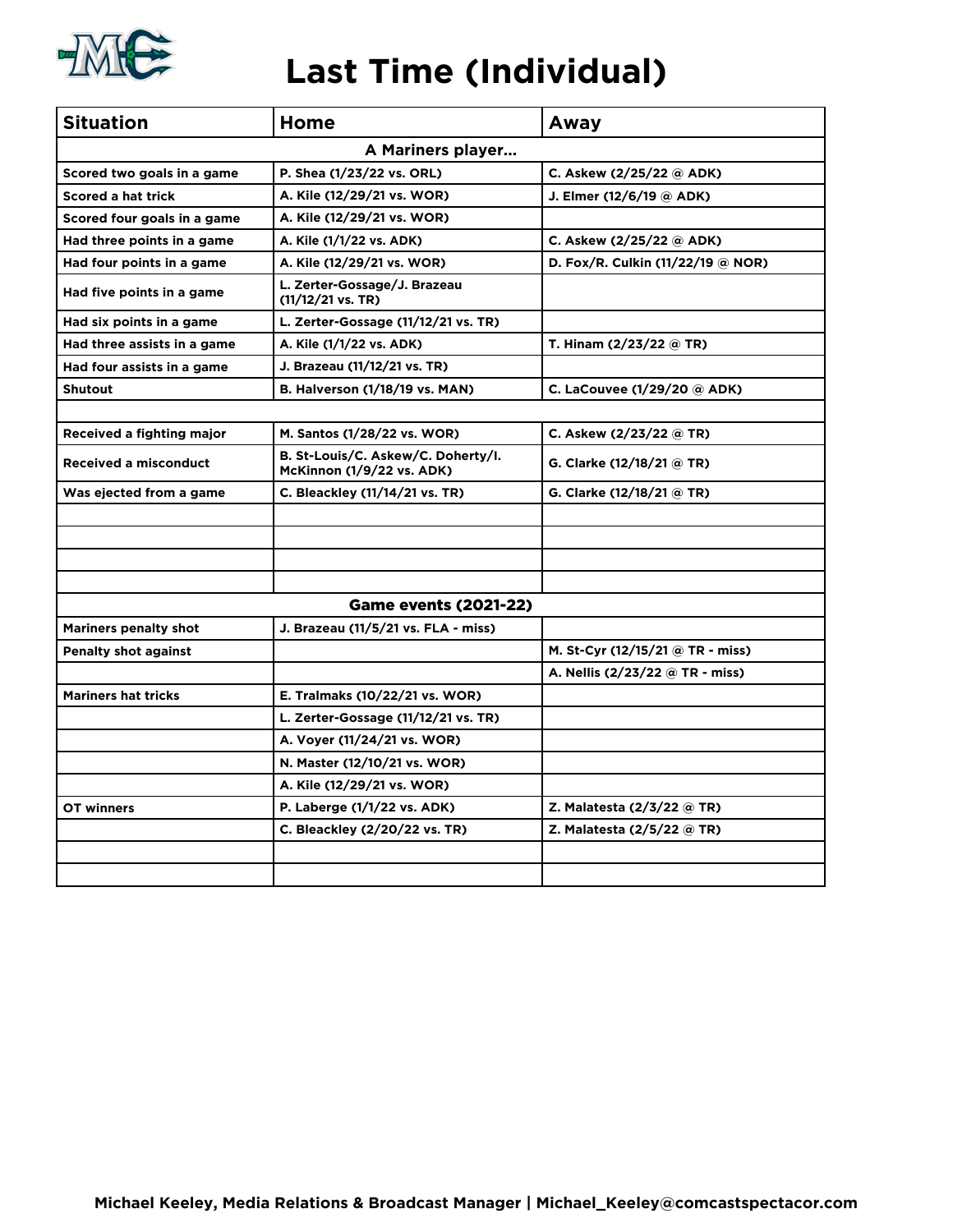

## 2021-22 Game By Game Results (\*indicates goalie DNP full game)

| 2/3<br>1/6<br>Oct. 22nd WOR<br>34<br>54<br>12<br>16<br>Kapelmaster (28/34)<br>W 6-3<br>$1 - 0 - 0 - 0$<br>2nd, North E. Tralmaks<br>Brodeur (51/54)<br>2:34<br>Oct. 23rd @WOR<br>$L$ 3-4<br>0/4<br>0/2<br>45<br>8<br>12<br>2:39<br>$1 - 1 - 0 - 0$<br>3rd, North<br>N. Pierog<br>30<br>Bouthillier (26/30)<br>Ellis (42/45)<br>Oct. 29th TR<br>$L0-2$<br>$1 - 2 - 0 - 0$<br>O. Archambault 0/2<br>0/3<br>34<br>25<br>6<br>4<br>Gillies (23/25)<br>2:13<br>4th, North<br>Desrosiers (34/34)<br>$\overline{7}$<br>Oct. 31st REA<br>$2 - 2 - 0 - 0$<br>2/3<br>0/1<br>39<br>30<br>2:06<br>W4-1<br>3rd, North<br>N. Master<br>11<br>Brodeur (29/30)<br>Nagle (35/39)<br>Nov. 5th<br><b>FLA</b><br>$2 - 3 - 0 - 0$<br>4th, North<br>D. Vander Esch<br>0/3<br>0/3<br>25<br>33<br>13<br>2:22<br>$L1-4$<br>13<br>Brodeur (29/32)<br>Johnson (24/25)<br>Nov. 12th TR<br><b>OTL 7-8</b><br>$2 - 3 - 1 - 0$<br>P. Abbandonato 4/4<br>3/6<br>37<br>47<br>14<br>10<br>5th, North<br>Bouthillier (34/39)*<br>Desrosiers (30/37)<br>2:45<br>Nov. 14th TR<br>W 4-3<br>$3 - 3 - 1 - 0$<br>1/3<br>0/1<br>35<br>34<br>25<br>16<br>4th, North<br>P. Laberge<br>Brodeur (31/34)<br>Poulin (31/35)<br>2:20<br>$W$ 3-1<br>$4 - 3 - 1 - 0$<br>P. Laberge<br>0/1<br>0/4<br>21<br>23<br>18<br>12<br>2:15<br>Nov. 16th @JAX<br>3rd, North<br>Brodeur (22/23)<br>Wall (18/20)<br>10<br>$5 - 3 - 1 - 0$<br>C. Askew<br>0/5<br>20<br>38<br>4<br>Bouthillier (37/38)<br>2:21<br>Nov. 17th @JAX<br>W 2-1<br>3rd, North<br>1/2<br><b>Williams (18/20)</b><br>8<br>Nov. 19th @JAX<br>OTL 3-4<br>$5 - 3 - 2 - 0$<br>1/4<br>2/3<br>26<br>37<br>2:36<br>3rd, North<br><b>B.</b> Hawerchuk<br>10<br>Brodeur (33/37)<br>Wall (23/26)<br>0<br>Nov. 20th @ORL<br>$L4-5$<br>$5 - 4 - 2 - 0$<br>1/2<br>0/0<br>25<br>14<br>Bouthillier (23/28)<br>3rd, North<br>M. Brodzinski<br>28<br>Emond (21/25)<br>2:28<br>$\overline{4}$<br>Nov. 24th WOR<br>$6 - 4 - 2 - 0$<br>2/3<br>0/2<br>43<br>29<br>6<br>W 4-2<br>3rd, North<br>A. Voyer<br>Brodeur (27/29)<br>Appelby (39/42)<br>2:15<br>Nov. 26th NEW<br>$L2-4$<br>$6 - 5 - 2 - 0$<br>T. Skirving<br>0/3<br>1/4<br>27<br>10<br>8<br>2:14<br>3rd, North<br>36<br>Brodeur (32/36)<br>Cormier (25/27)<br>Nov. 27th @ADK<br>$6 - 6 - 2 - 0$<br>1/4<br>40<br>36<br>14<br>12<br>2:29<br>$L$ 3-5<br>3rd, North<br>I. Chukarov<br>0/3<br>Brodeur (15/16)*<br>Mitens (37/40)<br>Dec. 1st<br>@WOR<br>SOL 2-3<br>$6 - 6 - 2 - 1$<br>4th, North<br>L. Coughlin (SO) 0/2<br>0/4<br>40<br>36<br>8<br>4<br>Brodeur (34/36)<br>Ellis (38/40)<br>2:34<br>6<br>Dec. 4th<br><b>ADK</b><br>S. Vidmar<br>0/3<br>29<br>31<br>6<br>2:25<br>$L1-4$<br>$6 - 7 - 2 - 1$<br>5th, North<br>0/3<br>Booth (27/30)<br>Mitens (28/29)<br>8<br>Dec. 5th<br><b>ADK</b><br>$L1-4$<br>$6 - 8 - 2 - 1$<br>33<br>5th, North<br>S. Vidmar<br>0/2<br>0/1<br>31<br>10<br>Brodeur (29/32)<br>Mitens (30/31)<br>2:15<br>Dec. 8th<br>@WOR<br>$6 - 8 - 3 - 1$<br>5th, North<br>1/2<br>0/2<br>32<br>6<br>6<br>Booth (16/17)*<br>2:36<br>OTL 6-7<br>A. Repaci<br>47<br>Ellis (26/32)<br>18<br>Dec. 10th WOR<br>W 3-2<br>$7 - 8 - 3 - 1$<br>0/5<br>0/2<br>43<br>37<br>24<br>2:33<br>5th, North   N. Master<br>Booth (35/37)<br>Poreda (40/32)<br>8<br>Dec. 11th @WOR<br>$L2-4$<br>$7 - 9 - 3 - 1$<br>5th, North<br>1/1<br>0/2<br>17<br>37<br>2:31<br>J. Smotherman<br>14<br>Booth (20/23)*<br>Poreda (15/17)<br>Dec. 15th<br>0/4<br>0/3<br>27<br>13<br>@TR<br>$L2-4$<br>$7 - 10 - 3 - 1$<br>5th, North<br>C. Desruisseaux<br>42<br>11<br>Brodeur (38/42)<br>Desrosiers (25/27)<br>2:33<br>22<br>Dec. 17th @TR<br>W/SO 4-3<br>2/4<br>1/5<br>40<br>24<br>$8 - 10 - 3 - 1$<br>5th, North<br>C. Askew (SO)<br>40<br>Booth (37/40)<br>Poulin (36/40)<br>3:11<br>Dec. 18th @TR<br>5th, North<br>2/6<br>1/6<br>39<br>35<br>48<br>18<br>2:44<br>$L2-5$<br>$8 - 11 - 3 - 1$<br>A. D'Aoust<br>Brodeur (25/30)*<br>Desrosiers (33/35)<br>19<br>Dec. 29th WOR<br>W 9-7<br>5th, North<br>2/6<br>43<br>51<br>19<br>2:33<br>$9 - 11 - 3 - 1$<br>M. Duquette<br>0/5<br>Brodeur (44/51)<br>Pawloski (34/42)<br>Dec. 31st TR<br>W <sub>5</sub> -3<br>10-11-3-1 5th, North<br>2/6<br>0/3<br>30<br>32<br>6<br>12<br>M. Santos<br>Brodeur (29/32)<br>Berube (25/29)<br>2:16<br>1/5<br>Jan. 1st<br>W/OT 3-2<br>11-11-3-1 4th, North<br>31<br>33<br>12<br><b>ADK</b><br>P. Laberge<br>1/4<br>14<br>Bouthillier (31/33)<br>Kasel (28/31)<br>2:13<br>W 3-2<br>12-11-3-1 3rd, North<br>0/2<br>28<br>35<br>4<br>$\overline{2}$<br>Jan. 7th<br>@ADK<br>N. Master<br>0/1<br>Brodeur (33/35)<br>Kasel (25/28)<br>2:23<br>Jan. 8th<br><b>ADK</b><br>$L2-5$<br>12-12-3-1 5th, North<br>2/3<br>34<br>33<br>30<br>30<br>Booth (28/33)<br>2:32<br>J. Ryczek<br>1/3<br>Sakellaropoulos (32/34)<br>50<br>Jan 9th<br><b>ADK</b><br>$W4-1$<br>37<br>29<br>34<br>2:27<br>13-12-3-1 2nd, North P. Laberge<br>1/1<br>1/4<br>Brodeur (36/37)<br>Sakellaropoulos (25/28)<br>Jan. 12th<br>@WOR<br>$L2-4$<br>13-13-3-1 3rd, North<br>2/3<br>0/3<br>39<br>32<br>8<br>8<br>2:25<br>A. Repaci<br>Booth (28/31)<br>Appleby (37/39)<br>1/5<br>Jan. 21st<br>ORL<br>$L2-6$<br>24<br>32<br>10<br>13-14-3-1 4th, North<br>T. Langan<br>1/4<br>12<br>Keyser (26/31)<br>Barone (22/24)<br>2:24<br>Jan. 22nd ORL<br>0/0<br>37<br>36<br>4<br>8<br>W 3-1<br>14-14-3-1 4th, North<br>M. Santos<br>1/2<br>Brodeur (35/36)<br>Miftakhov (34/36)<br>2:21<br>Jan. 23rd<br>$W4-1$<br>0/1<br>0/2<br>42<br>32<br>15<br>13<br>2:27<br>ORL<br>15-14-3-1 4th, North<br>M. Santos<br>Booth (31/32)<br>Barone (38/41)<br>37<br>32<br>13<br>Jan. 28th WOR<br>$L3-6$<br>2/5<br>15<br>2:28<br>15-15-3-1 4th, North<br>N. Vesey<br>1/4<br>Brodeur (26/32)<br>Appleby (34/37)<br>$\overline{2}$<br>Jan. 29th REA<br>$W 2-1$<br>1/2<br>0/2<br>25<br>32<br>4<br>2:10<br>16-15-3-1 4th, North<br>N. Master<br>Brodeur (31/32)<br>Ustimenko (23/25)<br>Jan. 30th TR<br><b>SOL 2-3</b><br>1/4<br>39<br>38<br>8<br>12<br>2:31<br>16-15-3-2 4th, North<br>C. Desruisseaux (SO) 0/6<br>Booth (35/37)<br>Berube (37/39)<br>4<br>W 3-2<br>0/2<br>25<br>37<br>6<br>Feb. 2nd<br>@TR<br>17-15-3-2 4th, North<br>C. Askew<br>0/3<br>Brodeur (35/37)<br>Pagliarulo (22/25)<br>2:22<br>8<br>Feb. 3rd<br>@TR<br>$W$ /OT 2-1<br>1/4<br>0/3<br>23<br>20<br>2:40<br>18-15-3-2 4th, North<br>Z. Malatesta<br>48<br>Booth (47/48)<br>Berube (21/23)<br>8<br>Z. Malatesta<br>1/4<br>0/2<br>29<br>47<br>20<br>2:26<br>Feb. 5th<br>@TR<br>W/OT 5-4<br>19-15-3-2 4th, North<br>Brodeur (43/47)<br>Berube (18/20)*<br>8<br>Feb. 9th<br>@NEW<br>$L0-5$<br>$0/2$ $2/3$<br>25<br>32<br>6<br>19-16-3-2 4th, North<br>R. Chyzowski<br>Booth (27/31)<br>Petruzzelli (25/25)<br>2:16<br>6<br>@NEW<br>2/3<br>26<br>Feb. 11th<br>$L_1$ -6<br>19-17-3-2 4th, North<br>O. Centazzo<br>0/2<br>39<br>4<br>Brodeur (33/39)<br>Petruzzelli (25/26)<br>2:30<br>8<br>Feb. 12th<br>0/4<br>1/3<br>@NEW<br>$L_1 - 4$<br>19-18-3-2 4th, North<br>E. Neugold<br>24<br>31<br>16<br>Booth (27/31)<br>Petruzzelli (23/24)<br>2:20<br>8<br>Feb. 13th<br>@NEW<br>OTL 3-4<br>19-18-4-2 4th, North<br>Z. O'Brien<br>1/2<br>0/4<br>29<br>42<br>2:28<br>4<br>Brodeur (38/42)<br>Cormier (26/29)<br>33<br>10<br>Feb. 18th NEW<br>$L3-4$<br>19-19-4-2 5th, North   Z. O'Brien<br>39<br>22<br>2:28<br>1/5<br>1/4<br>Booth (29/33)<br>Cormier (36/39)<br>8<br>Feb. 19th TR<br>$L2-6$<br>19-20-4-2 5th, North<br>1/5<br>2/4<br>37<br>29<br>10<br>2:15<br>Brodeur (23/29)<br>Pagliarulo (35/37)<br>  J. Nantel<br> Feb. 20th TR<br>W/OT 2-1<br>20-20-4-2 5th, North   C. Bleackley<br>$1/2$ 0/2<br>27<br>24<br>4<br>4<br>Booth (23/24)<br>Pagilarulo (25/27)<br>2:18<br>Feb. 23rd @TR<br>W 6-1<br>21-20-4-2 5th, North   B. Robbins<br>$2/4$ 0/2<br>23<br>13<br>27<br>Brodeur (32/33)<br>Pagliarulo (17/23)<br>2:31<br>33<br>Feb. 25th @ ADK<br>W 7-1<br>22-20-4-2 5th, North   T. Hinam<br>$1/1$ 0/4<br>Kasel (26/30)*<br>40<br>25<br>8<br>4<br>Brodeur (24/25)<br>2:14<br>22-21-4-2 5th, North   S. Vidmar<br>$2/4$ $2/6$<br>25 29<br>12<br>8<br>Bouthillier (24/28) Sakellaropoulos (22/25)   2:19<br>Feb. 26th @ADK<br>$L$ 3-5<br>Mar. 5th<br>@WOR 7:05 PM<br>Mar. 6th<br>@WOR 3:05 PM<br>Mar. 9th WOR<br>7:00 PM<br>Mar. 12th @ADK<br>7:00 PM<br>Mar. 13th @ADK<br>3:00 PM<br>Mar. 16th ADK<br>7:00 PM<br>Mar. 18th @TR<br>7:00 PM<br>Mar. 19th SC<br>6:00 PM<br>Mar. 20th SC<br>3:00 PM<br>Mar. 25th NEW<br>7:15 PM<br>Mar. 26th NEW<br>6:00 PM<br>Mar. 27th NEW<br>3:00 PM<br>Mar. 29th @TR<br>7:00 PM<br>Apr. 1st<br>ADK<br>7:15 PM<br>Apr. 2nd<br>@ADK<br>7:00 PM<br>Apr. 3rd<br>@ADK<br>3:00 PM<br>Apr. 6th<br>@WOR<br>7:05 PM<br>Apr. 8th<br>@REA<br>7:00 PM<br>Apr. 9th<br>@REA<br>6:00 PM<br>Apr. 10th @REA<br>3:00 PM<br>Apr. 13th REA<br>7:00 PM<br>Apr. 15th NEW<br>7:15 PM<br>Apr. 16th NEW<br>6:00 PM | Date | Opp. | Time/Res | Record | <b>Standing</b> | <b>GWG</b> | ΡP | <b>OPP</b> | SF | SΑ | <b>PIM</b> | <b>OPM</b> | <b>MNE Goalie</b> | <b>Opp Goalie</b> | Length | Att   |
|----------------------------------------------------------------------------------------------------------------------------------------------------------------------------------------------------------------------------------------------------------------------------------------------------------------------------------------------------------------------------------------------------------------------------------------------------------------------------------------------------------------------------------------------------------------------------------------------------------------------------------------------------------------------------------------------------------------------------------------------------------------------------------------------------------------------------------------------------------------------------------------------------------------------------------------------------------------------------------------------------------------------------------------------------------------------------------------------------------------------------------------------------------------------------------------------------------------------------------------------------------------------------------------------------------------------------------------------------------------------------------------------------------------------------------------------------------------------------------------------------------------------------------------------------------------------------------------------------------------------------------------------------------------------------------------------------------------------------------------------------------------------------------------------------------------------------------------------------------------------------------------------------------------------------------------------------------------------------------------------------------------------------------------------------------------------------------------------------------------------------------------------------------------------------------------------------------------------------------------------------------------------------------------------------------------------------------------------------------------------------------------------------------------------------------------------------------------------------------------------------------------------------------------------------------------------------------------------------------------------------------------------------------------------------------------------------------------------------------------------------------------------------------------------------------------------------------------------------------------------------------------------------------------------------------------------------------------------------------------------------------------------------------------------------------------------------------------------------------------------------------------------------------------------------------------------------------------------------------------------------------------------------------------------------------------------------------------------------------------------------------------------------------------------------------------------------------------------------------------------------------------------------------------------------------------------------------------------------------------------------------------------------------------------------------------------------------------------------------------------------------------------------------------------------------------------------------------------------------------------------------------------------------------------------------------------------------------------------------------------------------------------------------------------------------------------------------------------------------------------------------------------------------------------------------------------------------------------------------------------------------------------------------------------------------------------------------------------------------------------------------------------------------------------------------------------------------------------------------------------------------------------------------------------------------------------------------------------------------------------------------------------------------------------------------------------------------------------------------------------------------------------------------------------------------------------------------------------------------------------------------------------------------------------------------------------------------------------------------------------------------------------------------------------------------------------------------------------------------------------------------------------------------------------------------------------------------------------------------------------------------------------------------------------------------------------------------------------------------------------------------------------------------------------------------------------------------------------------------------------------------------------------------------------------------------------------------------------------------------------------------------------------------------------------------------------------------------------------------------------------------------------------------------------------------------------------------------------------------------------------------------------------------------------------------------------------------------------------------------------------------------------------------------------------------------------------------------------------------------------------------------------------------------------------------------------------------------------------------------------------------------------------------------------------------------------------------------------------------------------------------------------------------------------------------------------------------------------------------------------------------------------------------------------------------------------------------------------------------------------------------------------------------------------------------------------------------------------------------------------------------------------------------------------------------------------------------------------------------------------------------------------------------------------------------------------------------------------------------------------------------------------------------------------------------------------------------------------------------------------------------------------------------------------------------------------------------------------------------------------------------------------------------------------------------------------------------------------------------------------------------------------------------------------------------------------------------------------------------------------------------------------------------------------------------------------------------------------------------------------------------------------------------------------------------------------------------------------------------------------------------------------------------------------------------------------------------------------------------------------------------------------------------------------------------------------------------------------------------------------------------------------------------------------------------------------------------------------------------------------------------------------------------------------------------------------------------------------------------------------------------------------------------------------------------------------------------------------------------------------------------------------------------------------------------------------------------------------------------------------------------------------------------------------------------------------------------------------------------------------------------------------------------------------------------------------------------------------------|------|------|----------|--------|-----------------|------------|----|------------|----|----|------------|------------|-------------------|-------------------|--------|-------|
|                                                                                                                                                                                                                                                                                                                                                                                                                                                                                                                                                                                                                                                                                                                                                                                                                                                                                                                                                                                                                                                                                                                                                                                                                                                                                                                                                                                                                                                                                                                                                                                                                                                                                                                                                                                                                                                                                                                                                                                                                                                                                                                                                                                                                                                                                                                                                                                                                                                                                                                                                                                                                                                                                                                                                                                                                                                                                                                                                                                                                                                                                                                                                                                                                                                                                                                                                                                                                                                                                                                                                                                                                                                                                                                                                                                                                                                                                                                                                                                                                                                                                                                                                                                                                                                                                                                                                                                                                                                                                                                                                                                                                                                                                                                                                                                                                                                                                                                                                                                                                                                                                                                                                                                                                                                                                                                                                                                                                                                                                                                                                                                                                                                                                                                                                                                                                                                                                                                                                                                                                                                                                                                                                                                                                                                                                                                                                                                                                                                                                                                                                                                                                                                                                                                                                                                                                                                                                                                                                                                                                                                                                                                                                                                                                                                                                                                                                                                                                                                                                                                                                                                                                                                                                                                                                                                                                                                                                                                                                                                                                                                                                                                                                                                                                                                                                                                                                                                                                                                                                                                                                                                                                                                                                                                            |      |      |          |        |                 |            |    |            |    |    |            |            |                   |                   |        | 4541  |
|                                                                                                                                                                                                                                                                                                                                                                                                                                                                                                                                                                                                                                                                                                                                                                                                                                                                                                                                                                                                                                                                                                                                                                                                                                                                                                                                                                                                                                                                                                                                                                                                                                                                                                                                                                                                                                                                                                                                                                                                                                                                                                                                                                                                                                                                                                                                                                                                                                                                                                                                                                                                                                                                                                                                                                                                                                                                                                                                                                                                                                                                                                                                                                                                                                                                                                                                                                                                                                                                                                                                                                                                                                                                                                                                                                                                                                                                                                                                                                                                                                                                                                                                                                                                                                                                                                                                                                                                                                                                                                                                                                                                                                                                                                                                                                                                                                                                                                                                                                                                                                                                                                                                                                                                                                                                                                                                                                                                                                                                                                                                                                                                                                                                                                                                                                                                                                                                                                                                                                                                                                                                                                                                                                                                                                                                                                                                                                                                                                                                                                                                                                                                                                                                                                                                                                                                                                                                                                                                                                                                                                                                                                                                                                                                                                                                                                                                                                                                                                                                                                                                                                                                                                                                                                                                                                                                                                                                                                                                                                                                                                                                                                                                                                                                                                                                                                                                                                                                                                                                                                                                                                                                                                                                                                                            |      |      |          |        |                 |            |    |            |    |    |            |            |                   |                   |        | 10508 |
|                                                                                                                                                                                                                                                                                                                                                                                                                                                                                                                                                                                                                                                                                                                                                                                                                                                                                                                                                                                                                                                                                                                                                                                                                                                                                                                                                                                                                                                                                                                                                                                                                                                                                                                                                                                                                                                                                                                                                                                                                                                                                                                                                                                                                                                                                                                                                                                                                                                                                                                                                                                                                                                                                                                                                                                                                                                                                                                                                                                                                                                                                                                                                                                                                                                                                                                                                                                                                                                                                                                                                                                                                                                                                                                                                                                                                                                                                                                                                                                                                                                                                                                                                                                                                                                                                                                                                                                                                                                                                                                                                                                                                                                                                                                                                                                                                                                                                                                                                                                                                                                                                                                                                                                                                                                                                                                                                                                                                                                                                                                                                                                                                                                                                                                                                                                                                                                                                                                                                                                                                                                                                                                                                                                                                                                                                                                                                                                                                                                                                                                                                                                                                                                                                                                                                                                                                                                                                                                                                                                                                                                                                                                                                                                                                                                                                                                                                                                                                                                                                                                                                                                                                                                                                                                                                                                                                                                                                                                                                                                                                                                                                                                                                                                                                                                                                                                                                                                                                                                                                                                                                                                                                                                                                                                            |      |      |          |        |                 |            |    |            |    |    |            |            |                   |                   |        |       |
|                                                                                                                                                                                                                                                                                                                                                                                                                                                                                                                                                                                                                                                                                                                                                                                                                                                                                                                                                                                                                                                                                                                                                                                                                                                                                                                                                                                                                                                                                                                                                                                                                                                                                                                                                                                                                                                                                                                                                                                                                                                                                                                                                                                                                                                                                                                                                                                                                                                                                                                                                                                                                                                                                                                                                                                                                                                                                                                                                                                                                                                                                                                                                                                                                                                                                                                                                                                                                                                                                                                                                                                                                                                                                                                                                                                                                                                                                                                                                                                                                                                                                                                                                                                                                                                                                                                                                                                                                                                                                                                                                                                                                                                                                                                                                                                                                                                                                                                                                                                                                                                                                                                                                                                                                                                                                                                                                                                                                                                                                                                                                                                                                                                                                                                                                                                                                                                                                                                                                                                                                                                                                                                                                                                                                                                                                                                                                                                                                                                                                                                                                                                                                                                                                                                                                                                                                                                                                                                                                                                                                                                                                                                                                                                                                                                                                                                                                                                                                                                                                                                                                                                                                                                                                                                                                                                                                                                                                                                                                                                                                                                                                                                                                                                                                                                                                                                                                                                                                                                                                                                                                                                                                                                                                                                            |      |      |          |        |                 |            |    |            |    |    |            |            |                   |                   |        | 2303  |
|                                                                                                                                                                                                                                                                                                                                                                                                                                                                                                                                                                                                                                                                                                                                                                                                                                                                                                                                                                                                                                                                                                                                                                                                                                                                                                                                                                                                                                                                                                                                                                                                                                                                                                                                                                                                                                                                                                                                                                                                                                                                                                                                                                                                                                                                                                                                                                                                                                                                                                                                                                                                                                                                                                                                                                                                                                                                                                                                                                                                                                                                                                                                                                                                                                                                                                                                                                                                                                                                                                                                                                                                                                                                                                                                                                                                                                                                                                                                                                                                                                                                                                                                                                                                                                                                                                                                                                                                                                                                                                                                                                                                                                                                                                                                                                                                                                                                                                                                                                                                                                                                                                                                                                                                                                                                                                                                                                                                                                                                                                                                                                                                                                                                                                                                                                                                                                                                                                                                                                                                                                                                                                                                                                                                                                                                                                                                                                                                                                                                                                                                                                                                                                                                                                                                                                                                                                                                                                                                                                                                                                                                                                                                                                                                                                                                                                                                                                                                                                                                                                                                                                                                                                                                                                                                                                                                                                                                                                                                                                                                                                                                                                                                                                                                                                                                                                                                                                                                                                                                                                                                                                                                                                                                                                                            |      |      |          |        |                 |            |    |            |    |    |            |            |                   |                   |        | 1624  |
|                                                                                                                                                                                                                                                                                                                                                                                                                                                                                                                                                                                                                                                                                                                                                                                                                                                                                                                                                                                                                                                                                                                                                                                                                                                                                                                                                                                                                                                                                                                                                                                                                                                                                                                                                                                                                                                                                                                                                                                                                                                                                                                                                                                                                                                                                                                                                                                                                                                                                                                                                                                                                                                                                                                                                                                                                                                                                                                                                                                                                                                                                                                                                                                                                                                                                                                                                                                                                                                                                                                                                                                                                                                                                                                                                                                                                                                                                                                                                                                                                                                                                                                                                                                                                                                                                                                                                                                                                                                                                                                                                                                                                                                                                                                                                                                                                                                                                                                                                                                                                                                                                                                                                                                                                                                                                                                                                                                                                                                                                                                                                                                                                                                                                                                                                                                                                                                                                                                                                                                                                                                                                                                                                                                                                                                                                                                                                                                                                                                                                                                                                                                                                                                                                                                                                                                                                                                                                                                                                                                                                                                                                                                                                                                                                                                                                                                                                                                                                                                                                                                                                                                                                                                                                                                                                                                                                                                                                                                                                                                                                                                                                                                                                                                                                                                                                                                                                                                                                                                                                                                                                                                                                                                                                                                            |      |      |          |        |                 |            |    |            |    |    |            |            |                   |                   |        | 2658  |
|                                                                                                                                                                                                                                                                                                                                                                                                                                                                                                                                                                                                                                                                                                                                                                                                                                                                                                                                                                                                                                                                                                                                                                                                                                                                                                                                                                                                                                                                                                                                                                                                                                                                                                                                                                                                                                                                                                                                                                                                                                                                                                                                                                                                                                                                                                                                                                                                                                                                                                                                                                                                                                                                                                                                                                                                                                                                                                                                                                                                                                                                                                                                                                                                                                                                                                                                                                                                                                                                                                                                                                                                                                                                                                                                                                                                                                                                                                                                                                                                                                                                                                                                                                                                                                                                                                                                                                                                                                                                                                                                                                                                                                                                                                                                                                                                                                                                                                                                                                                                                                                                                                                                                                                                                                                                                                                                                                                                                                                                                                                                                                                                                                                                                                                                                                                                                                                                                                                                                                                                                                                                                                                                                                                                                                                                                                                                                                                                                                                                                                                                                                                                                                                                                                                                                                                                                                                                                                                                                                                                                                                                                                                                                                                                                                                                                                                                                                                                                                                                                                                                                                                                                                                                                                                                                                                                                                                                                                                                                                                                                                                                                                                                                                                                                                                                                                                                                                                                                                                                                                                                                                                                                                                                                                                            |      |      |          |        |                 |            |    |            |    |    |            |            |                   |                   |        | 2997  |
|                                                                                                                                                                                                                                                                                                                                                                                                                                                                                                                                                                                                                                                                                                                                                                                                                                                                                                                                                                                                                                                                                                                                                                                                                                                                                                                                                                                                                                                                                                                                                                                                                                                                                                                                                                                                                                                                                                                                                                                                                                                                                                                                                                                                                                                                                                                                                                                                                                                                                                                                                                                                                                                                                                                                                                                                                                                                                                                                                                                                                                                                                                                                                                                                                                                                                                                                                                                                                                                                                                                                                                                                                                                                                                                                                                                                                                                                                                                                                                                                                                                                                                                                                                                                                                                                                                                                                                                                                                                                                                                                                                                                                                                                                                                                                                                                                                                                                                                                                                                                                                                                                                                                                                                                                                                                                                                                                                                                                                                                                                                                                                                                                                                                                                                                                                                                                                                                                                                                                                                                                                                                                                                                                                                                                                                                                                                                                                                                                                                                                                                                                                                                                                                                                                                                                                                                                                                                                                                                                                                                                                                                                                                                                                                                                                                                                                                                                                                                                                                                                                                                                                                                                                                                                                                                                                                                                                                                                                                                                                                                                                                                                                                                                                                                                                                                                                                                                                                                                                                                                                                                                                                                                                                                                                                            |      |      |          |        |                 |            |    |            |    |    |            |            |                   |                   |        | 2121  |
|                                                                                                                                                                                                                                                                                                                                                                                                                                                                                                                                                                                                                                                                                                                                                                                                                                                                                                                                                                                                                                                                                                                                                                                                                                                                                                                                                                                                                                                                                                                                                                                                                                                                                                                                                                                                                                                                                                                                                                                                                                                                                                                                                                                                                                                                                                                                                                                                                                                                                                                                                                                                                                                                                                                                                                                                                                                                                                                                                                                                                                                                                                                                                                                                                                                                                                                                                                                                                                                                                                                                                                                                                                                                                                                                                                                                                                                                                                                                                                                                                                                                                                                                                                                                                                                                                                                                                                                                                                                                                                                                                                                                                                                                                                                                                                                                                                                                                                                                                                                                                                                                                                                                                                                                                                                                                                                                                                                                                                                                                                                                                                                                                                                                                                                                                                                                                                                                                                                                                                                                                                                                                                                                                                                                                                                                                                                                                                                                                                                                                                                                                                                                                                                                                                                                                                                                                                                                                                                                                                                                                                                                                                                                                                                                                                                                                                                                                                                                                                                                                                                                                                                                                                                                                                                                                                                                                                                                                                                                                                                                                                                                                                                                                                                                                                                                                                                                                                                                                                                                                                                                                                                                                                                                                                                            |      |      |          |        |                 |            |    |            |    |    |            |            |                   |                   |        | 8845  |
|                                                                                                                                                                                                                                                                                                                                                                                                                                                                                                                                                                                                                                                                                                                                                                                                                                                                                                                                                                                                                                                                                                                                                                                                                                                                                                                                                                                                                                                                                                                                                                                                                                                                                                                                                                                                                                                                                                                                                                                                                                                                                                                                                                                                                                                                                                                                                                                                                                                                                                                                                                                                                                                                                                                                                                                                                                                                                                                                                                                                                                                                                                                                                                                                                                                                                                                                                                                                                                                                                                                                                                                                                                                                                                                                                                                                                                                                                                                                                                                                                                                                                                                                                                                                                                                                                                                                                                                                                                                                                                                                                                                                                                                                                                                                                                                                                                                                                                                                                                                                                                                                                                                                                                                                                                                                                                                                                                                                                                                                                                                                                                                                                                                                                                                                                                                                                                                                                                                                                                                                                                                                                                                                                                                                                                                                                                                                                                                                                                                                                                                                                                                                                                                                                                                                                                                                                                                                                                                                                                                                                                                                                                                                                                                                                                                                                                                                                                                                                                                                                                                                                                                                                                                                                                                                                                                                                                                                                                                                                                                                                                                                                                                                                                                                                                                                                                                                                                                                                                                                                                                                                                                                                                                                                                                            |      |      |          |        |                 |            |    |            |    |    |            |            |                   |                   |        | 3246  |
|                                                                                                                                                                                                                                                                                                                                                                                                                                                                                                                                                                                                                                                                                                                                                                                                                                                                                                                                                                                                                                                                                                                                                                                                                                                                                                                                                                                                                                                                                                                                                                                                                                                                                                                                                                                                                                                                                                                                                                                                                                                                                                                                                                                                                                                                                                                                                                                                                                                                                                                                                                                                                                                                                                                                                                                                                                                                                                                                                                                                                                                                                                                                                                                                                                                                                                                                                                                                                                                                                                                                                                                                                                                                                                                                                                                                                                                                                                                                                                                                                                                                                                                                                                                                                                                                                                                                                                                                                                                                                                                                                                                                                                                                                                                                                                                                                                                                                                                                                                                                                                                                                                                                                                                                                                                                                                                                                                                                                                                                                                                                                                                                                                                                                                                                                                                                                                                                                                                                                                                                                                                                                                                                                                                                                                                                                                                                                                                                                                                                                                                                                                                                                                                                                                                                                                                                                                                                                                                                                                                                                                                                                                                                                                                                                                                                                                                                                                                                                                                                                                                                                                                                                                                                                                                                                                                                                                                                                                                                                                                                                                                                                                                                                                                                                                                                                                                                                                                                                                                                                                                                                                                                                                                                                                                            |      |      |          |        |                 |            |    |            |    |    |            |            |                   |                   |        | 6776  |
|                                                                                                                                                                                                                                                                                                                                                                                                                                                                                                                                                                                                                                                                                                                                                                                                                                                                                                                                                                                                                                                                                                                                                                                                                                                                                                                                                                                                                                                                                                                                                                                                                                                                                                                                                                                                                                                                                                                                                                                                                                                                                                                                                                                                                                                                                                                                                                                                                                                                                                                                                                                                                                                                                                                                                                                                                                                                                                                                                                                                                                                                                                                                                                                                                                                                                                                                                                                                                                                                                                                                                                                                                                                                                                                                                                                                                                                                                                                                                                                                                                                                                                                                                                                                                                                                                                                                                                                                                                                                                                                                                                                                                                                                                                                                                                                                                                                                                                                                                                                                                                                                                                                                                                                                                                                                                                                                                                                                                                                                                                                                                                                                                                                                                                                                                                                                                                                                                                                                                                                                                                                                                                                                                                                                                                                                                                                                                                                                                                                                                                                                                                                                                                                                                                                                                                                                                                                                                                                                                                                                                                                                                                                                                                                                                                                                                                                                                                                                                                                                                                                                                                                                                                                                                                                                                                                                                                                                                                                                                                                                                                                                                                                                                                                                                                                                                                                                                                                                                                                                                                                                                                                                                                                                                                                            |      |      |          |        |                 |            |    |            |    |    |            |            |                   |                   |        | 6336  |
|                                                                                                                                                                                                                                                                                                                                                                                                                                                                                                                                                                                                                                                                                                                                                                                                                                                                                                                                                                                                                                                                                                                                                                                                                                                                                                                                                                                                                                                                                                                                                                                                                                                                                                                                                                                                                                                                                                                                                                                                                                                                                                                                                                                                                                                                                                                                                                                                                                                                                                                                                                                                                                                                                                                                                                                                                                                                                                                                                                                                                                                                                                                                                                                                                                                                                                                                                                                                                                                                                                                                                                                                                                                                                                                                                                                                                                                                                                                                                                                                                                                                                                                                                                                                                                                                                                                                                                                                                                                                                                                                                                                                                                                                                                                                                                                                                                                                                                                                                                                                                                                                                                                                                                                                                                                                                                                                                                                                                                                                                                                                                                                                                                                                                                                                                                                                                                                                                                                                                                                                                                                                                                                                                                                                                                                                                                                                                                                                                                                                                                                                                                                                                                                                                                                                                                                                                                                                                                                                                                                                                                                                                                                                                                                                                                                                                                                                                                                                                                                                                                                                                                                                                                                                                                                                                                                                                                                                                                                                                                                                                                                                                                                                                                                                                                                                                                                                                                                                                                                                                                                                                                                                                                                                                                                            |      |      |          |        |                 |            |    |            |    |    |            |            |                   |                   |        | 2231  |
|                                                                                                                                                                                                                                                                                                                                                                                                                                                                                                                                                                                                                                                                                                                                                                                                                                                                                                                                                                                                                                                                                                                                                                                                                                                                                                                                                                                                                                                                                                                                                                                                                                                                                                                                                                                                                                                                                                                                                                                                                                                                                                                                                                                                                                                                                                                                                                                                                                                                                                                                                                                                                                                                                                                                                                                                                                                                                                                                                                                                                                                                                                                                                                                                                                                                                                                                                                                                                                                                                                                                                                                                                                                                                                                                                                                                                                                                                                                                                                                                                                                                                                                                                                                                                                                                                                                                                                                                                                                                                                                                                                                                                                                                                                                                                                                                                                                                                                                                                                                                                                                                                                                                                                                                                                                                                                                                                                                                                                                                                                                                                                                                                                                                                                                                                                                                                                                                                                                                                                                                                                                                                                                                                                                                                                                                                                                                                                                                                                                                                                                                                                                                                                                                                                                                                                                                                                                                                                                                                                                                                                                                                                                                                                                                                                                                                                                                                                                                                                                                                                                                                                                                                                                                                                                                                                                                                                                                                                                                                                                                                                                                                                                                                                                                                                                                                                                                                                                                                                                                                                                                                                                                                                                                                                                            |      |      |          |        |                 |            |    |            |    |    |            |            |                   |                   |        | 2697  |
|                                                                                                                                                                                                                                                                                                                                                                                                                                                                                                                                                                                                                                                                                                                                                                                                                                                                                                                                                                                                                                                                                                                                                                                                                                                                                                                                                                                                                                                                                                                                                                                                                                                                                                                                                                                                                                                                                                                                                                                                                                                                                                                                                                                                                                                                                                                                                                                                                                                                                                                                                                                                                                                                                                                                                                                                                                                                                                                                                                                                                                                                                                                                                                                                                                                                                                                                                                                                                                                                                                                                                                                                                                                                                                                                                                                                                                                                                                                                                                                                                                                                                                                                                                                                                                                                                                                                                                                                                                                                                                                                                                                                                                                                                                                                                                                                                                                                                                                                                                                                                                                                                                                                                                                                                                                                                                                                                                                                                                                                                                                                                                                                                                                                                                                                                                                                                                                                                                                                                                                                                                                                                                                                                                                                                                                                                                                                                                                                                                                                                                                                                                                                                                                                                                                                                                                                                                                                                                                                                                                                                                                                                                                                                                                                                                                                                                                                                                                                                                                                                                                                                                                                                                                                                                                                                                                                                                                                                                                                                                                                                                                                                                                                                                                                                                                                                                                                                                                                                                                                                                                                                                                                                                                                                                                            |      |      |          |        |                 |            |    |            |    |    |            |            |                   |                   |        | 3484  |
|                                                                                                                                                                                                                                                                                                                                                                                                                                                                                                                                                                                                                                                                                                                                                                                                                                                                                                                                                                                                                                                                                                                                                                                                                                                                                                                                                                                                                                                                                                                                                                                                                                                                                                                                                                                                                                                                                                                                                                                                                                                                                                                                                                                                                                                                                                                                                                                                                                                                                                                                                                                                                                                                                                                                                                                                                                                                                                                                                                                                                                                                                                                                                                                                                                                                                                                                                                                                                                                                                                                                                                                                                                                                                                                                                                                                                                                                                                                                                                                                                                                                                                                                                                                                                                                                                                                                                                                                                                                                                                                                                                                                                                                                                                                                                                                                                                                                                                                                                                                                                                                                                                                                                                                                                                                                                                                                                                                                                                                                                                                                                                                                                                                                                                                                                                                                                                                                                                                                                                                                                                                                                                                                                                                                                                                                                                                                                                                                                                                                                                                                                                                                                                                                                                                                                                                                                                                                                                                                                                                                                                                                                                                                                                                                                                                                                                                                                                                                                                                                                                                                                                                                                                                                                                                                                                                                                                                                                                                                                                                                                                                                                                                                                                                                                                                                                                                                                                                                                                                                                                                                                                                                                                                                                                                            |      |      |          |        |                 |            |    |            |    |    |            |            |                   |                   |        | 2221  |
|                                                                                                                                                                                                                                                                                                                                                                                                                                                                                                                                                                                                                                                                                                                                                                                                                                                                                                                                                                                                                                                                                                                                                                                                                                                                                                                                                                                                                                                                                                                                                                                                                                                                                                                                                                                                                                                                                                                                                                                                                                                                                                                                                                                                                                                                                                                                                                                                                                                                                                                                                                                                                                                                                                                                                                                                                                                                                                                                                                                                                                                                                                                                                                                                                                                                                                                                                                                                                                                                                                                                                                                                                                                                                                                                                                                                                                                                                                                                                                                                                                                                                                                                                                                                                                                                                                                                                                                                                                                                                                                                                                                                                                                                                                                                                                                                                                                                                                                                                                                                                                                                                                                                                                                                                                                                                                                                                                                                                                                                                                                                                                                                                                                                                                                                                                                                                                                                                                                                                                                                                                                                                                                                                                                                                                                                                                                                                                                                                                                                                                                                                                                                                                                                                                                                                                                                                                                                                                                                                                                                                                                                                                                                                                                                                                                                                                                                                                                                                                                                                                                                                                                                                                                                                                                                                                                                                                                                                                                                                                                                                                                                                                                                                                                                                                                                                                                                                                                                                                                                                                                                                                                                                                                                                                                            |      |      |          |        |                 |            |    |            |    |    |            |            |                   |                   |        |       |
|                                                                                                                                                                                                                                                                                                                                                                                                                                                                                                                                                                                                                                                                                                                                                                                                                                                                                                                                                                                                                                                                                                                                                                                                                                                                                                                                                                                                                                                                                                                                                                                                                                                                                                                                                                                                                                                                                                                                                                                                                                                                                                                                                                                                                                                                                                                                                                                                                                                                                                                                                                                                                                                                                                                                                                                                                                                                                                                                                                                                                                                                                                                                                                                                                                                                                                                                                                                                                                                                                                                                                                                                                                                                                                                                                                                                                                                                                                                                                                                                                                                                                                                                                                                                                                                                                                                                                                                                                                                                                                                                                                                                                                                                                                                                                                                                                                                                                                                                                                                                                                                                                                                                                                                                                                                                                                                                                                                                                                                                                                                                                                                                                                                                                                                                                                                                                                                                                                                                                                                                                                                                                                                                                                                                                                                                                                                                                                                                                                                                                                                                                                                                                                                                                                                                                                                                                                                                                                                                                                                                                                                                                                                                                                                                                                                                                                                                                                                                                                                                                                                                                                                                                                                                                                                                                                                                                                                                                                                                                                                                                                                                                                                                                                                                                                                                                                                                                                                                                                                                                                                                                                                                                                                                                                                            |      |      |          |        |                 |            |    |            |    |    |            |            |                   |                   |        | 3115  |
|                                                                                                                                                                                                                                                                                                                                                                                                                                                                                                                                                                                                                                                                                                                                                                                                                                                                                                                                                                                                                                                                                                                                                                                                                                                                                                                                                                                                                                                                                                                                                                                                                                                                                                                                                                                                                                                                                                                                                                                                                                                                                                                                                                                                                                                                                                                                                                                                                                                                                                                                                                                                                                                                                                                                                                                                                                                                                                                                                                                                                                                                                                                                                                                                                                                                                                                                                                                                                                                                                                                                                                                                                                                                                                                                                                                                                                                                                                                                                                                                                                                                                                                                                                                                                                                                                                                                                                                                                                                                                                                                                                                                                                                                                                                                                                                                                                                                                                                                                                                                                                                                                                                                                                                                                                                                                                                                                                                                                                                                                                                                                                                                                                                                                                                                                                                                                                                                                                                                                                                                                                                                                                                                                                                                                                                                                                                                                                                                                                                                                                                                                                                                                                                                                                                                                                                                                                                                                                                                                                                                                                                                                                                                                                                                                                                                                                                                                                                                                                                                                                                                                                                                                                                                                                                                                                                                                                                                                                                                                                                                                                                                                                                                                                                                                                                                                                                                                                                                                                                                                                                                                                                                                                                                                                                            |      |      |          |        |                 |            |    |            |    |    |            |            |                   |                   |        | 2342  |
|                                                                                                                                                                                                                                                                                                                                                                                                                                                                                                                                                                                                                                                                                                                                                                                                                                                                                                                                                                                                                                                                                                                                                                                                                                                                                                                                                                                                                                                                                                                                                                                                                                                                                                                                                                                                                                                                                                                                                                                                                                                                                                                                                                                                                                                                                                                                                                                                                                                                                                                                                                                                                                                                                                                                                                                                                                                                                                                                                                                                                                                                                                                                                                                                                                                                                                                                                                                                                                                                                                                                                                                                                                                                                                                                                                                                                                                                                                                                                                                                                                                                                                                                                                                                                                                                                                                                                                                                                                                                                                                                                                                                                                                                                                                                                                                                                                                                                                                                                                                                                                                                                                                                                                                                                                                                                                                                                                                                                                                                                                                                                                                                                                                                                                                                                                                                                                                                                                                                                                                                                                                                                                                                                                                                                                                                                                                                                                                                                                                                                                                                                                                                                                                                                                                                                                                                                                                                                                                                                                                                                                                                                                                                                                                                                                                                                                                                                                                                                                                                                                                                                                                                                                                                                                                                                                                                                                                                                                                                                                                                                                                                                                                                                                                                                                                                                                                                                                                                                                                                                                                                                                                                                                                                                                                            |      |      |          |        |                 |            |    |            |    |    |            |            |                   |                   |        | 5422  |
|                                                                                                                                                                                                                                                                                                                                                                                                                                                                                                                                                                                                                                                                                                                                                                                                                                                                                                                                                                                                                                                                                                                                                                                                                                                                                                                                                                                                                                                                                                                                                                                                                                                                                                                                                                                                                                                                                                                                                                                                                                                                                                                                                                                                                                                                                                                                                                                                                                                                                                                                                                                                                                                                                                                                                                                                                                                                                                                                                                                                                                                                                                                                                                                                                                                                                                                                                                                                                                                                                                                                                                                                                                                                                                                                                                                                                                                                                                                                                                                                                                                                                                                                                                                                                                                                                                                                                                                                                                                                                                                                                                                                                                                                                                                                                                                                                                                                                                                                                                                                                                                                                                                                                                                                                                                                                                                                                                                                                                                                                                                                                                                                                                                                                                                                                                                                                                                                                                                                                                                                                                                                                                                                                                                                                                                                                                                                                                                                                                                                                                                                                                                                                                                                                                                                                                                                                                                                                                                                                                                                                                                                                                                                                                                                                                                                                                                                                                                                                                                                                                                                                                                                                                                                                                                                                                                                                                                                                                                                                                                                                                                                                                                                                                                                                                                                                                                                                                                                                                                                                                                                                                                                                                                                                                                            |      |      |          |        |                 |            |    |            |    |    |            |            |                   |                   |        | 3351  |
|                                                                                                                                                                                                                                                                                                                                                                                                                                                                                                                                                                                                                                                                                                                                                                                                                                                                                                                                                                                                                                                                                                                                                                                                                                                                                                                                                                                                                                                                                                                                                                                                                                                                                                                                                                                                                                                                                                                                                                                                                                                                                                                                                                                                                                                                                                                                                                                                                                                                                                                                                                                                                                                                                                                                                                                                                                                                                                                                                                                                                                                                                                                                                                                                                                                                                                                                                                                                                                                                                                                                                                                                                                                                                                                                                                                                                                                                                                                                                                                                                                                                                                                                                                                                                                                                                                                                                                                                                                                                                                                                                                                                                                                                                                                                                                                                                                                                                                                                                                                                                                                                                                                                                                                                                                                                                                                                                                                                                                                                                                                                                                                                                                                                                                                                                                                                                                                                                                                                                                                                                                                                                                                                                                                                                                                                                                                                                                                                                                                                                                                                                                                                                                                                                                                                                                                                                                                                                                                                                                                                                                                                                                                                                                                                                                                                                                                                                                                                                                                                                                                                                                                                                                                                                                                                                                                                                                                                                                                                                                                                                                                                                                                                                                                                                                                                                                                                                                                                                                                                                                                                                                                                                                                                                                                            |      |      |          |        |                 |            |    |            |    |    |            |            |                   |                   |        | 5060  |
|                                                                                                                                                                                                                                                                                                                                                                                                                                                                                                                                                                                                                                                                                                                                                                                                                                                                                                                                                                                                                                                                                                                                                                                                                                                                                                                                                                                                                                                                                                                                                                                                                                                                                                                                                                                                                                                                                                                                                                                                                                                                                                                                                                                                                                                                                                                                                                                                                                                                                                                                                                                                                                                                                                                                                                                                                                                                                                                                                                                                                                                                                                                                                                                                                                                                                                                                                                                                                                                                                                                                                                                                                                                                                                                                                                                                                                                                                                                                                                                                                                                                                                                                                                                                                                                                                                                                                                                                                                                                                                                                                                                                                                                                                                                                                                                                                                                                                                                                                                                                                                                                                                                                                                                                                                                                                                                                                                                                                                                                                                                                                                                                                                                                                                                                                                                                                                                                                                                                                                                                                                                                                                                                                                                                                                                                                                                                                                                                                                                                                                                                                                                                                                                                                                                                                                                                                                                                                                                                                                                                                                                                                                                                                                                                                                                                                                                                                                                                                                                                                                                                                                                                                                                                                                                                                                                                                                                                                                                                                                                                                                                                                                                                                                                                                                                                                                                                                                                                                                                                                                                                                                                                                                                                                                                            |      |      |          |        |                 |            |    |            |    |    |            |            |                   |                   |        | 3049  |
|                                                                                                                                                                                                                                                                                                                                                                                                                                                                                                                                                                                                                                                                                                                                                                                                                                                                                                                                                                                                                                                                                                                                                                                                                                                                                                                                                                                                                                                                                                                                                                                                                                                                                                                                                                                                                                                                                                                                                                                                                                                                                                                                                                                                                                                                                                                                                                                                                                                                                                                                                                                                                                                                                                                                                                                                                                                                                                                                                                                                                                                                                                                                                                                                                                                                                                                                                                                                                                                                                                                                                                                                                                                                                                                                                                                                                                                                                                                                                                                                                                                                                                                                                                                                                                                                                                                                                                                                                                                                                                                                                                                                                                                                                                                                                                                                                                                                                                                                                                                                                                                                                                                                                                                                                                                                                                                                                                                                                                                                                                                                                                                                                                                                                                                                                                                                                                                                                                                                                                                                                                                                                                                                                                                                                                                                                                                                                                                                                                                                                                                                                                                                                                                                                                                                                                                                                                                                                                                                                                                                                                                                                                                                                                                                                                                                                                                                                                                                                                                                                                                                                                                                                                                                                                                                                                                                                                                                                                                                                                                                                                                                                                                                                                                                                                                                                                                                                                                                                                                                                                                                                                                                                                                                                                                            |      |      |          |        |                 |            |    |            |    |    |            |            |                   |                   |        | 3340  |
|                                                                                                                                                                                                                                                                                                                                                                                                                                                                                                                                                                                                                                                                                                                                                                                                                                                                                                                                                                                                                                                                                                                                                                                                                                                                                                                                                                                                                                                                                                                                                                                                                                                                                                                                                                                                                                                                                                                                                                                                                                                                                                                                                                                                                                                                                                                                                                                                                                                                                                                                                                                                                                                                                                                                                                                                                                                                                                                                                                                                                                                                                                                                                                                                                                                                                                                                                                                                                                                                                                                                                                                                                                                                                                                                                                                                                                                                                                                                                                                                                                                                                                                                                                                                                                                                                                                                                                                                                                                                                                                                                                                                                                                                                                                                                                                                                                                                                                                                                                                                                                                                                                                                                                                                                                                                                                                                                                                                                                                                                                                                                                                                                                                                                                                                                                                                                                                                                                                                                                                                                                                                                                                                                                                                                                                                                                                                                                                                                                                                                                                                                                                                                                                                                                                                                                                                                                                                                                                                                                                                                                                                                                                                                                                                                                                                                                                                                                                                                                                                                                                                                                                                                                                                                                                                                                                                                                                                                                                                                                                                                                                                                                                                                                                                                                                                                                                                                                                                                                                                                                                                                                                                                                                                                                                            |      |      |          |        |                 |            |    |            |    |    |            |            |                   |                   |        | 3002  |
|                                                                                                                                                                                                                                                                                                                                                                                                                                                                                                                                                                                                                                                                                                                                                                                                                                                                                                                                                                                                                                                                                                                                                                                                                                                                                                                                                                                                                                                                                                                                                                                                                                                                                                                                                                                                                                                                                                                                                                                                                                                                                                                                                                                                                                                                                                                                                                                                                                                                                                                                                                                                                                                                                                                                                                                                                                                                                                                                                                                                                                                                                                                                                                                                                                                                                                                                                                                                                                                                                                                                                                                                                                                                                                                                                                                                                                                                                                                                                                                                                                                                                                                                                                                                                                                                                                                                                                                                                                                                                                                                                                                                                                                                                                                                                                                                                                                                                                                                                                                                                                                                                                                                                                                                                                                                                                                                                                                                                                                                                                                                                                                                                                                                                                                                                                                                                                                                                                                                                                                                                                                                                                                                                                                                                                                                                                                                                                                                                                                                                                                                                                                                                                                                                                                                                                                                                                                                                                                                                                                                                                                                                                                                                                                                                                                                                                                                                                                                                                                                                                                                                                                                                                                                                                                                                                                                                                                                                                                                                                                                                                                                                                                                                                                                                                                                                                                                                                                                                                                                                                                                                                                                                                                                                                                            |      |      |          |        |                 |            |    |            |    |    |            |            |                   |                   |        | 2812  |
|                                                                                                                                                                                                                                                                                                                                                                                                                                                                                                                                                                                                                                                                                                                                                                                                                                                                                                                                                                                                                                                                                                                                                                                                                                                                                                                                                                                                                                                                                                                                                                                                                                                                                                                                                                                                                                                                                                                                                                                                                                                                                                                                                                                                                                                                                                                                                                                                                                                                                                                                                                                                                                                                                                                                                                                                                                                                                                                                                                                                                                                                                                                                                                                                                                                                                                                                                                                                                                                                                                                                                                                                                                                                                                                                                                                                                                                                                                                                                                                                                                                                                                                                                                                                                                                                                                                                                                                                                                                                                                                                                                                                                                                                                                                                                                                                                                                                                                                                                                                                                                                                                                                                                                                                                                                                                                                                                                                                                                                                                                                                                                                                                                                                                                                                                                                                                                                                                                                                                                                                                                                                                                                                                                                                                                                                                                                                                                                                                                                                                                                                                                                                                                                                                                                                                                                                                                                                                                                                                                                                                                                                                                                                                                                                                                                                                                                                                                                                                                                                                                                                                                                                                                                                                                                                                                                                                                                                                                                                                                                                                                                                                                                                                                                                                                                                                                                                                                                                                                                                                                                                                                                                                                                                                                                            |      |      |          |        |                 |            |    |            |    |    |            |            |                   |                   |        | 2765  |
|                                                                                                                                                                                                                                                                                                                                                                                                                                                                                                                                                                                                                                                                                                                                                                                                                                                                                                                                                                                                                                                                                                                                                                                                                                                                                                                                                                                                                                                                                                                                                                                                                                                                                                                                                                                                                                                                                                                                                                                                                                                                                                                                                                                                                                                                                                                                                                                                                                                                                                                                                                                                                                                                                                                                                                                                                                                                                                                                                                                                                                                                                                                                                                                                                                                                                                                                                                                                                                                                                                                                                                                                                                                                                                                                                                                                                                                                                                                                                                                                                                                                                                                                                                                                                                                                                                                                                                                                                                                                                                                                                                                                                                                                                                                                                                                                                                                                                                                                                                                                                                                                                                                                                                                                                                                                                                                                                                                                                                                                                                                                                                                                                                                                                                                                                                                                                                                                                                                                                                                                                                                                                                                                                                                                                                                                                                                                                                                                                                                                                                                                                                                                                                                                                                                                                                                                                                                                                                                                                                                                                                                                                                                                                                                                                                                                                                                                                                                                                                                                                                                                                                                                                                                                                                                                                                                                                                                                                                                                                                                                                                                                                                                                                                                                                                                                                                                                                                                                                                                                                                                                                                                                                                                                                                                            |      |      |          |        |                 |            |    |            |    |    |            |            |                   |                   |        | 2281  |
|                                                                                                                                                                                                                                                                                                                                                                                                                                                                                                                                                                                                                                                                                                                                                                                                                                                                                                                                                                                                                                                                                                                                                                                                                                                                                                                                                                                                                                                                                                                                                                                                                                                                                                                                                                                                                                                                                                                                                                                                                                                                                                                                                                                                                                                                                                                                                                                                                                                                                                                                                                                                                                                                                                                                                                                                                                                                                                                                                                                                                                                                                                                                                                                                                                                                                                                                                                                                                                                                                                                                                                                                                                                                                                                                                                                                                                                                                                                                                                                                                                                                                                                                                                                                                                                                                                                                                                                                                                                                                                                                                                                                                                                                                                                                                                                                                                                                                                                                                                                                                                                                                                                                                                                                                                                                                                                                                                                                                                                                                                                                                                                                                                                                                                                                                                                                                                                                                                                                                                                                                                                                                                                                                                                                                                                                                                                                                                                                                                                                                                                                                                                                                                                                                                                                                                                                                                                                                                                                                                                                                                                                                                                                                                                                                                                                                                                                                                                                                                                                                                                                                                                                                                                                                                                                                                                                                                                                                                                                                                                                                                                                                                                                                                                                                                                                                                                                                                                                                                                                                                                                                                                                                                                                                                                            |      |      |          |        |                 |            |    |            |    |    |            |            |                   |                   |        | 2708  |
|                                                                                                                                                                                                                                                                                                                                                                                                                                                                                                                                                                                                                                                                                                                                                                                                                                                                                                                                                                                                                                                                                                                                                                                                                                                                                                                                                                                                                                                                                                                                                                                                                                                                                                                                                                                                                                                                                                                                                                                                                                                                                                                                                                                                                                                                                                                                                                                                                                                                                                                                                                                                                                                                                                                                                                                                                                                                                                                                                                                                                                                                                                                                                                                                                                                                                                                                                                                                                                                                                                                                                                                                                                                                                                                                                                                                                                                                                                                                                                                                                                                                                                                                                                                                                                                                                                                                                                                                                                                                                                                                                                                                                                                                                                                                                                                                                                                                                                                                                                                                                                                                                                                                                                                                                                                                                                                                                                                                                                                                                                                                                                                                                                                                                                                                                                                                                                                                                                                                                                                                                                                                                                                                                                                                                                                                                                                                                                                                                                                                                                                                                                                                                                                                                                                                                                                                                                                                                                                                                                                                                                                                                                                                                                                                                                                                                                                                                                                                                                                                                                                                                                                                                                                                                                                                                                                                                                                                                                                                                                                                                                                                                                                                                                                                                                                                                                                                                                                                                                                                                                                                                                                                                                                                                                                            |      |      |          |        |                 |            |    |            |    |    |            |            |                   |                   |        | 2671  |
|                                                                                                                                                                                                                                                                                                                                                                                                                                                                                                                                                                                                                                                                                                                                                                                                                                                                                                                                                                                                                                                                                                                                                                                                                                                                                                                                                                                                                                                                                                                                                                                                                                                                                                                                                                                                                                                                                                                                                                                                                                                                                                                                                                                                                                                                                                                                                                                                                                                                                                                                                                                                                                                                                                                                                                                                                                                                                                                                                                                                                                                                                                                                                                                                                                                                                                                                                                                                                                                                                                                                                                                                                                                                                                                                                                                                                                                                                                                                                                                                                                                                                                                                                                                                                                                                                                                                                                                                                                                                                                                                                                                                                                                                                                                                                                                                                                                                                                                                                                                                                                                                                                                                                                                                                                                                                                                                                                                                                                                                                                                                                                                                                                                                                                                                                                                                                                                                                                                                                                                                                                                                                                                                                                                                                                                                                                                                                                                                                                                                                                                                                                                                                                                                                                                                                                                                                                                                                                                                                                                                                                                                                                                                                                                                                                                                                                                                                                                                                                                                                                                                                                                                                                                                                                                                                                                                                                                                                                                                                                                                                                                                                                                                                                                                                                                                                                                                                                                                                                                                                                                                                                                                                                                                                                                            |      |      |          |        |                 |            |    |            |    |    |            |            |                   |                   |        | 2465  |
|                                                                                                                                                                                                                                                                                                                                                                                                                                                                                                                                                                                                                                                                                                                                                                                                                                                                                                                                                                                                                                                                                                                                                                                                                                                                                                                                                                                                                                                                                                                                                                                                                                                                                                                                                                                                                                                                                                                                                                                                                                                                                                                                                                                                                                                                                                                                                                                                                                                                                                                                                                                                                                                                                                                                                                                                                                                                                                                                                                                                                                                                                                                                                                                                                                                                                                                                                                                                                                                                                                                                                                                                                                                                                                                                                                                                                                                                                                                                                                                                                                                                                                                                                                                                                                                                                                                                                                                                                                                                                                                                                                                                                                                                                                                                                                                                                                                                                                                                                                                                                                                                                                                                                                                                                                                                                                                                                                                                                                                                                                                                                                                                                                                                                                                                                                                                                                                                                                                                                                                                                                                                                                                                                                                                                                                                                                                                                                                                                                                                                                                                                                                                                                                                                                                                                                                                                                                                                                                                                                                                                                                                                                                                                                                                                                                                                                                                                                                                                                                                                                                                                                                                                                                                                                                                                                                                                                                                                                                                                                                                                                                                                                                                                                                                                                                                                                                                                                                                                                                                                                                                                                                                                                                                                                                            |      |      |          |        |                 |            |    |            |    |    |            |            |                   |                   |        | 2013  |
|                                                                                                                                                                                                                                                                                                                                                                                                                                                                                                                                                                                                                                                                                                                                                                                                                                                                                                                                                                                                                                                                                                                                                                                                                                                                                                                                                                                                                                                                                                                                                                                                                                                                                                                                                                                                                                                                                                                                                                                                                                                                                                                                                                                                                                                                                                                                                                                                                                                                                                                                                                                                                                                                                                                                                                                                                                                                                                                                                                                                                                                                                                                                                                                                                                                                                                                                                                                                                                                                                                                                                                                                                                                                                                                                                                                                                                                                                                                                                                                                                                                                                                                                                                                                                                                                                                                                                                                                                                                                                                                                                                                                                                                                                                                                                                                                                                                                                                                                                                                                                                                                                                                                                                                                                                                                                                                                                                                                                                                                                                                                                                                                                                                                                                                                                                                                                                                                                                                                                                                                                                                                                                                                                                                                                                                                                                                                                                                                                                                                                                                                                                                                                                                                                                                                                                                                                                                                                                                                                                                                                                                                                                                                                                                                                                                                                                                                                                                                                                                                                                                                                                                                                                                                                                                                                                                                                                                                                                                                                                                                                                                                                                                                                                                                                                                                                                                                                                                                                                                                                                                                                                                                                                                                                                                            |      |      |          |        |                 |            |    |            |    |    |            |            |                   |                   |        |       |
|                                                                                                                                                                                                                                                                                                                                                                                                                                                                                                                                                                                                                                                                                                                                                                                                                                                                                                                                                                                                                                                                                                                                                                                                                                                                                                                                                                                                                                                                                                                                                                                                                                                                                                                                                                                                                                                                                                                                                                                                                                                                                                                                                                                                                                                                                                                                                                                                                                                                                                                                                                                                                                                                                                                                                                                                                                                                                                                                                                                                                                                                                                                                                                                                                                                                                                                                                                                                                                                                                                                                                                                                                                                                                                                                                                                                                                                                                                                                                                                                                                                                                                                                                                                                                                                                                                                                                                                                                                                                                                                                                                                                                                                                                                                                                                                                                                                                                                                                                                                                                                                                                                                                                                                                                                                                                                                                                                                                                                                                                                                                                                                                                                                                                                                                                                                                                                                                                                                                                                                                                                                                                                                                                                                                                                                                                                                                                                                                                                                                                                                                                                                                                                                                                                                                                                                                                                                                                                                                                                                                                                                                                                                                                                                                                                                                                                                                                                                                                                                                                                                                                                                                                                                                                                                                                                                                                                                                                                                                                                                                                                                                                                                                                                                                                                                                                                                                                                                                                                                                                                                                                                                                                                                                                                                            |      |      |          |        |                 |            |    |            |    |    |            |            |                   |                   |        | 2656  |
|                                                                                                                                                                                                                                                                                                                                                                                                                                                                                                                                                                                                                                                                                                                                                                                                                                                                                                                                                                                                                                                                                                                                                                                                                                                                                                                                                                                                                                                                                                                                                                                                                                                                                                                                                                                                                                                                                                                                                                                                                                                                                                                                                                                                                                                                                                                                                                                                                                                                                                                                                                                                                                                                                                                                                                                                                                                                                                                                                                                                                                                                                                                                                                                                                                                                                                                                                                                                                                                                                                                                                                                                                                                                                                                                                                                                                                                                                                                                                                                                                                                                                                                                                                                                                                                                                                                                                                                                                                                                                                                                                                                                                                                                                                                                                                                                                                                                                                                                                                                                                                                                                                                                                                                                                                                                                                                                                                                                                                                                                                                                                                                                                                                                                                                                                                                                                                                                                                                                                                                                                                                                                                                                                                                                                                                                                                                                                                                                                                                                                                                                                                                                                                                                                                                                                                                                                                                                                                                                                                                                                                                                                                                                                                                                                                                                                                                                                                                                                                                                                                                                                                                                                                                                                                                                                                                                                                                                                                                                                                                                                                                                                                                                                                                                                                                                                                                                                                                                                                                                                                                                                                                                                                                                                                                            |      |      |          |        |                 |            |    |            |    |    |            |            |                   |                   |        | 2768  |
|                                                                                                                                                                                                                                                                                                                                                                                                                                                                                                                                                                                                                                                                                                                                                                                                                                                                                                                                                                                                                                                                                                                                                                                                                                                                                                                                                                                                                                                                                                                                                                                                                                                                                                                                                                                                                                                                                                                                                                                                                                                                                                                                                                                                                                                                                                                                                                                                                                                                                                                                                                                                                                                                                                                                                                                                                                                                                                                                                                                                                                                                                                                                                                                                                                                                                                                                                                                                                                                                                                                                                                                                                                                                                                                                                                                                                                                                                                                                                                                                                                                                                                                                                                                                                                                                                                                                                                                                                                                                                                                                                                                                                                                                                                                                                                                                                                                                                                                                                                                                                                                                                                                                                                                                                                                                                                                                                                                                                                                                                                                                                                                                                                                                                                                                                                                                                                                                                                                                                                                                                                                                                                                                                                                                                                                                                                                                                                                                                                                                                                                                                                                                                                                                                                                                                                                                                                                                                                                                                                                                                                                                                                                                                                                                                                                                                                                                                                                                                                                                                                                                                                                                                                                                                                                                                                                                                                                                                                                                                                                                                                                                                                                                                                                                                                                                                                                                                                                                                                                                                                                                                                                                                                                                                                                            |      |      |          |        |                 |            |    |            |    |    |            |            |                   |                   |        | 2203  |
|                                                                                                                                                                                                                                                                                                                                                                                                                                                                                                                                                                                                                                                                                                                                                                                                                                                                                                                                                                                                                                                                                                                                                                                                                                                                                                                                                                                                                                                                                                                                                                                                                                                                                                                                                                                                                                                                                                                                                                                                                                                                                                                                                                                                                                                                                                                                                                                                                                                                                                                                                                                                                                                                                                                                                                                                                                                                                                                                                                                                                                                                                                                                                                                                                                                                                                                                                                                                                                                                                                                                                                                                                                                                                                                                                                                                                                                                                                                                                                                                                                                                                                                                                                                                                                                                                                                                                                                                                                                                                                                                                                                                                                                                                                                                                                                                                                                                                                                                                                                                                                                                                                                                                                                                                                                                                                                                                                                                                                                                                                                                                                                                                                                                                                                                                                                                                                                                                                                                                                                                                                                                                                                                                                                                                                                                                                                                                                                                                                                                                                                                                                                                                                                                                                                                                                                                                                                                                                                                                                                                                                                                                                                                                                                                                                                                                                                                                                                                                                                                                                                                                                                                                                                                                                                                                                                                                                                                                                                                                                                                                                                                                                                                                                                                                                                                                                                                                                                                                                                                                                                                                                                                                                                                                                                            |      |      |          |        |                 |            |    |            |    |    |            |            |                   |                   |        | 2748  |
|                                                                                                                                                                                                                                                                                                                                                                                                                                                                                                                                                                                                                                                                                                                                                                                                                                                                                                                                                                                                                                                                                                                                                                                                                                                                                                                                                                                                                                                                                                                                                                                                                                                                                                                                                                                                                                                                                                                                                                                                                                                                                                                                                                                                                                                                                                                                                                                                                                                                                                                                                                                                                                                                                                                                                                                                                                                                                                                                                                                                                                                                                                                                                                                                                                                                                                                                                                                                                                                                                                                                                                                                                                                                                                                                                                                                                                                                                                                                                                                                                                                                                                                                                                                                                                                                                                                                                                                                                                                                                                                                                                                                                                                                                                                                                                                                                                                                                                                                                                                                                                                                                                                                                                                                                                                                                                                                                                                                                                                                                                                                                                                                                                                                                                                                                                                                                                                                                                                                                                                                                                                                                                                                                                                                                                                                                                                                                                                                                                                                                                                                                                                                                                                                                                                                                                                                                                                                                                                                                                                                                                                                                                                                                                                                                                                                                                                                                                                                                                                                                                                                                                                                                                                                                                                                                                                                                                                                                                                                                                                                                                                                                                                                                                                                                                                                                                                                                                                                                                                                                                                                                                                                                                                                                                                            |      |      |          |        |                 |            |    |            |    |    |            |            |                   |                   |        | 2113  |
|                                                                                                                                                                                                                                                                                                                                                                                                                                                                                                                                                                                                                                                                                                                                                                                                                                                                                                                                                                                                                                                                                                                                                                                                                                                                                                                                                                                                                                                                                                                                                                                                                                                                                                                                                                                                                                                                                                                                                                                                                                                                                                                                                                                                                                                                                                                                                                                                                                                                                                                                                                                                                                                                                                                                                                                                                                                                                                                                                                                                                                                                                                                                                                                                                                                                                                                                                                                                                                                                                                                                                                                                                                                                                                                                                                                                                                                                                                                                                                                                                                                                                                                                                                                                                                                                                                                                                                                                                                                                                                                                                                                                                                                                                                                                                                                                                                                                                                                                                                                                                                                                                                                                                                                                                                                                                                                                                                                                                                                                                                                                                                                                                                                                                                                                                                                                                                                                                                                                                                                                                                                                                                                                                                                                                                                                                                                                                                                                                                                                                                                                                                                                                                                                                                                                                                                                                                                                                                                                                                                                                                                                                                                                                                                                                                                                                                                                                                                                                                                                                                                                                                                                                                                                                                                                                                                                                                                                                                                                                                                                                                                                                                                                                                                                                                                                                                                                                                                                                                                                                                                                                                                                                                                                                                                            |      |      |          |        |                 |            |    |            |    |    |            |            |                   |                   |        | 1684  |
|                                                                                                                                                                                                                                                                                                                                                                                                                                                                                                                                                                                                                                                                                                                                                                                                                                                                                                                                                                                                                                                                                                                                                                                                                                                                                                                                                                                                                                                                                                                                                                                                                                                                                                                                                                                                                                                                                                                                                                                                                                                                                                                                                                                                                                                                                                                                                                                                                                                                                                                                                                                                                                                                                                                                                                                                                                                                                                                                                                                                                                                                                                                                                                                                                                                                                                                                                                                                                                                                                                                                                                                                                                                                                                                                                                                                                                                                                                                                                                                                                                                                                                                                                                                                                                                                                                                                                                                                                                                                                                                                                                                                                                                                                                                                                                                                                                                                                                                                                                                                                                                                                                                                                                                                                                                                                                                                                                                                                                                                                                                                                                                                                                                                                                                                                                                                                                                                                                                                                                                                                                                                                                                                                                                                                                                                                                                                                                                                                                                                                                                                                                                                                                                                                                                                                                                                                                                                                                                                                                                                                                                                                                                                                                                                                                                                                                                                                                                                                                                                                                                                                                                                                                                                                                                                                                                                                                                                                                                                                                                                                                                                                                                                                                                                                                                                                                                                                                                                                                                                                                                                                                                                                                                                                                                            |      |      |          |        |                 |            |    |            |    |    |            |            |                   |                   |        | 0     |
|                                                                                                                                                                                                                                                                                                                                                                                                                                                                                                                                                                                                                                                                                                                                                                                                                                                                                                                                                                                                                                                                                                                                                                                                                                                                                                                                                                                                                                                                                                                                                                                                                                                                                                                                                                                                                                                                                                                                                                                                                                                                                                                                                                                                                                                                                                                                                                                                                                                                                                                                                                                                                                                                                                                                                                                                                                                                                                                                                                                                                                                                                                                                                                                                                                                                                                                                                                                                                                                                                                                                                                                                                                                                                                                                                                                                                                                                                                                                                                                                                                                                                                                                                                                                                                                                                                                                                                                                                                                                                                                                                                                                                                                                                                                                                                                                                                                                                                                                                                                                                                                                                                                                                                                                                                                                                                                                                                                                                                                                                                                                                                                                                                                                                                                                                                                                                                                                                                                                                                                                                                                                                                                                                                                                                                                                                                                                                                                                                                                                                                                                                                                                                                                                                                                                                                                                                                                                                                                                                                                                                                                                                                                                                                                                                                                                                                                                                                                                                                                                                                                                                                                                                                                                                                                                                                                                                                                                                                                                                                                                                                                                                                                                                                                                                                                                                                                                                                                                                                                                                                                                                                                                                                                                                                                            |      |      |          |        |                 |            |    |            |    |    |            |            |                   |                   |        | 0     |
|                                                                                                                                                                                                                                                                                                                                                                                                                                                                                                                                                                                                                                                                                                                                                                                                                                                                                                                                                                                                                                                                                                                                                                                                                                                                                                                                                                                                                                                                                                                                                                                                                                                                                                                                                                                                                                                                                                                                                                                                                                                                                                                                                                                                                                                                                                                                                                                                                                                                                                                                                                                                                                                                                                                                                                                                                                                                                                                                                                                                                                                                                                                                                                                                                                                                                                                                                                                                                                                                                                                                                                                                                                                                                                                                                                                                                                                                                                                                                                                                                                                                                                                                                                                                                                                                                                                                                                                                                                                                                                                                                                                                                                                                                                                                                                                                                                                                                                                                                                                                                                                                                                                                                                                                                                                                                                                                                                                                                                                                                                                                                                                                                                                                                                                                                                                                                                                                                                                                                                                                                                                                                                                                                                                                                                                                                                                                                                                                                                                                                                                                                                                                                                                                                                                                                                                                                                                                                                                                                                                                                                                                                                                                                                                                                                                                                                                                                                                                                                                                                                                                                                                                                                                                                                                                                                                                                                                                                                                                                                                                                                                                                                                                                                                                                                                                                                                                                                                                                                                                                                                                                                                                                                                                                                                            |      |      |          |        |                 |            |    |            |    |    |            |            |                   |                   |        | 0     |
|                                                                                                                                                                                                                                                                                                                                                                                                                                                                                                                                                                                                                                                                                                                                                                                                                                                                                                                                                                                                                                                                                                                                                                                                                                                                                                                                                                                                                                                                                                                                                                                                                                                                                                                                                                                                                                                                                                                                                                                                                                                                                                                                                                                                                                                                                                                                                                                                                                                                                                                                                                                                                                                                                                                                                                                                                                                                                                                                                                                                                                                                                                                                                                                                                                                                                                                                                                                                                                                                                                                                                                                                                                                                                                                                                                                                                                                                                                                                                                                                                                                                                                                                                                                                                                                                                                                                                                                                                                                                                                                                                                                                                                                                                                                                                                                                                                                                                                                                                                                                                                                                                                                                                                                                                                                                                                                                                                                                                                                                                                                                                                                                                                                                                                                                                                                                                                                                                                                                                                                                                                                                                                                                                                                                                                                                                                                                                                                                                                                                                                                                                                                                                                                                                                                                                                                                                                                                                                                                                                                                                                                                                                                                                                                                                                                                                                                                                                                                                                                                                                                                                                                                                                                                                                                                                                                                                                                                                                                                                                                                                                                                                                                                                                                                                                                                                                                                                                                                                                                                                                                                                                                                                                                                                                                            |      |      |          |        |                 |            |    |            |    |    |            |            |                   |                   |        | 1542  |
|                                                                                                                                                                                                                                                                                                                                                                                                                                                                                                                                                                                                                                                                                                                                                                                                                                                                                                                                                                                                                                                                                                                                                                                                                                                                                                                                                                                                                                                                                                                                                                                                                                                                                                                                                                                                                                                                                                                                                                                                                                                                                                                                                                                                                                                                                                                                                                                                                                                                                                                                                                                                                                                                                                                                                                                                                                                                                                                                                                                                                                                                                                                                                                                                                                                                                                                                                                                                                                                                                                                                                                                                                                                                                                                                                                                                                                                                                                                                                                                                                                                                                                                                                                                                                                                                                                                                                                                                                                                                                                                                                                                                                                                                                                                                                                                                                                                                                                                                                                                                                                                                                                                                                                                                                                                                                                                                                                                                                                                                                                                                                                                                                                                                                                                                                                                                                                                                                                                                                                                                                                                                                                                                                                                                                                                                                                                                                                                                                                                                                                                                                                                                                                                                                                                                                                                                                                                                                                                                                                                                                                                                                                                                                                                                                                                                                                                                                                                                                                                                                                                                                                                                                                                                                                                                                                                                                                                                                                                                                                                                                                                                                                                                                                                                                                                                                                                                                                                                                                                                                                                                                                                                                                                                                                                            |      |      |          |        |                 |            |    |            |    |    |            |            |                   |                   |        | 1708  |
|                                                                                                                                                                                                                                                                                                                                                                                                                                                                                                                                                                                                                                                                                                                                                                                                                                                                                                                                                                                                                                                                                                                                                                                                                                                                                                                                                                                                                                                                                                                                                                                                                                                                                                                                                                                                                                                                                                                                                                                                                                                                                                                                                                                                                                                                                                                                                                                                                                                                                                                                                                                                                                                                                                                                                                                                                                                                                                                                                                                                                                                                                                                                                                                                                                                                                                                                                                                                                                                                                                                                                                                                                                                                                                                                                                                                                                                                                                                                                                                                                                                                                                                                                                                                                                                                                                                                                                                                                                                                                                                                                                                                                                                                                                                                                                                                                                                                                                                                                                                                                                                                                                                                                                                                                                                                                                                                                                                                                                                                                                                                                                                                                                                                                                                                                                                                                                                                                                                                                                                                                                                                                                                                                                                                                                                                                                                                                                                                                                                                                                                                                                                                                                                                                                                                                                                                                                                                                                                                                                                                                                                                                                                                                                                                                                                                                                                                                                                                                                                                                                                                                                                                                                                                                                                                                                                                                                                                                                                                                                                                                                                                                                                                                                                                                                                                                                                                                                                                                                                                                                                                                                                                                                                                                                                            |      |      |          |        |                 |            |    |            |    |    |            |            |                   |                   |        | 1915  |
|                                                                                                                                                                                                                                                                                                                                                                                                                                                                                                                                                                                                                                                                                                                                                                                                                                                                                                                                                                                                                                                                                                                                                                                                                                                                                                                                                                                                                                                                                                                                                                                                                                                                                                                                                                                                                                                                                                                                                                                                                                                                                                                                                                                                                                                                                                                                                                                                                                                                                                                                                                                                                                                                                                                                                                                                                                                                                                                                                                                                                                                                                                                                                                                                                                                                                                                                                                                                                                                                                                                                                                                                                                                                                                                                                                                                                                                                                                                                                                                                                                                                                                                                                                                                                                                                                                                                                                                                                                                                                                                                                                                                                                                                                                                                                                                                                                                                                                                                                                                                                                                                                                                                                                                                                                                                                                                                                                                                                                                                                                                                                                                                                                                                                                                                                                                                                                                                                                                                                                                                                                                                                                                                                                                                                                                                                                                                                                                                                                                                                                                                                                                                                                                                                                                                                                                                                                                                                                                                                                                                                                                                                                                                                                                                                                                                                                                                                                                                                                                                                                                                                                                                                                                                                                                                                                                                                                                                                                                                                                                                                                                                                                                                                                                                                                                                                                                                                                                                                                                                                                                                                                                                                                                                                                                            |      |      |          |        |                 |            |    |            |    |    |            |            |                   |                   |        | 1715  |
|                                                                                                                                                                                                                                                                                                                                                                                                                                                                                                                                                                                                                                                                                                                                                                                                                                                                                                                                                                                                                                                                                                                                                                                                                                                                                                                                                                                                                                                                                                                                                                                                                                                                                                                                                                                                                                                                                                                                                                                                                                                                                                                                                                                                                                                                                                                                                                                                                                                                                                                                                                                                                                                                                                                                                                                                                                                                                                                                                                                                                                                                                                                                                                                                                                                                                                                                                                                                                                                                                                                                                                                                                                                                                                                                                                                                                                                                                                                                                                                                                                                                                                                                                                                                                                                                                                                                                                                                                                                                                                                                                                                                                                                                                                                                                                                                                                                                                                                                                                                                                                                                                                                                                                                                                                                                                                                                                                                                                                                                                                                                                                                                                                                                                                                                                                                                                                                                                                                                                                                                                                                                                                                                                                                                                                                                                                                                                                                                                                                                                                                                                                                                                                                                                                                                                                                                                                                                                                                                                                                                                                                                                                                                                                                                                                                                                                                                                                                                                                                                                                                                                                                                                                                                                                                                                                                                                                                                                                                                                                                                                                                                                                                                                                                                                                                                                                                                                                                                                                                                                                                                                                                                                                                                                                                            |      |      |          |        |                 |            |    |            |    |    |            |            |                   |                   |        | 3113  |
|                                                                                                                                                                                                                                                                                                                                                                                                                                                                                                                                                                                                                                                                                                                                                                                                                                                                                                                                                                                                                                                                                                                                                                                                                                                                                                                                                                                                                                                                                                                                                                                                                                                                                                                                                                                                                                                                                                                                                                                                                                                                                                                                                                                                                                                                                                                                                                                                                                                                                                                                                                                                                                                                                                                                                                                                                                                                                                                                                                                                                                                                                                                                                                                                                                                                                                                                                                                                                                                                                                                                                                                                                                                                                                                                                                                                                                                                                                                                                                                                                                                                                                                                                                                                                                                                                                                                                                                                                                                                                                                                                                                                                                                                                                                                                                                                                                                                                                                                                                                                                                                                                                                                                                                                                                                                                                                                                                                                                                                                                                                                                                                                                                                                                                                                                                                                                                                                                                                                                                                                                                                                                                                                                                                                                                                                                                                                                                                                                                                                                                                                                                                                                                                                                                                                                                                                                                                                                                                                                                                                                                                                                                                                                                                                                                                                                                                                                                                                                                                                                                                                                                                                                                                                                                                                                                                                                                                                                                                                                                                                                                                                                                                                                                                                                                                                                                                                                                                                                                                                                                                                                                                                                                                                                                                            |      |      |          |        |                 |            |    |            |    |    |            |            |                   |                   |        | 4493  |
|                                                                                                                                                                                                                                                                                                                                                                                                                                                                                                                                                                                                                                                                                                                                                                                                                                                                                                                                                                                                                                                                                                                                                                                                                                                                                                                                                                                                                                                                                                                                                                                                                                                                                                                                                                                                                                                                                                                                                                                                                                                                                                                                                                                                                                                                                                                                                                                                                                                                                                                                                                                                                                                                                                                                                                                                                                                                                                                                                                                                                                                                                                                                                                                                                                                                                                                                                                                                                                                                                                                                                                                                                                                                                                                                                                                                                                                                                                                                                                                                                                                                                                                                                                                                                                                                                                                                                                                                                                                                                                                                                                                                                                                                                                                                                                                                                                                                                                                                                                                                                                                                                                                                                                                                                                                                                                                                                                                                                                                                                                                                                                                                                                                                                                                                                                                                                                                                                                                                                                                                                                                                                                                                                                                                                                                                                                                                                                                                                                                                                                                                                                                                                                                                                                                                                                                                                                                                                                                                                                                                                                                                                                                                                                                                                                                                                                                                                                                                                                                                                                                                                                                                                                                                                                                                                                                                                                                                                                                                                                                                                                                                                                                                                                                                                                                                                                                                                                                                                                                                                                                                                                                                                                                                                                                            |      |      |          |        |                 |            |    |            |    |    |            |            |                   |                   |        | 2827  |
|                                                                                                                                                                                                                                                                                                                                                                                                                                                                                                                                                                                                                                                                                                                                                                                                                                                                                                                                                                                                                                                                                                                                                                                                                                                                                                                                                                                                                                                                                                                                                                                                                                                                                                                                                                                                                                                                                                                                                                                                                                                                                                                                                                                                                                                                                                                                                                                                                                                                                                                                                                                                                                                                                                                                                                                                                                                                                                                                                                                                                                                                                                                                                                                                                                                                                                                                                                                                                                                                                                                                                                                                                                                                                                                                                                                                                                                                                                                                                                                                                                                                                                                                                                                                                                                                                                                                                                                                                                                                                                                                                                                                                                                                                                                                                                                                                                                                                                                                                                                                                                                                                                                                                                                                                                                                                                                                                                                                                                                                                                                                                                                                                                                                                                                                                                                                                                                                                                                                                                                                                                                                                                                                                                                                                                                                                                                                                                                                                                                                                                                                                                                                                                                                                                                                                                                                                                                                                                                                                                                                                                                                                                                                                                                                                                                                                                                                                                                                                                                                                                                                                                                                                                                                                                                                                                                                                                                                                                                                                                                                                                                                                                                                                                                                                                                                                                                                                                                                                                                                                                                                                                                                                                                                                                                            |      |      |          |        |                 |            |    |            |    |    |            |            |                   |                   |        | 2217  |
|                                                                                                                                                                                                                                                                                                                                                                                                                                                                                                                                                                                                                                                                                                                                                                                                                                                                                                                                                                                                                                                                                                                                                                                                                                                                                                                                                                                                                                                                                                                                                                                                                                                                                                                                                                                                                                                                                                                                                                                                                                                                                                                                                                                                                                                                                                                                                                                                                                                                                                                                                                                                                                                                                                                                                                                                                                                                                                                                                                                                                                                                                                                                                                                                                                                                                                                                                                                                                                                                                                                                                                                                                                                                                                                                                                                                                                                                                                                                                                                                                                                                                                                                                                                                                                                                                                                                                                                                                                                                                                                                                                                                                                                                                                                                                                                                                                                                                                                                                                                                                                                                                                                                                                                                                                                                                                                                                                                                                                                                                                                                                                                                                                                                                                                                                                                                                                                                                                                                                                                                                                                                                                                                                                                                                                                                                                                                                                                                                                                                                                                                                                                                                                                                                                                                                                                                                                                                                                                                                                                                                                                                                                                                                                                                                                                                                                                                                                                                                                                                                                                                                                                                                                                                                                                                                                                                                                                                                                                                                                                                                                                                                                                                                                                                                                                                                                                                                                                                                                                                                                                                                                                                                                                                                                                            |      |      |          |        |                 |            |    |            |    |    |            |            |                   |                   |        |       |
|                                                                                                                                                                                                                                                                                                                                                                                                                                                                                                                                                                                                                                                                                                                                                                                                                                                                                                                                                                                                                                                                                                                                                                                                                                                                                                                                                                                                                                                                                                                                                                                                                                                                                                                                                                                                                                                                                                                                                                                                                                                                                                                                                                                                                                                                                                                                                                                                                                                                                                                                                                                                                                                                                                                                                                                                                                                                                                                                                                                                                                                                                                                                                                                                                                                                                                                                                                                                                                                                                                                                                                                                                                                                                                                                                                                                                                                                                                                                                                                                                                                                                                                                                                                                                                                                                                                                                                                                                                                                                                                                                                                                                                                                                                                                                                                                                                                                                                                                                                                                                                                                                                                                                                                                                                                                                                                                                                                                                                                                                                                                                                                                                                                                                                                                                                                                                                                                                                                                                                                                                                                                                                                                                                                                                                                                                                                                                                                                                                                                                                                                                                                                                                                                                                                                                                                                                                                                                                                                                                                                                                                                                                                                                                                                                                                                                                                                                                                                                                                                                                                                                                                                                                                                                                                                                                                                                                                                                                                                                                                                                                                                                                                                                                                                                                                                                                                                                                                                                                                                                                                                                                                                                                                                                                                            |      |      |          |        |                 |            |    |            |    |    |            |            |                   |                   |        | 2914  |
|                                                                                                                                                                                                                                                                                                                                                                                                                                                                                                                                                                                                                                                                                                                                                                                                                                                                                                                                                                                                                                                                                                                                                                                                                                                                                                                                                                                                                                                                                                                                                                                                                                                                                                                                                                                                                                                                                                                                                                                                                                                                                                                                                                                                                                                                                                                                                                                                                                                                                                                                                                                                                                                                                                                                                                                                                                                                                                                                                                                                                                                                                                                                                                                                                                                                                                                                                                                                                                                                                                                                                                                                                                                                                                                                                                                                                                                                                                                                                                                                                                                                                                                                                                                                                                                                                                                                                                                                                                                                                                                                                                                                                                                                                                                                                                                                                                                                                                                                                                                                                                                                                                                                                                                                                                                                                                                                                                                                                                                                                                                                                                                                                                                                                                                                                                                                                                                                                                                                                                                                                                                                                                                                                                                                                                                                                                                                                                                                                                                                                                                                                                                                                                                                                                                                                                                                                                                                                                                                                                                                                                                                                                                                                                                                                                                                                                                                                                                                                                                                                                                                                                                                                                                                                                                                                                                                                                                                                                                                                                                                                                                                                                                                                                                                                                                                                                                                                                                                                                                                                                                                                                                                                                                                                                                            |      |      |          |        |                 |            |    |            |    |    |            |            |                   |                   |        | 3982  |
|                                                                                                                                                                                                                                                                                                                                                                                                                                                                                                                                                                                                                                                                                                                                                                                                                                                                                                                                                                                                                                                                                                                                                                                                                                                                                                                                                                                                                                                                                                                                                                                                                                                                                                                                                                                                                                                                                                                                                                                                                                                                                                                                                                                                                                                                                                                                                                                                                                                                                                                                                                                                                                                                                                                                                                                                                                                                                                                                                                                                                                                                                                                                                                                                                                                                                                                                                                                                                                                                                                                                                                                                                                                                                                                                                                                                                                                                                                                                                                                                                                                                                                                                                                                                                                                                                                                                                                                                                                                                                                                                                                                                                                                                                                                                                                                                                                                                                                                                                                                                                                                                                                                                                                                                                                                                                                                                                                                                                                                                                                                                                                                                                                                                                                                                                                                                                                                                                                                                                                                                                                                                                                                                                                                                                                                                                                                                                                                                                                                                                                                                                                                                                                                                                                                                                                                                                                                                                                                                                                                                                                                                                                                                                                                                                                                                                                                                                                                                                                                                                                                                                                                                                                                                                                                                                                                                                                                                                                                                                                                                                                                                                                                                                                                                                                                                                                                                                                                                                                                                                                                                                                                                                                                                                                                            |      |      |          |        |                 |            |    |            |    |    |            |            |                   |                   |        |       |
|                                                                                                                                                                                                                                                                                                                                                                                                                                                                                                                                                                                                                                                                                                                                                                                                                                                                                                                                                                                                                                                                                                                                                                                                                                                                                                                                                                                                                                                                                                                                                                                                                                                                                                                                                                                                                                                                                                                                                                                                                                                                                                                                                                                                                                                                                                                                                                                                                                                                                                                                                                                                                                                                                                                                                                                                                                                                                                                                                                                                                                                                                                                                                                                                                                                                                                                                                                                                                                                                                                                                                                                                                                                                                                                                                                                                                                                                                                                                                                                                                                                                                                                                                                                                                                                                                                                                                                                                                                                                                                                                                                                                                                                                                                                                                                                                                                                                                                                                                                                                                                                                                                                                                                                                                                                                                                                                                                                                                                                                                                                                                                                                                                                                                                                                                                                                                                                                                                                                                                                                                                                                                                                                                                                                                                                                                                                                                                                                                                                                                                                                                                                                                                                                                                                                                                                                                                                                                                                                                                                                                                                                                                                                                                                                                                                                                                                                                                                                                                                                                                                                                                                                                                                                                                                                                                                                                                                                                                                                                                                                                                                                                                                                                                                                                                                                                                                                                                                                                                                                                                                                                                                                                                                                                                                            |      |      |          |        |                 |            |    |            |    |    |            |            |                   |                   |        |       |
|                                                                                                                                                                                                                                                                                                                                                                                                                                                                                                                                                                                                                                                                                                                                                                                                                                                                                                                                                                                                                                                                                                                                                                                                                                                                                                                                                                                                                                                                                                                                                                                                                                                                                                                                                                                                                                                                                                                                                                                                                                                                                                                                                                                                                                                                                                                                                                                                                                                                                                                                                                                                                                                                                                                                                                                                                                                                                                                                                                                                                                                                                                                                                                                                                                                                                                                                                                                                                                                                                                                                                                                                                                                                                                                                                                                                                                                                                                                                                                                                                                                                                                                                                                                                                                                                                                                                                                                                                                                                                                                                                                                                                                                                                                                                                                                                                                                                                                                                                                                                                                                                                                                                                                                                                                                                                                                                                                                                                                                                                                                                                                                                                                                                                                                                                                                                                                                                                                                                                                                                                                                                                                                                                                                                                                                                                                                                                                                                                                                                                                                                                                                                                                                                                                                                                                                                                                                                                                                                                                                                                                                                                                                                                                                                                                                                                                                                                                                                                                                                                                                                                                                                                                                                                                                                                                                                                                                                                                                                                                                                                                                                                                                                                                                                                                                                                                                                                                                                                                                                                                                                                                                                                                                                                                                            |      |      |          |        |                 |            |    |            |    |    |            |            |                   |                   |        |       |
|                                                                                                                                                                                                                                                                                                                                                                                                                                                                                                                                                                                                                                                                                                                                                                                                                                                                                                                                                                                                                                                                                                                                                                                                                                                                                                                                                                                                                                                                                                                                                                                                                                                                                                                                                                                                                                                                                                                                                                                                                                                                                                                                                                                                                                                                                                                                                                                                                                                                                                                                                                                                                                                                                                                                                                                                                                                                                                                                                                                                                                                                                                                                                                                                                                                                                                                                                                                                                                                                                                                                                                                                                                                                                                                                                                                                                                                                                                                                                                                                                                                                                                                                                                                                                                                                                                                                                                                                                                                                                                                                                                                                                                                                                                                                                                                                                                                                                                                                                                                                                                                                                                                                                                                                                                                                                                                                                                                                                                                                                                                                                                                                                                                                                                                                                                                                                                                                                                                                                                                                                                                                                                                                                                                                                                                                                                                                                                                                                                                                                                                                                                                                                                                                                                                                                                                                                                                                                                                                                                                                                                                                                                                                                                                                                                                                                                                                                                                                                                                                                                                                                                                                                                                                                                                                                                                                                                                                                                                                                                                                                                                                                                                                                                                                                                                                                                                                                                                                                                                                                                                                                                                                                                                                                                                            |      |      |          |        |                 |            |    |            |    |    |            |            |                   |                   |        |       |
|                                                                                                                                                                                                                                                                                                                                                                                                                                                                                                                                                                                                                                                                                                                                                                                                                                                                                                                                                                                                                                                                                                                                                                                                                                                                                                                                                                                                                                                                                                                                                                                                                                                                                                                                                                                                                                                                                                                                                                                                                                                                                                                                                                                                                                                                                                                                                                                                                                                                                                                                                                                                                                                                                                                                                                                                                                                                                                                                                                                                                                                                                                                                                                                                                                                                                                                                                                                                                                                                                                                                                                                                                                                                                                                                                                                                                                                                                                                                                                                                                                                                                                                                                                                                                                                                                                                                                                                                                                                                                                                                                                                                                                                                                                                                                                                                                                                                                                                                                                                                                                                                                                                                                                                                                                                                                                                                                                                                                                                                                                                                                                                                                                                                                                                                                                                                                                                                                                                                                                                                                                                                                                                                                                                                                                                                                                                                                                                                                                                                                                                                                                                                                                                                                                                                                                                                                                                                                                                                                                                                                                                                                                                                                                                                                                                                                                                                                                                                                                                                                                                                                                                                                                                                                                                                                                                                                                                                                                                                                                                                                                                                                                                                                                                                                                                                                                                                                                                                                                                                                                                                                                                                                                                                                                                            |      |      |          |        |                 |            |    |            |    |    |            |            |                   |                   |        |       |
|                                                                                                                                                                                                                                                                                                                                                                                                                                                                                                                                                                                                                                                                                                                                                                                                                                                                                                                                                                                                                                                                                                                                                                                                                                                                                                                                                                                                                                                                                                                                                                                                                                                                                                                                                                                                                                                                                                                                                                                                                                                                                                                                                                                                                                                                                                                                                                                                                                                                                                                                                                                                                                                                                                                                                                                                                                                                                                                                                                                                                                                                                                                                                                                                                                                                                                                                                                                                                                                                                                                                                                                                                                                                                                                                                                                                                                                                                                                                                                                                                                                                                                                                                                                                                                                                                                                                                                                                                                                                                                                                                                                                                                                                                                                                                                                                                                                                                                                                                                                                                                                                                                                                                                                                                                                                                                                                                                                                                                                                                                                                                                                                                                                                                                                                                                                                                                                                                                                                                                                                                                                                                                                                                                                                                                                                                                                                                                                                                                                                                                                                                                                                                                                                                                                                                                                                                                                                                                                                                                                                                                                                                                                                                                                                                                                                                                                                                                                                                                                                                                                                                                                                                                                                                                                                                                                                                                                                                                                                                                                                                                                                                                                                                                                                                                                                                                                                                                                                                                                                                                                                                                                                                                                                                                                            |      |      |          |        |                 |            |    |            |    |    |            |            |                   |                   |        |       |
|                                                                                                                                                                                                                                                                                                                                                                                                                                                                                                                                                                                                                                                                                                                                                                                                                                                                                                                                                                                                                                                                                                                                                                                                                                                                                                                                                                                                                                                                                                                                                                                                                                                                                                                                                                                                                                                                                                                                                                                                                                                                                                                                                                                                                                                                                                                                                                                                                                                                                                                                                                                                                                                                                                                                                                                                                                                                                                                                                                                                                                                                                                                                                                                                                                                                                                                                                                                                                                                                                                                                                                                                                                                                                                                                                                                                                                                                                                                                                                                                                                                                                                                                                                                                                                                                                                                                                                                                                                                                                                                                                                                                                                                                                                                                                                                                                                                                                                                                                                                                                                                                                                                                                                                                                                                                                                                                                                                                                                                                                                                                                                                                                                                                                                                                                                                                                                                                                                                                                                                                                                                                                                                                                                                                                                                                                                                                                                                                                                                                                                                                                                                                                                                                                                                                                                                                                                                                                                                                                                                                                                                                                                                                                                                                                                                                                                                                                                                                                                                                                                                                                                                                                                                                                                                                                                                                                                                                                                                                                                                                                                                                                                                                                                                                                                                                                                                                                                                                                                                                                                                                                                                                                                                                                                                            |      |      |          |        |                 |            |    |            |    |    |            |            |                   |                   |        |       |
|                                                                                                                                                                                                                                                                                                                                                                                                                                                                                                                                                                                                                                                                                                                                                                                                                                                                                                                                                                                                                                                                                                                                                                                                                                                                                                                                                                                                                                                                                                                                                                                                                                                                                                                                                                                                                                                                                                                                                                                                                                                                                                                                                                                                                                                                                                                                                                                                                                                                                                                                                                                                                                                                                                                                                                                                                                                                                                                                                                                                                                                                                                                                                                                                                                                                                                                                                                                                                                                                                                                                                                                                                                                                                                                                                                                                                                                                                                                                                                                                                                                                                                                                                                                                                                                                                                                                                                                                                                                                                                                                                                                                                                                                                                                                                                                                                                                                                                                                                                                                                                                                                                                                                                                                                                                                                                                                                                                                                                                                                                                                                                                                                                                                                                                                                                                                                                                                                                                                                                                                                                                                                                                                                                                                                                                                                                                                                                                                                                                                                                                                                                                                                                                                                                                                                                                                                                                                                                                                                                                                                                                                                                                                                                                                                                                                                                                                                                                                                                                                                                                                                                                                                                                                                                                                                                                                                                                                                                                                                                                                                                                                                                                                                                                                                                                                                                                                                                                                                                                                                                                                                                                                                                                                                                                            |      |      |          |        |                 |            |    |            |    |    |            |            |                   |                   |        |       |
|                                                                                                                                                                                                                                                                                                                                                                                                                                                                                                                                                                                                                                                                                                                                                                                                                                                                                                                                                                                                                                                                                                                                                                                                                                                                                                                                                                                                                                                                                                                                                                                                                                                                                                                                                                                                                                                                                                                                                                                                                                                                                                                                                                                                                                                                                                                                                                                                                                                                                                                                                                                                                                                                                                                                                                                                                                                                                                                                                                                                                                                                                                                                                                                                                                                                                                                                                                                                                                                                                                                                                                                                                                                                                                                                                                                                                                                                                                                                                                                                                                                                                                                                                                                                                                                                                                                                                                                                                                                                                                                                                                                                                                                                                                                                                                                                                                                                                                                                                                                                                                                                                                                                                                                                                                                                                                                                                                                                                                                                                                                                                                                                                                                                                                                                                                                                                                                                                                                                                                                                                                                                                                                                                                                                                                                                                                                                                                                                                                                                                                                                                                                                                                                                                                                                                                                                                                                                                                                                                                                                                                                                                                                                                                                                                                                                                                                                                                                                                                                                                                                                                                                                                                                                                                                                                                                                                                                                                                                                                                                                                                                                                                                                                                                                                                                                                                                                                                                                                                                                                                                                                                                                                                                                                                                            |      |      |          |        |                 |            |    |            |    |    |            |            |                   |                   |        |       |
|                                                                                                                                                                                                                                                                                                                                                                                                                                                                                                                                                                                                                                                                                                                                                                                                                                                                                                                                                                                                                                                                                                                                                                                                                                                                                                                                                                                                                                                                                                                                                                                                                                                                                                                                                                                                                                                                                                                                                                                                                                                                                                                                                                                                                                                                                                                                                                                                                                                                                                                                                                                                                                                                                                                                                                                                                                                                                                                                                                                                                                                                                                                                                                                                                                                                                                                                                                                                                                                                                                                                                                                                                                                                                                                                                                                                                                                                                                                                                                                                                                                                                                                                                                                                                                                                                                                                                                                                                                                                                                                                                                                                                                                                                                                                                                                                                                                                                                                                                                                                                                                                                                                                                                                                                                                                                                                                                                                                                                                                                                                                                                                                                                                                                                                                                                                                                                                                                                                                                                                                                                                                                                                                                                                                                                                                                                                                                                                                                                                                                                                                                                                                                                                                                                                                                                                                                                                                                                                                                                                                                                                                                                                                                                                                                                                                                                                                                                                                                                                                                                                                                                                                                                                                                                                                                                                                                                                                                                                                                                                                                                                                                                                                                                                                                                                                                                                                                                                                                                                                                                                                                                                                                                                                                                                            |      |      |          |        |                 |            |    |            |    |    |            |            |                   |                   |        |       |
|                                                                                                                                                                                                                                                                                                                                                                                                                                                                                                                                                                                                                                                                                                                                                                                                                                                                                                                                                                                                                                                                                                                                                                                                                                                                                                                                                                                                                                                                                                                                                                                                                                                                                                                                                                                                                                                                                                                                                                                                                                                                                                                                                                                                                                                                                                                                                                                                                                                                                                                                                                                                                                                                                                                                                                                                                                                                                                                                                                                                                                                                                                                                                                                                                                                                                                                                                                                                                                                                                                                                                                                                                                                                                                                                                                                                                                                                                                                                                                                                                                                                                                                                                                                                                                                                                                                                                                                                                                                                                                                                                                                                                                                                                                                                                                                                                                                                                                                                                                                                                                                                                                                                                                                                                                                                                                                                                                                                                                                                                                                                                                                                                                                                                                                                                                                                                                                                                                                                                                                                                                                                                                                                                                                                                                                                                                                                                                                                                                                                                                                                                                                                                                                                                                                                                                                                                                                                                                                                                                                                                                                                                                                                                                                                                                                                                                                                                                                                                                                                                                                                                                                                                                                                                                                                                                                                                                                                                                                                                                                                                                                                                                                                                                                                                                                                                                                                                                                                                                                                                                                                                                                                                                                                                                                            |      |      |          |        |                 |            |    |            |    |    |            |            |                   |                   |        |       |
|                                                                                                                                                                                                                                                                                                                                                                                                                                                                                                                                                                                                                                                                                                                                                                                                                                                                                                                                                                                                                                                                                                                                                                                                                                                                                                                                                                                                                                                                                                                                                                                                                                                                                                                                                                                                                                                                                                                                                                                                                                                                                                                                                                                                                                                                                                                                                                                                                                                                                                                                                                                                                                                                                                                                                                                                                                                                                                                                                                                                                                                                                                                                                                                                                                                                                                                                                                                                                                                                                                                                                                                                                                                                                                                                                                                                                                                                                                                                                                                                                                                                                                                                                                                                                                                                                                                                                                                                                                                                                                                                                                                                                                                                                                                                                                                                                                                                                                                                                                                                                                                                                                                                                                                                                                                                                                                                                                                                                                                                                                                                                                                                                                                                                                                                                                                                                                                                                                                                                                                                                                                                                                                                                                                                                                                                                                                                                                                                                                                                                                                                                                                                                                                                                                                                                                                                                                                                                                                                                                                                                                                                                                                                                                                                                                                                                                                                                                                                                                                                                                                                                                                                                                                                                                                                                                                                                                                                                                                                                                                                                                                                                                                                                                                                                                                                                                                                                                                                                                                                                                                                                                                                                                                                                                                            |      |      |          |        |                 |            |    |            |    |    |            |            |                   |                   |        |       |
|                                                                                                                                                                                                                                                                                                                                                                                                                                                                                                                                                                                                                                                                                                                                                                                                                                                                                                                                                                                                                                                                                                                                                                                                                                                                                                                                                                                                                                                                                                                                                                                                                                                                                                                                                                                                                                                                                                                                                                                                                                                                                                                                                                                                                                                                                                                                                                                                                                                                                                                                                                                                                                                                                                                                                                                                                                                                                                                                                                                                                                                                                                                                                                                                                                                                                                                                                                                                                                                                                                                                                                                                                                                                                                                                                                                                                                                                                                                                                                                                                                                                                                                                                                                                                                                                                                                                                                                                                                                                                                                                                                                                                                                                                                                                                                                                                                                                                                                                                                                                                                                                                                                                                                                                                                                                                                                                                                                                                                                                                                                                                                                                                                                                                                                                                                                                                                                                                                                                                                                                                                                                                                                                                                                                                                                                                                                                                                                                                                                                                                                                                                                                                                                                                                                                                                                                                                                                                                                                                                                                                                                                                                                                                                                                                                                                                                                                                                                                                                                                                                                                                                                                                                                                                                                                                                                                                                                                                                                                                                                                                                                                                                                                                                                                                                                                                                                                                                                                                                                                                                                                                                                                                                                                                                                            |      |      |          |        |                 |            |    |            |    |    |            |            |                   |                   |        |       |
|                                                                                                                                                                                                                                                                                                                                                                                                                                                                                                                                                                                                                                                                                                                                                                                                                                                                                                                                                                                                                                                                                                                                                                                                                                                                                                                                                                                                                                                                                                                                                                                                                                                                                                                                                                                                                                                                                                                                                                                                                                                                                                                                                                                                                                                                                                                                                                                                                                                                                                                                                                                                                                                                                                                                                                                                                                                                                                                                                                                                                                                                                                                                                                                                                                                                                                                                                                                                                                                                                                                                                                                                                                                                                                                                                                                                                                                                                                                                                                                                                                                                                                                                                                                                                                                                                                                                                                                                                                                                                                                                                                                                                                                                                                                                                                                                                                                                                                                                                                                                                                                                                                                                                                                                                                                                                                                                                                                                                                                                                                                                                                                                                                                                                                                                                                                                                                                                                                                                                                                                                                                                                                                                                                                                                                                                                                                                                                                                                                                                                                                                                                                                                                                                                                                                                                                                                                                                                                                                                                                                                                                                                                                                                                                                                                                                                                                                                                                                                                                                                                                                                                                                                                                                                                                                                                                                                                                                                                                                                                                                                                                                                                                                                                                                                                                                                                                                                                                                                                                                                                                                                                                                                                                                                                                            |      |      |          |        |                 |            |    |            |    |    |            |            |                   |                   |        |       |
|                                                                                                                                                                                                                                                                                                                                                                                                                                                                                                                                                                                                                                                                                                                                                                                                                                                                                                                                                                                                                                                                                                                                                                                                                                                                                                                                                                                                                                                                                                                                                                                                                                                                                                                                                                                                                                                                                                                                                                                                                                                                                                                                                                                                                                                                                                                                                                                                                                                                                                                                                                                                                                                                                                                                                                                                                                                                                                                                                                                                                                                                                                                                                                                                                                                                                                                                                                                                                                                                                                                                                                                                                                                                                                                                                                                                                                                                                                                                                                                                                                                                                                                                                                                                                                                                                                                                                                                                                                                                                                                                                                                                                                                                                                                                                                                                                                                                                                                                                                                                                                                                                                                                                                                                                                                                                                                                                                                                                                                                                                                                                                                                                                                                                                                                                                                                                                                                                                                                                                                                                                                                                                                                                                                                                                                                                                                                                                                                                                                                                                                                                                                                                                                                                                                                                                                                                                                                                                                                                                                                                                                                                                                                                                                                                                                                                                                                                                                                                                                                                                                                                                                                                                                                                                                                                                                                                                                                                                                                                                                                                                                                                                                                                                                                                                                                                                                                                                                                                                                                                                                                                                                                                                                                                                                            |      |      |          |        |                 |            |    |            |    |    |            |            |                   |                   |        |       |
|                                                                                                                                                                                                                                                                                                                                                                                                                                                                                                                                                                                                                                                                                                                                                                                                                                                                                                                                                                                                                                                                                                                                                                                                                                                                                                                                                                                                                                                                                                                                                                                                                                                                                                                                                                                                                                                                                                                                                                                                                                                                                                                                                                                                                                                                                                                                                                                                                                                                                                                                                                                                                                                                                                                                                                                                                                                                                                                                                                                                                                                                                                                                                                                                                                                                                                                                                                                                                                                                                                                                                                                                                                                                                                                                                                                                                                                                                                                                                                                                                                                                                                                                                                                                                                                                                                                                                                                                                                                                                                                                                                                                                                                                                                                                                                                                                                                                                                                                                                                                                                                                                                                                                                                                                                                                                                                                                                                                                                                                                                                                                                                                                                                                                                                                                                                                                                                                                                                                                                                                                                                                                                                                                                                                                                                                                                                                                                                                                                                                                                                                                                                                                                                                                                                                                                                                                                                                                                                                                                                                                                                                                                                                                                                                                                                                                                                                                                                                                                                                                                                                                                                                                                                                                                                                                                                                                                                                                                                                                                                                                                                                                                                                                                                                                                                                                                                                                                                                                                                                                                                                                                                                                                                                                                                            |      |      |          |        |                 |            |    |            |    |    |            |            |                   |                   |        |       |
|                                                                                                                                                                                                                                                                                                                                                                                                                                                                                                                                                                                                                                                                                                                                                                                                                                                                                                                                                                                                                                                                                                                                                                                                                                                                                                                                                                                                                                                                                                                                                                                                                                                                                                                                                                                                                                                                                                                                                                                                                                                                                                                                                                                                                                                                                                                                                                                                                                                                                                                                                                                                                                                                                                                                                                                                                                                                                                                                                                                                                                                                                                                                                                                                                                                                                                                                                                                                                                                                                                                                                                                                                                                                                                                                                                                                                                                                                                                                                                                                                                                                                                                                                                                                                                                                                                                                                                                                                                                                                                                                                                                                                                                                                                                                                                                                                                                                                                                                                                                                                                                                                                                                                                                                                                                                                                                                                                                                                                                                                                                                                                                                                                                                                                                                                                                                                                                                                                                                                                                                                                                                                                                                                                                                                                                                                                                                                                                                                                                                                                                                                                                                                                                                                                                                                                                                                                                                                                                                                                                                                                                                                                                                                                                                                                                                                                                                                                                                                                                                                                                                                                                                                                                                                                                                                                                                                                                                                                                                                                                                                                                                                                                                                                                                                                                                                                                                                                                                                                                                                                                                                                                                                                                                                                                            |      |      |          |        |                 |            |    |            |    |    |            |            |                   |                   |        |       |
|                                                                                                                                                                                                                                                                                                                                                                                                                                                                                                                                                                                                                                                                                                                                                                                                                                                                                                                                                                                                                                                                                                                                                                                                                                                                                                                                                                                                                                                                                                                                                                                                                                                                                                                                                                                                                                                                                                                                                                                                                                                                                                                                                                                                                                                                                                                                                                                                                                                                                                                                                                                                                                                                                                                                                                                                                                                                                                                                                                                                                                                                                                                                                                                                                                                                                                                                                                                                                                                                                                                                                                                                                                                                                                                                                                                                                                                                                                                                                                                                                                                                                                                                                                                                                                                                                                                                                                                                                                                                                                                                                                                                                                                                                                                                                                                                                                                                                                                                                                                                                                                                                                                                                                                                                                                                                                                                                                                                                                                                                                                                                                                                                                                                                                                                                                                                                                                                                                                                                                                                                                                                                                                                                                                                                                                                                                                                                                                                                                                                                                                                                                                                                                                                                                                                                                                                                                                                                                                                                                                                                                                                                                                                                                                                                                                                                                                                                                                                                                                                                                                                                                                                                                                                                                                                                                                                                                                                                                                                                                                                                                                                                                                                                                                                                                                                                                                                                                                                                                                                                                                                                                                                                                                                                                                            |      |      |          |        |                 |            |    |            |    |    |            |            |                   |                   |        |       |
|                                                                                                                                                                                                                                                                                                                                                                                                                                                                                                                                                                                                                                                                                                                                                                                                                                                                                                                                                                                                                                                                                                                                                                                                                                                                                                                                                                                                                                                                                                                                                                                                                                                                                                                                                                                                                                                                                                                                                                                                                                                                                                                                                                                                                                                                                                                                                                                                                                                                                                                                                                                                                                                                                                                                                                                                                                                                                                                                                                                                                                                                                                                                                                                                                                                                                                                                                                                                                                                                                                                                                                                                                                                                                                                                                                                                                                                                                                                                                                                                                                                                                                                                                                                                                                                                                                                                                                                                                                                                                                                                                                                                                                                                                                                                                                                                                                                                                                                                                                                                                                                                                                                                                                                                                                                                                                                                                                                                                                                                                                                                                                                                                                                                                                                                                                                                                                                                                                                                                                                                                                                                                                                                                                                                                                                                                                                                                                                                                                                                                                                                                                                                                                                                                                                                                                                                                                                                                                                                                                                                                                                                                                                                                                                                                                                                                                                                                                                                                                                                                                                                                                                                                                                                                                                                                                                                                                                                                                                                                                                                                                                                                                                                                                                                                                                                                                                                                                                                                                                                                                                                                                                                                                                                                                                            |      |      |          |        |                 |            |    |            |    |    |            |            |                   |                   |        |       |
|                                                                                                                                                                                                                                                                                                                                                                                                                                                                                                                                                                                                                                                                                                                                                                                                                                                                                                                                                                                                                                                                                                                                                                                                                                                                                                                                                                                                                                                                                                                                                                                                                                                                                                                                                                                                                                                                                                                                                                                                                                                                                                                                                                                                                                                                                                                                                                                                                                                                                                                                                                                                                                                                                                                                                                                                                                                                                                                                                                                                                                                                                                                                                                                                                                                                                                                                                                                                                                                                                                                                                                                                                                                                                                                                                                                                                                                                                                                                                                                                                                                                                                                                                                                                                                                                                                                                                                                                                                                                                                                                                                                                                                                                                                                                                                                                                                                                                                                                                                                                                                                                                                                                                                                                                                                                                                                                                                                                                                                                                                                                                                                                                                                                                                                                                                                                                                                                                                                                                                                                                                                                                                                                                                                                                                                                                                                                                                                                                                                                                                                                                                                                                                                                                                                                                                                                                                                                                                                                                                                                                                                                                                                                                                                                                                                                                                                                                                                                                                                                                                                                                                                                                                                                                                                                                                                                                                                                                                                                                                                                                                                                                                                                                                                                                                                                                                                                                                                                                                                                                                                                                                                                                                                                                                                            |      |      |          |        |                 |            |    |            |    |    |            |            |                   |                   |        |       |
|                                                                                                                                                                                                                                                                                                                                                                                                                                                                                                                                                                                                                                                                                                                                                                                                                                                                                                                                                                                                                                                                                                                                                                                                                                                                                                                                                                                                                                                                                                                                                                                                                                                                                                                                                                                                                                                                                                                                                                                                                                                                                                                                                                                                                                                                                                                                                                                                                                                                                                                                                                                                                                                                                                                                                                                                                                                                                                                                                                                                                                                                                                                                                                                                                                                                                                                                                                                                                                                                                                                                                                                                                                                                                                                                                                                                                                                                                                                                                                                                                                                                                                                                                                                                                                                                                                                                                                                                                                                                                                                                                                                                                                                                                                                                                                                                                                                                                                                                                                                                                                                                                                                                                                                                                                                                                                                                                                                                                                                                                                                                                                                                                                                                                                                                                                                                                                                                                                                                                                                                                                                                                                                                                                                                                                                                                                                                                                                                                                                                                                                                                                                                                                                                                                                                                                                                                                                                                                                                                                                                                                                                                                                                                                                                                                                                                                                                                                                                                                                                                                                                                                                                                                                                                                                                                                                                                                                                                                                                                                                                                                                                                                                                                                                                                                                                                                                                                                                                                                                                                                                                                                                                                                                                                                                            |      |      |          |        |                 |            |    |            |    |    |            |            |                   |                   |        |       |
|                                                                                                                                                                                                                                                                                                                                                                                                                                                                                                                                                                                                                                                                                                                                                                                                                                                                                                                                                                                                                                                                                                                                                                                                                                                                                                                                                                                                                                                                                                                                                                                                                                                                                                                                                                                                                                                                                                                                                                                                                                                                                                                                                                                                                                                                                                                                                                                                                                                                                                                                                                                                                                                                                                                                                                                                                                                                                                                                                                                                                                                                                                                                                                                                                                                                                                                                                                                                                                                                                                                                                                                                                                                                                                                                                                                                                                                                                                                                                                                                                                                                                                                                                                                                                                                                                                                                                                                                                                                                                                                                                                                                                                                                                                                                                                                                                                                                                                                                                                                                                                                                                                                                                                                                                                                                                                                                                                                                                                                                                                                                                                                                                                                                                                                                                                                                                                                                                                                                                                                                                                                                                                                                                                                                                                                                                                                                                                                                                                                                                                                                                                                                                                                                                                                                                                                                                                                                                                                                                                                                                                                                                                                                                                                                                                                                                                                                                                                                                                                                                                                                                                                                                                                                                                                                                                                                                                                                                                                                                                                                                                                                                                                                                                                                                                                                                                                                                                                                                                                                                                                                                                                                                                                                                                                            |      |      |          |        |                 |            |    |            |    |    |            |            |                   |                   |        |       |
|                                                                                                                                                                                                                                                                                                                                                                                                                                                                                                                                                                                                                                                                                                                                                                                                                                                                                                                                                                                                                                                                                                                                                                                                                                                                                                                                                                                                                                                                                                                                                                                                                                                                                                                                                                                                                                                                                                                                                                                                                                                                                                                                                                                                                                                                                                                                                                                                                                                                                                                                                                                                                                                                                                                                                                                                                                                                                                                                                                                                                                                                                                                                                                                                                                                                                                                                                                                                                                                                                                                                                                                                                                                                                                                                                                                                                                                                                                                                                                                                                                                                                                                                                                                                                                                                                                                                                                                                                                                                                                                                                                                                                                                                                                                                                                                                                                                                                                                                                                                                                                                                                                                                                                                                                                                                                                                                                                                                                                                                                                                                                                                                                                                                                                                                                                                                                                                                                                                                                                                                                                                                                                                                                                                                                                                                                                                                                                                                                                                                                                                                                                                                                                                                                                                                                                                                                                                                                                                                                                                                                                                                                                                                                                                                                                                                                                                                                                                                                                                                                                                                                                                                                                                                                                                                                                                                                                                                                                                                                                                                                                                                                                                                                                                                                                                                                                                                                                                                                                                                                                                                                                                                                                                                                                                            |      |      |          |        |                 |            |    |            |    |    |            |            |                   |                   |        |       |
|                                                                                                                                                                                                                                                                                                                                                                                                                                                                                                                                                                                                                                                                                                                                                                                                                                                                                                                                                                                                                                                                                                                                                                                                                                                                                                                                                                                                                                                                                                                                                                                                                                                                                                                                                                                                                                                                                                                                                                                                                                                                                                                                                                                                                                                                                                                                                                                                                                                                                                                                                                                                                                                                                                                                                                                                                                                                                                                                                                                                                                                                                                                                                                                                                                                                                                                                                                                                                                                                                                                                                                                                                                                                                                                                                                                                                                                                                                                                                                                                                                                                                                                                                                                                                                                                                                                                                                                                                                                                                                                                                                                                                                                                                                                                                                                                                                                                                                                                                                                                                                                                                                                                                                                                                                                                                                                                                                                                                                                                                                                                                                                                                                                                                                                                                                                                                                                                                                                                                                                                                                                                                                                                                                                                                                                                                                                                                                                                                                                                                                                                                                                                                                                                                                                                                                                                                                                                                                                                                                                                                                                                                                                                                                                                                                                                                                                                                                                                                                                                                                                                                                                                                                                                                                                                                                                                                                                                                                                                                                                                                                                                                                                                                                                                                                                                                                                                                                                                                                                                                                                                                                                                                                                                                                                            |      |      |          |        |                 |            |    |            |    |    |            |            |                   |                   |        |       |

**Michael Keeley, Media Relations & Broadcast Manager | Michael\_Keeley@comcastspectacor.com**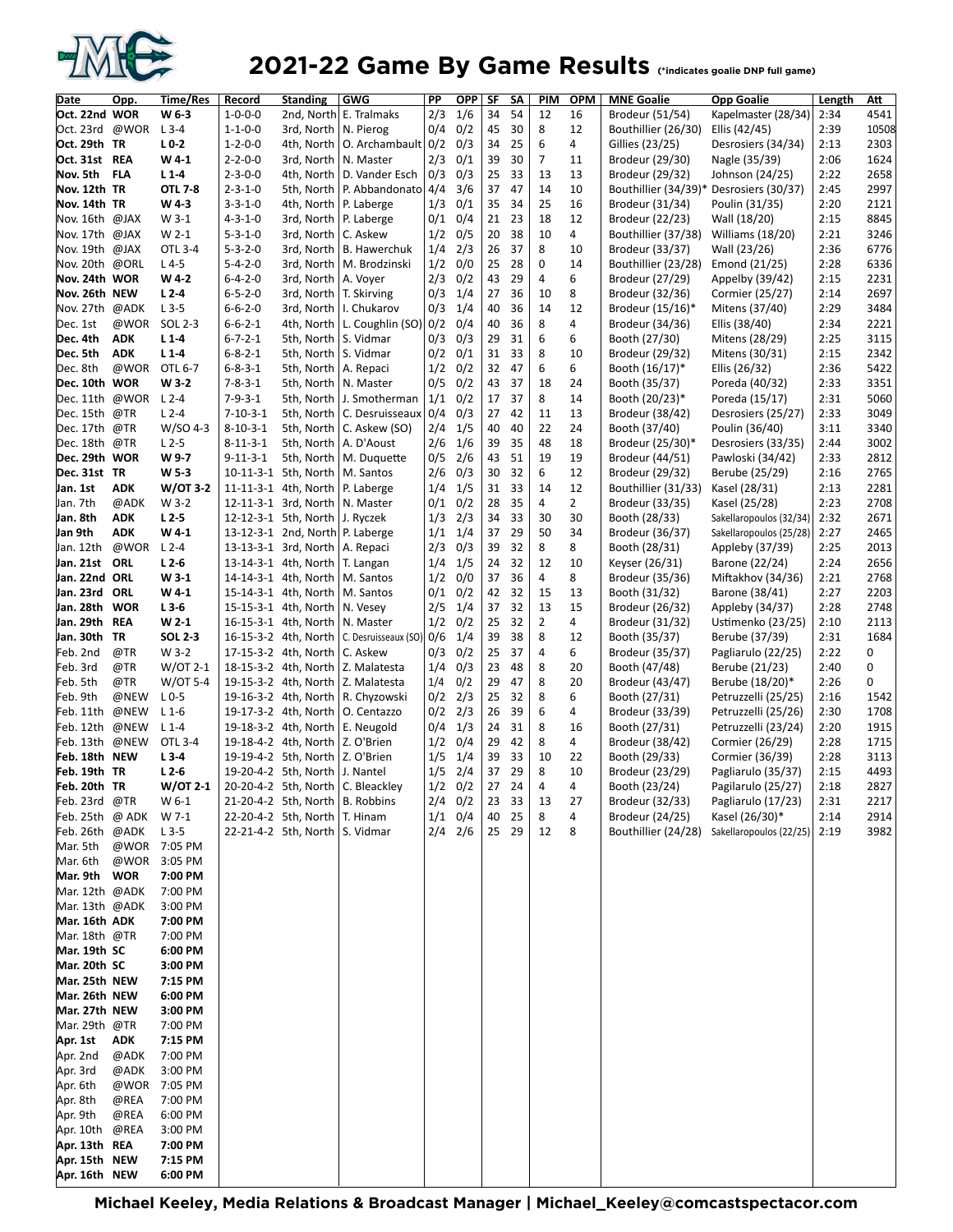### **MAINE MARINERS ROSTER 2021-22** *Mar. 5, 2022*

|    | Forwards               |          |              |          |     |         |                      |                  |                     |  |  |  |  |  |
|----|------------------------|----------|--------------|----------|-----|---------|----------------------|------------------|---------------------|--|--|--|--|--|
| #  | Name                   | Contract | S/C          | Ht.      | Wt. | D.O.B.  | <b>Draft</b>         | Hometown         | 2020-21 Team        |  |  |  |  |  |
| 7  | JERMAIN, Nick          | Maine    |              | $6-0$    | 174 | 6/7/96  |                      | Cos Cob, CT      | Coventry (EIHL)     |  |  |  |  |  |
| 9  | JERI-LEON, Keltie      | Maine    | R            | $6-0$    | 201 | 1/19/00 |                      | Kelowna, BC      | Seattle (WHL)       |  |  |  |  |  |
| 10 | MASTER, Nick           | Maine    |              | $5 - 11$ | 190 | 1/28/95 |                      | Broomall, PA     | Knoxville (SPHL)    |  |  |  |  |  |
| 11 | ROELENS, Metis         | Maine    |              | $6-4$    | 205 | 7/21/00 |                      | Roeselare, BEL   | Gatineau (QMJHL)    |  |  |  |  |  |
| 13 | FOLKES, Liam           | Rockford | R            | $5 - 8$  | 176 | 2/26/96 |                      | Scarborough, ON  | Bakersfield (AHL)   |  |  |  |  |  |
| 14 | SOUCIE, Brendan        | Maine    |              | $5 - 10$ | 190 | 5/20/95 |                      | South Dennis, MA | Birmingham (SPHL)   |  |  |  |  |  |
| 15 | ROBBINS, Brendan       | Maine    | R            | $6 - 2$  | 190 | 7/30/95 |                      | Nashua, NH       | Kansas City (ECHL)  |  |  |  |  |  |
| 16 | SANTOS, Mathew         | Maine    | R            | $6 - 1$  | 210 | 3/16/95 |                      | Etobicoke, ON    | <b>DID NOT PLAY</b> |  |  |  |  |  |
| 17 | ZERTER-GOSSAGE, Lewis  | Maine    | $\mathsf{R}$ | $6 - 2$  | 207 | 5/23/95 |                      | Montreal, QC     | B.D. Weiden (GER)   |  |  |  |  |  |
| 19 | ROMANO, Andrew         | Maine    | R            | $5 - 8$  | 174 | 7/18/95 |                      | Drexel Hill, PA  | Macon (SPHL)        |  |  |  |  |  |
| 20 | HINAM, Tyler           | Maine    | R            | $6-0$    | 194 | 5/27/99 |                      | Cole Harbour, NS | <b>DID NOT PLAY</b> |  |  |  |  |  |
| 21 | BLEACKLEY, Conner "A"  | Maine    | R            | $6-0$    | 192 | 2/7/96  | 2014, R1 #23 (COL)   | High River, AB   | Allen (ECHL)        |  |  |  |  |  |
|    |                        |          |              |          |     |         | 2016, R5, #144 (STL) |                  |                     |  |  |  |  |  |
| 22 | ASKEW, Cam "A"         | Maine    | R            | $6 - 3$  | 209 | 5/13/97 |                      | Boston, MA       | S. Carolina (ECHL)  |  |  |  |  |  |
| 25 | <b>BRICKNELL, Jake</b> | Maine    | R            | $6 - 1$  | 216 | 7/15/97 |                      | Post Perry, ON   | <b>DID NOT PLAY</b> |  |  |  |  |  |
| 27 | SHEA, Patrick          | Maine    | R            | $5 - 11$ | 195 | 3/25/97 | 2015, R7 #192 (FLA)  | Marshfield, MA   | <b>DID NOT PLAY</b> |  |  |  |  |  |
| 29 | LABERGE, Pascal "A"    | Maine    | R            | $6 - 1$  | 192 | 4/9/98  | 2016, R2 #36 (PHI)   | Chateauguay, QC  | Lehigh Valley (AHL) |  |  |  |  |  |

|    | Defensemen                                                                                                |            |   |         |     |         |  |                 |                       |  |  |  |  |  |
|----|-----------------------------------------------------------------------------------------------------------|------------|---|---------|-----|---------|--|-----------------|-----------------------|--|--|--|--|--|
| #  | S/C<br><b>Draft</b><br>2020-21 Team<br>Contract<br>Ht.<br>Wt.<br><b>D.O.B.</b><br>Hometown<br><b>Name</b> |            |   |         |     |         |  |                 |                       |  |  |  |  |  |
|    | COUTURIER, Josh                                                                                           | Maine      |   | $6 - 2$ | 195 | 3/3/95  |  | Newbury, MA     | DID NOT PLAY          |  |  |  |  |  |
| 2  | PESKI, Andrew                                                                                             | Providence | R | $6-0$   | 208 | 3/11/97 |  | Ottawa, ON      | Jacksonville (ECHL)   |  |  |  |  |  |
| 4  | ST-LOUIS, Brendan                                                                                         | Maine      |   | $5-9$   | 185 | 9/7/00  |  | Baie-Comeau, QC | Gatineau (QJHL)       |  |  |  |  |  |
| 6  | HORVATH, Jason                                                                                            | Maine      |   | $6 - 1$ | 198 | 3/24/00 |  | Russell, ON     | Halifax (QMJHL)       |  |  |  |  |  |
| 12 | EGAN, Taylor                                                                                              | Maine      |   | $6-0$   | 192 | 6/9/98  |  | Carp, ON        | DID NOT PLAY          |  |  |  |  |  |
| 24 | DUQUETTE, Marc-Olivier                                                                                    | Maine      |   | $6 - 4$ | 210 | 3/26/98 |  | Chateauguay, QC | Wheeling (ECHL)       |  |  |  |  |  |
| 26 | KALLEN, Nate                                                                                              | Maine      | R | $6-0$   | 190 | 4/5/97  |  | San Diego, CA   | Macon (SPHL)          |  |  |  |  |  |
| 28 | DOHERTY, Connor "C"                                                                                       | Maine      |   | $6 - 2$ | 210 | 4/12/93 |  | Holden, MA      | Kansas City (ECHL)    |  |  |  |  |  |
| 42 | MALATESTA, Zach                                                                                           | Maine      |   | $5-9$   | 174 | 7/31/96 |  | Wilmington, MA  | South Carolina (ECHL) |  |  |  |  |  |

|    | Goaltenders       |                |     |         |     |               |                    |              |                  |  |  |  |  |  |
|----|-------------------|----------------|-----|---------|-----|---------------|--------------------|--------------|------------------|--|--|--|--|--|
|    | Name              | Contract       | S/C | Ht.     | Wt. | <b>D.O.B.</b> | <b>Draft</b>       | Hometown     | 2020-21 Team     |  |  |  |  |  |
| 33 | BOOTH, Callum     | <b>BOS-PRV</b> |     | $6 - 4$ | 195 | 5/21/97       | 2012, R3 #75 (CGY) | Montreal, QC | Providence (AHL) |  |  |  |  |  |
| 35 | LEKKAS, Stefanos  | Maine          |     | $6-0$   | 185 | 1/17/96       |                    | Elburn. IL   | Rochester (AHL)  |  |  |  |  |  |
| 40 | BOUTHILLIER, Zach | Maine          |     | $6 - 2$ | 190 | 11/8/99       |                    | Chambly, QC  | DID NOT PLAY     |  |  |  |  |  |

PRONUNCIATION GUIDE

**#25** Jake Bricknell (Brick-NELL) **#29** Pascal Laberge (Lah-bearzh) **#35** Stefanos Lekkas (Lekk-iss) **#40** Zach Bouthillier (Booty-ay) **HC** Ben Guite (GEET-ay) **AC** Terrence Wallin (WALL-in)

**#22** Cam Askew (ASK-you) President: Daniel Briere Head Coach: Ben Guite Assistant Coach: Terrence Wallin Video Coach/Assistant: Cam Briere

Equipment Manager: Brian McQueen Athletic Trainer: Matt Salmen

**#4** Brendan St-Louis (San-louie) **#11** Metis Roelens (ROW-linz) **#14** Brendan Soucie (SOO-see) **#20** Tyler Hinam (HIGH-num)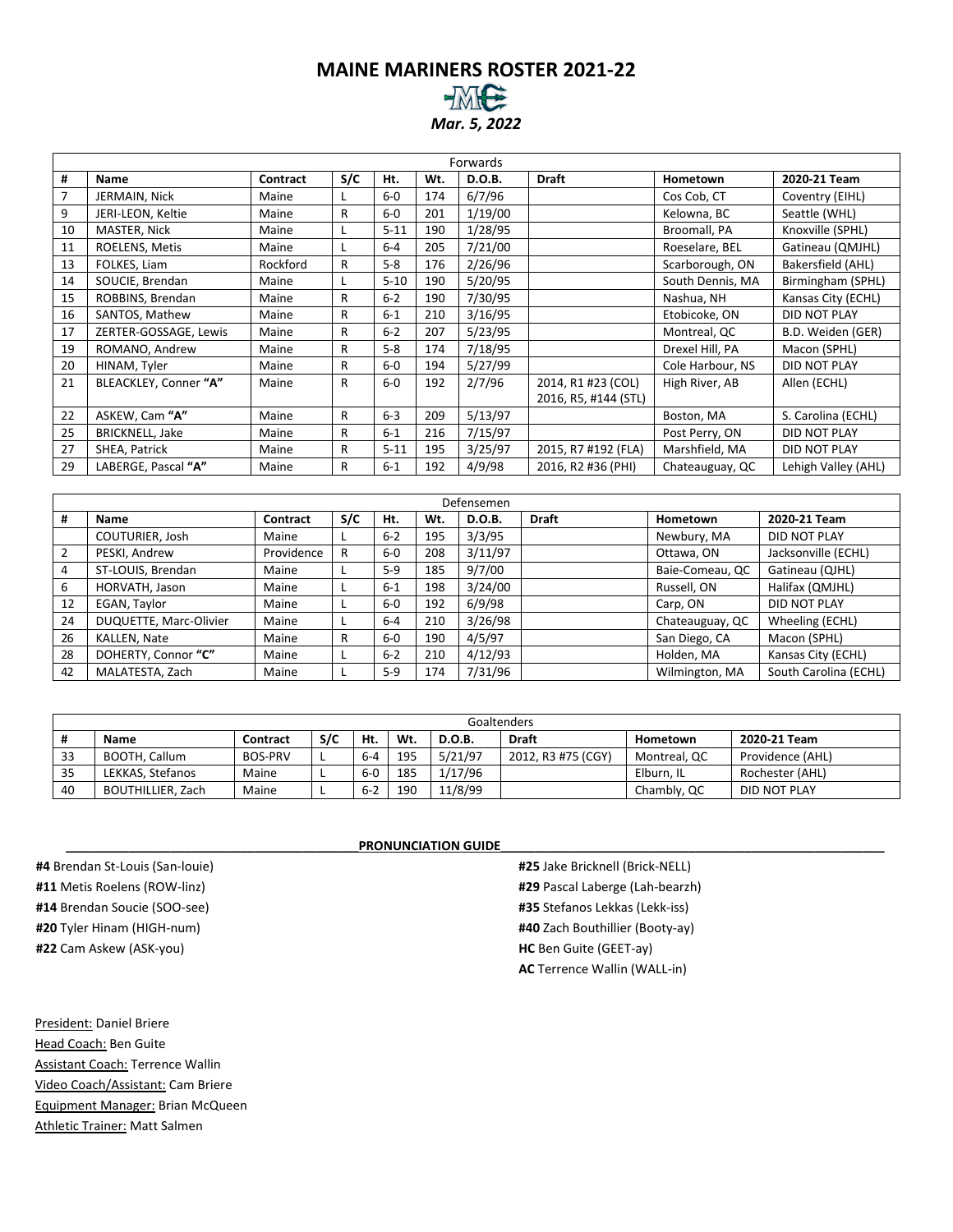# MAINE MARINERS PLAYER BIOS 2021-22

| #2 ANDREW PESKI Defenseman   R   Orleans, ON   6'0   209   3/11/97 (Age 24)                                                          |     |                         |    |                |                |               |                         |                         |                         |                                            |
|--------------------------------------------------------------------------------------------------------------------------------------|-----|-------------------------|----|----------------|----------------|---------------|-------------------------|-------------------------|-------------------------|--------------------------------------------|
| *AHL CONTRACT (PRV)*                                                                                                                 | GP  | $\overline{\mathbf{G}}$ | A  | P              | PIM            | <b>PLYF</b>   | G                       | A                       | P                       | <b>PIM</b>                                 |
| 12-13 BROCKVILLE (CCHL)                                                                                                              | 3   | 0                       | 0  | 0              | 0              |               |                         |                         |                         |                                            |
| 13-14 BROCKVILLE (CCHL)                                                                                                              | 57  | 6                       | 20 | 26             | 13             | 6             | 2                       | $\overline{\mathbf{2}}$ | 4                       | 0                                          |
| 14-15 BROCKVILLE (CCHL) "A"                                                                                                          | 57  | 6                       | 36 | 42             | 8              | 5             | 1                       | 1                       | $\overline{2}$          | 0                                          |
| <b>CCHL CAREER</b>                                                                                                                   | 117 | 12                      | 56 | 68             | 21             | 11            | $\overline{\mathbf{3}}$ | $\mathbf{3}$            | $\boldsymbol{6}$        | $\mathbf{\underline{\boldsymbol{\theta}}}$ |
| 15-16 TRI CITY (USHL)                                                                                                                | 59  | $\overline{2}$          | 16 | 18             | 16             | $\mathfrak n$ | 0                       | $\overline{\mathbf{2}}$ | $\overline{\mathbf{2}}$ | 0                                          |
| 16-17 UNIV. OF NORTH DAKOTA (NCAA DI)                                                                                                | 29  | 0                       | 3  | 3              | 6              |               |                         |                         |                         |                                            |
| 17-18 UNIV. OF NORTH DAKOTA (NCAA DI)                                                                                                | 34  | 1                       | 4  | 5              | 4              |               |                         |                         |                         |                                            |
| 18-19 UNIV. OF NORTH DAKOTA (NCAA DI)                                                                                                | 27  | $\overline{2}$          |    | 3              | $\overline{2}$ |               |                         |                         |                         |                                            |
| 19-20 UNIV. OF NORTH DAKOTA (NCAA DI)                                                                                                | 35  | 1                       | 9  | 10             | 12             |               |                         |                         |                         |                                            |
| <b>NCAA CAREER</b>                                                                                                                   | 125 | $\overline{4}$          | 17 | 21             | 24             |               |                         |                         |                         |                                            |
| 20-21 PROVIDENCE (AHL)                                                                                                               | 6   | 0                       | 0  | 0              | 0              |               |                         |                         |                         |                                            |
| <b>20-21 JACKSONVILLE</b>                                                                                                            | 23  | $\overline{2}$          | 3  | 5              | 4              |               |                         |                         |                         |                                            |
| 21-22 MARINERS                                                                                                                       | 21  | 1                       | 4  | 5              | 6              |               |                         |                         |                         |                                            |
| 21-22 PROVIDENCE (AHL)                                                                                                               | 9   | 1                       |    | $\overline{2}$ | $\overline{2}$ |               |                         |                         |                         |                                            |
| <b>PRO CAREER</b>                                                                                                                    | 59  | $\frac{4}{1}$           | 8  | 12             | 12             |               |                         |                         |                         |                                            |
| <b>AHL CAREER (PRV)</b>                                                                                                              | 15  | 1                       |    | $\overline{2}$ | $\overline{2}$ |               |                         |                         |                         |                                            |
| <b>ECHL CAREER (JAX, MNE)</b>                                                                                                        | 44  | $\overline{3}$          | 7  | 10             | 10             |               |                         |                         |                         |                                            |
| <b>MARINERS CAREER</b>                                                                                                               | 21  | 1                       | 4  | 5              | 6              |               |                         |                         |                         |                                            |
| Notes: Under contract with Providence since 2020-21 season, won a Clark Cup in his only season in the USHL<br>with Tri City in 15-16 |     |                         |    |                |                |               |                         |                         |                         |                                            |

| #4 BRENDAN ST-LOUIS Defenseman   L   Baie-Comeau, QC   5'9   185   9/7/00 (Age 22)                                                 |    |                         |             |    |    |                |   |                                            |                                            |                                            |  |  |
|------------------------------------------------------------------------------------------------------------------------------------|----|-------------------------|-------------|----|----|----------------|---|--------------------------------------------|--------------------------------------------|--------------------------------------------|--|--|
| <i><b>*Rookie*</b></i><br><b>PIM</b><br>$\underline{\mathsf{GP}}$<br><b>PLYF</b><br><b>PIM</b><br>$\mathbf{P}$<br>G<br>G<br>Ā<br>A |    |                         |             |    |    |                |   |                                            |                                            |                                            |  |  |
| 17-18 SOREL-TRACY (QCHL)                                                                                                           | 36 | 4                       | 12          | 16 | 64 |                |   |                                            |                                            |                                            |  |  |
| 18-19 BAEI-COMEAU (QMJHL)                                                                                                          | 37 | 3                       | 5           | 8  | 19 | $\overline{2}$ | 0 | 0                                          | 0                                          | 0                                          |  |  |
| 19-20 BAEI-COMEAU (QMJHL)                                                                                                          | 62 |                         | 8           | 9  | 70 |                |   |                                            |                                            |                                            |  |  |
| <b>QMJHL CAREER</b>                                                                                                                | 99 | 4                       | 13          | 17 | 89 | $\overline{2}$ | 0 | $\mathbf{\underline{\boldsymbol{\theta}}}$ | $\mathbf{\underline{\boldsymbol{\theta}}}$ | $\mathbf{\underline{\boldsymbol{\theta}}}$ |  |  |
| 20-21 GATINEAU (QJHL)                                                                                                              | 0  | 0                       | 0           | 0  | 0  |                |   |                                            |                                            |                                            |  |  |
| <b>21-22 MARINERS</b>                                                                                                              | 28 | 0                       | $\mathbf 2$ | 2  | 18 |                |   |                                            |                                            |                                            |  |  |
| <b>PRO/ECHL/MARINERS CAREER</b>                                                                                                    | 28 | $\overline{\mathbf{0}}$ | 2           | 2  | 18 |                |   |                                            |                                            |                                            |  |  |
| Notes: Father, Brian has been equipment manager for Baie-Comeau Drakkar since 1997                                                 |    |                         |             |    |    |                |   |                                            |                                            |                                            |  |  |

| #6 JASON HORVATH Defenseman   L   Russell, ON   6'1   198   3/4/00 (Age 21)               |                |    |    |                |            |              |                                            |   |  |                                      |  |  |  |
|-------------------------------------------------------------------------------------------|----------------|----|----|----------------|------------|--------------|--------------------------------------------|---|--|--------------------------------------|--|--|--|
| <i><b>*Rookie*</b></i>                                                                    | GP             | G  | A  | $\overline{P}$ | <b>PIM</b> | <b>PLYF</b>  | G                                          | A |  | <b>PIM</b>                           |  |  |  |
| 17-18 SHAWINIGAN (QMJHL)                                                                  | 48             | 3  | 13 | 16             | 24         |              |                                            |   |  |                                      |  |  |  |
| 18-19 SHAWINIGAN (QMJHL)<br>39<br>56<br>12<br>6<br>12<br>0<br>$\boldsymbol{\beta}$<br>0   |                |    |    |                |            |              |                                            |   |  |                                      |  |  |  |
| 19-20 HALIFAX (QMJHL)<br>62<br>88<br>18<br>2<br>16                                        |                |    |    |                |            |              |                                            |   |  |                                      |  |  |  |
| 20-21 HALIFAX (QMJHL) "A"                                                                 | 43             | 5  | 13 | 18             | 48         |              |                                            |   |  |                                      |  |  |  |
| <b>QMJHL CAREER</b>                                                                       | 209            | 10 | 54 | 64             | 199        | $\mathbf{3}$ | $\mathbf{\underline{\boldsymbol{\theta}}}$ |   |  | $\underline{\underline{\mathbf{b}}}$ |  |  |  |
| 21-22 MARINERS                                                                            | 34             |    | 12 | 13             | 18         |              |                                            |   |  |                                      |  |  |  |
| <b>PRO/ECHL/MARINERS CAREER</b>                                                           | $\frac{34}{5}$ |    | 12 | <u> 13</u>     | <u>18</u>  |              |                                            |   |  |                                      |  |  |  |
| Notes: Had three assists in the Mariners two preseason games (10/15 vs. WOR, 10/16 @ WOR) |                |    |    |                |            |              |                                            |   |  |                                      |  |  |  |

| <b>#7 NICK JERMAIN</b> Forward   L   Cos Cob, CT   6'0   174   6/7/96 (Age 25)             |           |                |                |    |                |                      |   |    |           |            |  |
|--------------------------------------------------------------------------------------------|-----------|----------------|----------------|----|----------------|----------------------|---|----|-----------|------------|--|
| *Rookie*                                                                                   | <b>GP</b> | G              | A              | P  | <b>PIM</b>     | <b>PLYF</b>          | G | А  | P         | <b>PIM</b> |  |
| 11-12 BRUNSWICK SCHOOL (PREP)                                                              | 30        | 3              | 15             | 18 |                |                      |   |    |           |            |  |
| <b>12-13 BRUNSWICK SCHOOL (PREP)</b>                                                       | 23        | 12             | 15             | 27 |                |                      |   |    |           |            |  |
| 13-14 BRUNSWICK SCHOOL (PREP)                                                              | 27        | 17             | 30             | 47 |                |                      |   |    |           |            |  |
| <b>PREP HOCKEY CAREER</b>                                                                  | 80        | 32             | 60             | 92 |                |                      |   |    |           |            |  |
| 13-14 CT OILERS (EHL)                                                                      | 6         |                | 3              | 4  | 8              | $\boldsymbol{\beta}$ | 1 | 0  | 1         | О          |  |
| 14-15 CT OILERS (EHL)                                                                      | 38        | 11             | 25             | 36 | 130            | $\boldsymbol{\eta}$  | 3 | 10 | 13        | 14         |  |
| <b>EHL CAREER</b>                                                                          | 44        | 12             | 28             | 40 | 138            | 14                   | 4 | 10 | <u>14</u> | 14         |  |
| 15-16 MERRITT (BCHL)                                                                       | 54        | 29             | 25             | 54 | 52             |                      |   |    |           |            |  |
| 16-17 QUINNIPIAC (NCAA DI)                                                                 | 26        | 4              | $\overline{2}$ | 6  | 8              |                      |   |    |           |            |  |
| 17-18 QUINNIPIAC (NCAA DI)                                                                 | 38        | 5              | 9              | 14 | 18             |                      |   |    |           |            |  |
| 18-19 QUINNIPIAC (NCAA DI)                                                                 | 25        | 5              | 5              | 10 | 12             |                      |   |    |           |            |  |
| 19-20 QUINNIPIAC (NCAA DI) "C"                                                             | 34        | 12             | 9              | 21 | 10             |                      |   |    |           |            |  |
| <b>COLLEGE CAREER</b>                                                                      | 123       | 26             | 25             | 51 | 48             |                      |   |    |           |            |  |
| 20-21 COVENTRY (EIHL)                                                                      | 13        | 1              | 12             | 13 | 6              |                      |   |    |           |            |  |
| <b>21-22 FORT WAYNE</b>                                                                    | 28        | $\overline{2}$ | 13             | 15 | $\overline{2}$ |                      |   |    |           |            |  |
| <b>21-22 MARINERS</b>                                                                      | 18        | $\overline{2}$ | 6              | 8  | 8              |                      |   |    |           |            |  |
| PRO/ECHL CAREER (FW, MNE)                                                                  | 46        | 4              | 19             | 23 | 10             |                      |   |    |           |            |  |
| <b>MARINERS CAREER</b>                                                                     | 18        | $\overline{2}$ | 6              | 8  | 8              |                      |   |    |           |            |  |
| Notes: Acquired by the Mariners from Fort Wayne in a trade on 1/20/22, led Merritt in goal |           |                |                |    |                |                      |   |    |           |            |  |
| scoring in his only BCHL season (2015-16), ECAC All-Academic all four years at Quinnipiac  |           |                |                |    |                |                      |   |    |           |            |  |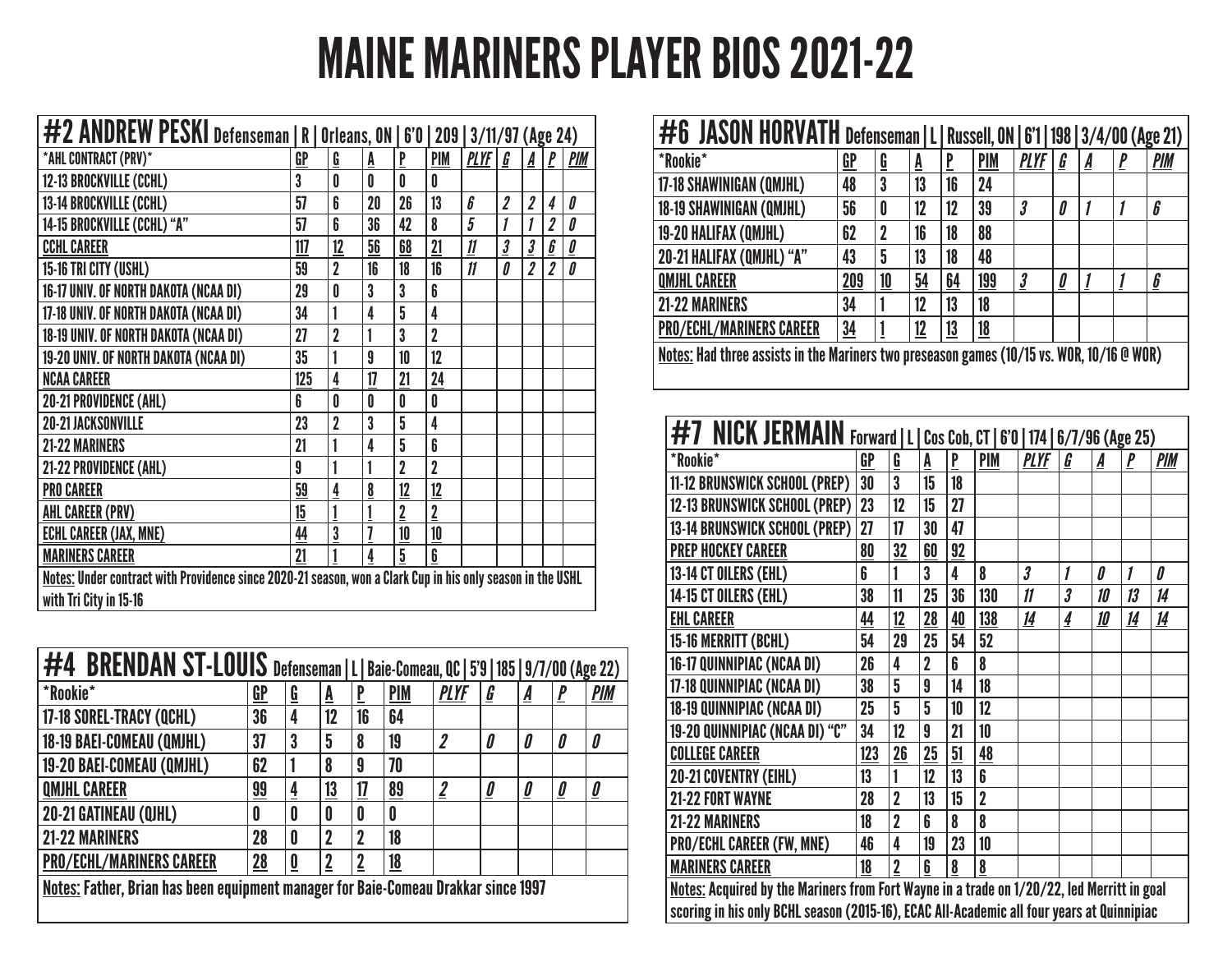| #9 KELTIE JERI-LEON Forward   R   Kelowna, BC   6'0   201   1/19/00 (Age 22)                         |                |                |                |                |                          |             |   |                      |                         |               |  |  |  |
|------------------------------------------------------------------------------------------------------|----------------|----------------|----------------|----------------|--------------------------|-------------|---|----------------------|-------------------------|---------------|--|--|--|
| *Rookie*                                                                                             | GP             | G              | A              | $\overline{P}$ | PIM                      | <b>PLYF</b> | G | A                    |                         | <b>PIM</b>    |  |  |  |
| 16-17 TRI CITY (WHL)                                                                                 | 46             | $\overline{2}$ | 1              | 3              | 4                        |             |   |                      |                         |               |  |  |  |
| 17-18 TRI CITY (WHL)                                                                                 | $\overline{2}$ | 0              | 0              | 0              | 0                        |             |   |                      |                         |               |  |  |  |
| 17-18 KAMLOOPS (WHL)                                                                                 | 21             | 1              | $\overline{2}$ | 3              | $\overline{2}$           |             |   |                      |                         |               |  |  |  |
| 17-18 LETHBRIDGE (WHL)                                                                               | 31             | 7              | 5              | 12             | 8                        | 16          | 0 | 2                    | 2                       | 4             |  |  |  |
| 18-19 LETHBRIDGE (WHL)                                                                               | 30             | 5              | 9              | 14             | 11                       |             |   |                      |                         |               |  |  |  |
| 18-19 SEATTLE (WHL)                                                                                  | 34             | 3              | 7              | 10             | 10                       | 5           | 1 |                      | $\overline{\mathbf{2}}$ | 0             |  |  |  |
| 19-20 SEATTLE (WHL)                                                                                  | 63             | 23             | 18             | 41             | 18                       |             |   |                      |                         |               |  |  |  |
| 20-21 SEATTLE (WHL) "A"                                                                              | 23             | 17             | 10             | 27             | 6                        |             |   |                      |                         |               |  |  |  |
| <b>WHL CAREER</b>                                                                                    | 250            | 58             | 52             | 110            | 59                       | 21          | 1 | $\boldsymbol{\beta}$ | 4                       | $\frac{4}{1}$ |  |  |  |
| 21-22 MARINERS                                                                                       | 34             | 7              | 12             | 19             | $\overline{2}$           |             |   |                      |                         |               |  |  |  |
| 21-22 PROVIDENCE (AHL)                                                                               | $\overline{2}$ |                | 0              | 1              | 0                        |             |   |                      |                         |               |  |  |  |
| 21-22 ABBOTSFORD (AHL)                                                                               | 4              | 0              | 0              | 0              | 0                        |             |   |                      |                         |               |  |  |  |
| <b>PRO CAREER</b>                                                                                    | 40             | 8              | 12             | 20             | $\overline{2}$           |             |   |                      |                         |               |  |  |  |
| AHL CAREER (PRV, ABB)                                                                                | 6              |                | 0              | 1              | $\underline{\mathbf{0}}$ |             |   |                      |                         |               |  |  |  |
| <b>ECHL/MARINERS CAREER</b>                                                                          | 34             | 7              | 12             | 19             | $\overline{2}$           |             |   |                      |                         |               |  |  |  |
| Notes: First pro points with 2 assists on 10/23 @ WOR, signed with Mariners in Sept. 2021, loaned to |                |                |                |                |                          |             |   |                      |                         |               |  |  |  |
| PRV on 12/8 and scored first AHL goal on 12/11 @ SPR, loaned to ABB on 1/8                           |                |                |                |                |                          |             |   |                      |                         |               |  |  |  |

| <b>#10 NICK MASTER</b> Forward   L   Broomall, PA   5'11   190   1/28/95 (Age 27)                        |                |    |    |    |                |                |                  |                |                |           |  |  |
|----------------------------------------------------------------------------------------------------------|----------------|----|----|----|----------------|----------------|------------------|----------------|----------------|-----------|--|--|
| <i><b>*Rookie*</b></i>                                                                                   | GP             | G  | A  | P  | <b>PIM</b>     | <b>PLYF</b>    | <u>G</u>         | A              | P              | PIM       |  |  |
| 13-14 CEDAR RAPIDS (USHL)                                                                                | 27             | 4  | 9  | 13 | 4              |                |                  |                |                |           |  |  |
| 14-15 TRI CITY (USHL)                                                                                    | 56             | 23 | 19 | 42 | 18             | $\overline{I}$ | $\boldsymbol{2}$ | 5              | 7              | 14        |  |  |
| <b>USHL CAREER</b>                                                                                       | 83             | 27 | 28 | 55 | 22             | 7              | $\overline{2}$   | $\overline{5}$ | $\overline{I}$ | <u>14</u> |  |  |
| 15-16 UMASS LOWELL (NCAA DI)                                                                             | 39             | 8  | 16 | 24 | 16             |                |                  |                |                |           |  |  |
| 16-17 UMASS LOWELL (NCAA DI)                                                                             | 40             | 4  | 11 | 15 | 30             |                |                  |                |                |           |  |  |
| 17-18 UMASS LOWELL (NCAA DI)                                                                             | 34             | 3  | 10 | 13 | 35             |                |                  |                |                |           |  |  |
| 18-19 UMASS LOWELL (NCAA DI)                                                                             | 37             | 6  | 10 | 16 | 10             |                |                  |                |                |           |  |  |
| <b>COLLEGE CAREER</b>                                                                                    | 150            | 21 | 47 | 68 | 91             |                |                  |                |                |           |  |  |
| <b>18-19 MARINERS</b>                                                                                    | 8              | 3  | 4  | 7  | 0              |                |                  |                |                |           |  |  |
| <b>19-20 MARINERS</b>                                                                                    | 6              | 1  | 0  |    | $\overline{2}$ |                |                  |                |                |           |  |  |
| 20-21 KNOXVILLE (SPHL)                                                                                   | 36             | 8  | 18 | 26 | 21             |                |                  |                |                |           |  |  |
| 21-22 MARINERS                                                                                           | 34             | 10 | 20 | 30 | 20             |                |                  |                |                |           |  |  |
| 21-22 LEHIGH VALLEY (AHL)                                                                                | 1              | 0  | 0  | 0  | 0              |                |                  |                |                |           |  |  |
| 21-22 SPRINGFIELD (AHL)                                                                                  | 1              | 0  | 0  | 0  | 0              |                |                  |                |                |           |  |  |
| <b>PRO CAREER</b>                                                                                        | 50             | 14 | 24 | 38 | 22             |                |                  |                |                |           |  |  |
| <b>AHL CAREER</b>                                                                                        | $\overline{2}$ | 0  | 0  | 0  | $\mathbf{0}$   |                |                  |                |                |           |  |  |
| <b>ECHL/MARINERS CAREER</b>                                                                              | 48             | 14 | 24 | 38 | 22             |                |                  |                |                |           |  |  |
| Notes: Signed with Mariners out of U-Mass Lowell at end of 18-19, first pro point with assist on 3/24/19 |                |    |    |    |                |                |                  |                |                |           |  |  |
| @ MAN, first pro goal on 3/30/19 @ ADK, was 10th in Hockey East freshman scoring in 15-16 (24 pts in     |                |    |    |    |                |                |                  |                |                |           |  |  |
| 39 GP), missed majority of 19-20 with wrist injury, played 20-21 with Knoxville Ice Bears (SPHL)         |                |    |    |    |                |                |                  |                |                |           |  |  |

| #11 METIS ROELENS Forward   L   Roeselare, BEL   6'4   205   7/21/00 (Age 21)                 |             |    |    |     |            |             |   |                         |   |                       |  |  |
|-----------------------------------------------------------------------------------------------|-------------|----|----|-----|------------|-------------|---|-------------------------|---|-----------------------|--|--|
| *Rookie*                                                                                      | GP          | G  | Ā  | P   | <b>PIM</b> | <b>PLYF</b> | G | A                       |   | <b>PIM</b>            |  |  |
| 17-18 GATINEAU (QMJHL)                                                                        | 59          | 4  | 11 | 15  | 14         | 5           | 0 | 0                       |   | 0                     |  |  |
| 18-19 GATINEAU (QMJHL)                                                                        | 68          | 18 | 26 | 44  | 37         | 5           | 0 | $\boldsymbol{2}$        | 2 | 4                     |  |  |
| 19-20 GATINEAU (QMJHL) "A"<br>56<br>27<br>30<br>48<br>18                                      |             |    |    |     |            |             |   |                         |   |                       |  |  |
| 20-21 GATINEAU (QMJHL) "A"                                                                    | 31          | 12 | 17 | 29  | 12         | 4           |   |                         | 7 | $\boldsymbol{\eta}$   |  |  |
| <b>QMJHL CAREER</b>                                                                           | 214         | 52 | 84 | 136 | 90         | <u>14</u>   |   | $\overline{\mathbf{3}}$ | 4 | $\underline{\pmb{b}}$ |  |  |
| <b>21-22 MARINERS</b>                                                                         | $\mathbf 2$ |    | 4  | 5   | 0          |             |   |                         |   |                       |  |  |
| <b>PRO/ECHL/MARINERS CAREER</b>                                                               | $\mathbf 2$ |    | 4  | 5   | 0          |             |   |                         |   |                       |  |  |
| Notes: Signed with the Mariners during the holiday break, has a younger brother Milo, playing |             |    |    |     |            |             |   |                         |   |                       |  |  |
| in the Q for Sherbrooke (6'6, 207 lbs)                                                        |             |    |    |     |            |             |   |                         |   |                       |  |  |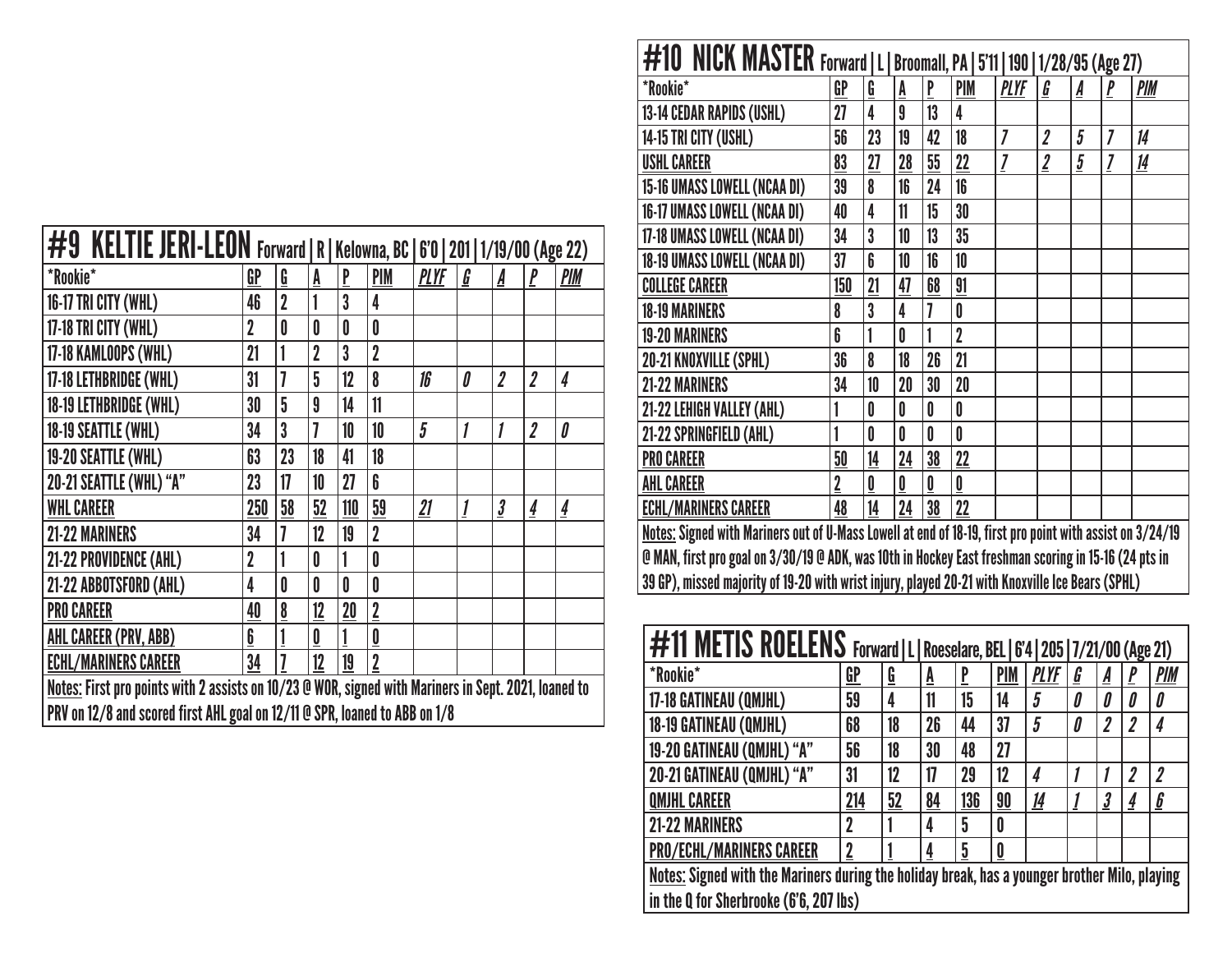| #12 TAYLOR EGAN Defenseman   L   Carp, ON  <br>$6'0$   195   $6/9/98$ (Age 23)              |    |                          |                |                |                         |                         |   |   |   |            |  |
|---------------------------------------------------------------------------------------------|----|--------------------------|----------------|----------------|-------------------------|-------------------------|---|---|---|------------|--|
| *ROOKIE*                                                                                    | GP | <u>G</u>                 | A              | $\mathbf{P}$   | PIM                     | <b>PLYF</b>             | G | A |   | <b>PIM</b> |  |
| 13-14 KANATA (CCHL)                                                                         | 3  | 0                        | $\overline{3}$ | 3              | O                       |                         |   |   |   |            |  |
| 14-15 KANATA (CCHL)                                                                         | 44 | $\overline{2}$           | 3              | 5              | 10                      |                         |   |   |   |            |  |
| 14-15 ERIE (OHL)                                                                            | 3  | 0                        | 1              |                | 0                       |                         |   |   |   |            |  |
| 15-16 ERIE (OHL)                                                                            | 50 | 1                        | 3              | 4              | 17                      |                         |   |   |   |            |  |
| 16-17 ERIE (OHL)                                                                            | 5  | 0                        | 0              | 0              | $\overline{2}$          |                         |   |   |   |            |  |
| <b>OHL CAREER</b>                                                                           | 58 |                          | 4              | 6              | 19                      |                         |   |   |   |            |  |
| 16-17 PEMBROKE (CCHL)                                                                       | 47 | 3                        | 15             | 18             | 11                      |                         |   |   |   |            |  |
| 17-18 CHARLOTTETOWN (QMJHL)                                                                 | 50 | 4                        | 6              | 10             | 22                      | 17                      | 1 | 3 | 4 | 4          |  |
| 18-19 PEMBROKE (CCHL)                                                                       | 29 | 1                        | 12             | 13             | 20                      |                         |   |   |   |            |  |
| 18-19 OTTAWA JR. SENS (CCHL)                                                                | 32 | $\overline{2}$           | 10             | 12             | 8                       | 14                      | 1 | 4 | 5 | 6          |  |
| 19-20 LAKEHEAD UNIV. (USPORTS)                                                              | 28 | 0                        | 9              | 9              | $\overline{2}$          | $\overline{\mathbf{2}}$ | Л | 0 | Л | 0          |  |
| 21-22 LAKEHEAD UNIV. (USPORTS)                                                              | 8  | 0                        | 0              | 0              | 0                       |                         |   |   |   |            |  |
| 21-22 WHEELING                                                                              | 4  | 0                        | 0              | 0              | 4                       |                         |   |   |   |            |  |
| 21-22 NEWFOUNDLAND                                                                          | 5  | 0                        | 0              | 0              | 0                       |                         |   |   |   |            |  |
| <b>21-22 MARINERS</b>                                                                       | 7  | 0                        | $\overline{2}$ | $\overline{2}$ | $\overline{2}$          |                         |   |   |   |            |  |
| <b>PRO/ECHL CAREER (WHE, NFD, MNE)</b>                                                      | 16 | $\underline{\mathbf{0}}$ | $\mathbf 2$    | $\mathbf 2$    | $\overline{\mathbf{b}}$ |                         |   |   |   |            |  |
| <b>MARINERS CAREER</b>                                                                      | 7  | 0                        | $\overline{2}$ | $\overline{2}$ | $\overline{2}$          |                         |   |   |   |            |  |
| Notes: Acquired by the Mariners from Newfoundland on 2/12/22, great grandfather Bill Cowley |    |                          |                |                |                         |                         |   |   |   |            |  |
| played for the Bruins from 1935-1947, was 2 time MVP                                        |    |                          |                |                |                         |                         |   |   |   |            |  |

| #14 BRENDAN SOUCIE Forward   L   South Dennis, MA   5'10   190   5/20/95 (Age 26)                      |     |                |                |    |              |                         |   |   |              |     |
|--------------------------------------------------------------------------------------------------------|-----|----------------|----------------|----|--------------|-------------------------|---|---|--------------|-----|
| *Rookie*                                                                                               | GP  | Ģ              | A              | P  | <b>PIM</b>   | <b>PLYF</b>             | G | A | $\mathbf{P}$ | PIM |
| 11-12 KENT SCHOOL (PREP)                                                                               | 22  | 4              | $\overline{2}$ | 6  |              |                         |   |   |              |     |
| 12-13 KENT SCHOOL (PREP)                                                                               | 27  | 16             | 13             | 29 |              |                         |   |   |              |     |
| 13-14 KENT SCHOOL (PREP) "C"                                                                           | 22  | 11             | 24             | 35 |              |                         |   |   |              |     |
| <b>PREP CAREER</b>                                                                                     | 71  | 31             | 39             | 70 |              |                         |   |   |              |     |
| 14-15 AMARILLO (NAHL)                                                                                  |     | Û              | 0              | Û  |              |                         |   |   |              |     |
| 14-15 BAY STATE (USPHL Premier)                                                                        | 36  | 10             | 7              | 17 | 16           | $\boldsymbol{2}$        | 1 | 0 | 1            | 0   |
| 15-16 ISLANDERS HC (USPHL Premier)                                                                     | 40  | 20             | 18             | 38 | 52           | 6                       | 3 | 1 | 4            | 12  |
| <b>USPHL Premier CAREER</b>                                                                            | 76  | 30             | 25             | 55 | 68           | $\overline{\mathbf{g}}$ | 4 | 1 | 5            | 12  |
| 16-17 ARMY (NCAA DI)                                                                                   | 35  | 15             | 6              | 21 | 16           |                         |   |   |              |     |
| 17-18 ARMY (NCAA DI)                                                                                   | 30  | 7              | 8              | 15 | 14           |                         |   |   |              |     |
| 18-19 ARMY (NCAA DI)                                                                                   | 36  | 8              | 12             | 20 | 12           |                         |   |   |              |     |
| 19-20 ARMY (NCAA DI)                                                                                   | 10  | 3              | 2              | 5  | $\mathbf{0}$ |                         |   |   |              |     |
| <b>COLLEGE CAREER</b>                                                                                  | 111 | 33             | 28             | 61 | 42           |                         |   |   |              |     |
| 20-21 BIRMINGHAM (SPHL)                                                                                | 7   | 0              | 3              | 3  | 0            |                         |   |   |              |     |
| 21-22 NEWFOUNDLAND                                                                                     | 13  |                | $\overline{2}$ | 3  | 4            |                         |   |   |              |     |
| 21-22 MARINERS                                                                                         | 5   | $\overline{2}$ |                | 3  | 0            |                         |   |   |              |     |
| PRO/ECHL CAREER (NFD)                                                                                  | 18  | 3              | 3              | 6  | 4            |                         |   |   |              |     |
| <b>MARINERS CAREER</b>                                                                                 | 5   | 2              |                | 3  | $\mathbf{0}$ |                         |   |   |              |     |
| Notes: Claimed by Mariners on 2/9/21 after being released by Newfoundland, scored first Mariners goal  |     |                |                |    |              |                         |   |   |              |     |
| against NFD on 2/18, father Chris, a defenseman, also played at Army and was captain of the 91-92 team |     |                |                |    |              |                         |   |   |              |     |

| #13 LIAM FOLKES Forward   R   Scarborough, ON   5'8   176   2/26/96 (Age 25)             |                  |                 |                |     |                         |             |                         |                         |           |            |  |  |
|------------------------------------------------------------------------------------------|------------------|-----------------|----------------|-----|-------------------------|-------------|-------------------------|-------------------------|-----------|------------|--|--|
| *AHL CONTRACT (RCK)*                                                                     | GP               | Ģ               | A              | P   | <b>PIM</b>              | <b>PLYF</b> | G                       | A                       | P         | <b>PIM</b> |  |  |
| 14-15 BROCKVILLE (CCHL)                                                                  | 60               | 37              | 35             | 72  | 28                      | 5           | $\overline{\mathbf{2}}$ | $\overline{\mathbf{2}}$ | 4         | 2          |  |  |
| 15-16 BROCKVILLE (CCHL)                                                                  | 49               | 26              | 20             | 46  | 12                      | 8           | 4                       | ĥ                       | 10        | 8          |  |  |
| <b>CCHL CAREER</b>                                                                       | 109              | 63              | 55             | 118 | 40                      | 13          | 6                       | 8                       | <u>14</u> | 10         |  |  |
| 16-17 PENN STATE UNIV. (NCAA DI)                                                         | 27               | ĥ               | 7              | 13  | 4                       |             |                         |                         |           |            |  |  |
| 17-18 PENN STATE UNIV. (NCAA DI)                                                         | 38               | 13              | 10             | 23  | Λ                       |             |                         |                         |           |            |  |  |
| 18-19 PENN STATE UNIV. (NCAA DI)                                                         | 39               | 18              | 24             | 42  | 8                       |             |                         |                         |           |            |  |  |
| 19-20 PENN STATE UNIV. (NCAA DI) "A"                                                     | 33               | 11              | 14             | 25  | 6                       |             |                         |                         |           |            |  |  |
| <b>COLLEGE CAREER</b>                                                                    | 137              | 48              | 55             | 103 | 18                      |             |                         |                         |           |            |  |  |
| <b>20-21 FREDRICKSHAVEN (Denmark)</b>                                                    | 14               | 1               | $\overline{2}$ | 3   | $\overline{2}$          |             |                         |                         |           |            |  |  |
| 20-21 BAKERSFIELD (AHL)                                                                  | 6                | 1               | Û              | 1   | O                       |             |                         |                         |           |            |  |  |
| <b>21-22 INDY</b>                                                                        | 25               | 5               | ĥ              | 11  | $\overline{2}$          |             |                         |                         |           |            |  |  |
| <b>21-22 MARINERS</b>                                                                    | 2                | 0               |                | 1   | 0                       |             |                         |                         |           |            |  |  |
| <b>PRO CAREER</b>                                                                        | 33               | $6\overline{6}$ |                | 13  | $\overline{2}$          |             |                         |                         |           |            |  |  |
| <b>AHL CAREER (BAK)</b>                                                                  | $6 \overline{6}$ |                 | 0              | 1   | $\overline{\mathbf{0}}$ |             |                         |                         |           |            |  |  |
| <b>ECHL CAREER (IND, MNE)</b>                                                            | 27               | 5               |                | 12  | $\overline{2}$          |             |                         |                         |           |            |  |  |
| <b>MARINERS CAREER</b>                                                                   | $\overline{2}$   | 0               |                |     | 0                       |             |                         |                         |           |            |  |  |
| Notes: Assigned to the Mariners from Rockford on 2/21/22, scored the double-OT winner to |                  |                 |                |     |                         |             |                         |                         |           |            |  |  |
| win 2017 Big 10 championship for Penn St., their first title in program history          |                  |                 |                |     |                         |             |                         |                         |           |            |  |  |

| <b>#15 BRENDAN ROBBINS</b> Forward   R   Nashua, NH   6'2   190   6/30/95 (Age 26)                       |     |    |    |    |            |                |   |                         |                         |                         |
|----------------------------------------------------------------------------------------------------------|-----|----|----|----|------------|----------------|---|-------------------------|-------------------------|-------------------------|
| *Rookie*                                                                                                 | GP  | G  | A  | P  | <b>PIM</b> | <b>PLYF</b>    | G | A                       | P                       | <b>PIM</b>              |
| 13-14 ISLANDERS HC (USPHL Premier)                                                                       | 20  | 6  |    | 13 | 20         |                |   |                         |                         |                         |
| 14-15 ISLANDERS HC (USPHL Premier)                                                                       | 50  | 18 | 26 | 44 | 28         | 4              | 1 | $\overline{\mathbf{2}}$ | $\boldsymbol{\beta}$    | $\overline{\mathbf{2}}$ |
| <b>USPHL Premier CAREER</b>                                                                              | 70  | 24 | 33 | 57 | 48         | $\overline{4}$ |   | $\overline{2}$          | $\overline{\mathbf{3}}$ | $\overline{2}$          |
| 15-16 UNIVERSITY OF MAINE (NCAA DI)                                                                      | 36  | 4  |    | 11 | 4          |                |   |                         |                         |                         |
| 16-17 UNIVERSITY OF MAINE (NCAA DI)                                                                      | 34  | ĥ  | 13 | 19 | 12         |                |   |                         |                         |                         |
| 17-18 UNIVERSITY OF MAINE (NCAA DI)                                                                      | 37  | 11 | 10 | 21 | 20         |                |   |                         |                         |                         |
| 18-19 UNIVERSITY OF MAINE (NCAA DI)                                                                      | 36  | 9  | 5  | 14 | 24         |                |   |                         |                         |                         |
| <b>COLLEGE CAREER</b>                                                                                    | 143 | 30 | 35 | 65 | 60         |                |   |                         |                         |                         |
| 18-19 SPRINGFIELD (AHL)                                                                                  |     | 0  | 0  | 0  | 0          |                |   |                         |                         |                         |
| 19-20 EVANSVILLE (SPHL)                                                                                  | 4   |    |    | 2  | O          |                |   |                         |                         |                         |
| <b>20-21 KANSAS CITY</b>                                                                                 | 33  |    | O  |    | ĥ          |                |   |                         |                         |                         |
| <b>21-22 MARINERS</b>                                                                                    | 42  | 5  | 10 | 15 | 10         |                |   |                         |                         |                         |
| <b>PRO CAREER</b>                                                                                        | 76  | 6  | 10 | 16 | 16         |                |   |                         |                         |                         |
| <b>AHL CAREER</b>                                                                                        |     | 0  | 0  | 0  | 0          |                |   |                         |                         |                         |
| <b>ECHL CAREER (KC, MNE)</b>                                                                             | 75  | 6  | 10 | 16 | 16         |                |   |                         |                         |                         |
| <b>MARINERS CAREER</b>                                                                                   | 42  | 5  | 10 | 15 | 10         |                |   |                         |                         |                         |
| Notes: Was in camp on a tryout, played at UMaine while Ben Guite was an Assistant, then Associate Coach, |     |    |    |    |            |                |   |                         |                         |                         |

first UMaine alum (along with Tralmaks) to play for Mariners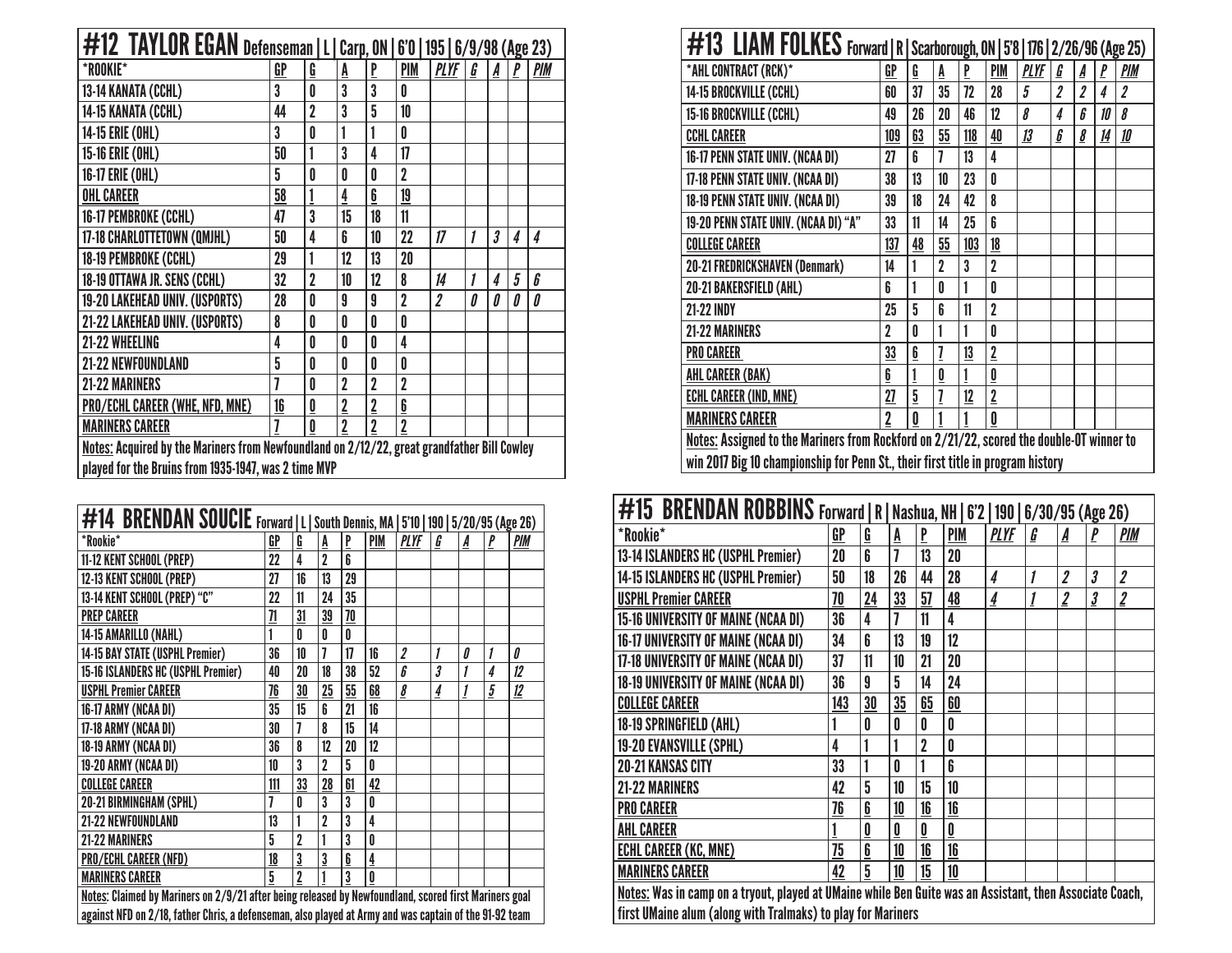| #16 MATHEW SANTOS Forward   R   Etobicoke, ON   6'1   183   3/16/95 (Age 26)                            |                |                          |    |     |            |             |                         |                       |                     |            |  |  |  |
|---------------------------------------------------------------------------------------------------------|----------------|--------------------------|----|-----|------------|-------------|-------------------------|-----------------------|---------------------|------------|--|--|--|
| *Rookie*                                                                                                | GP             | G                        | A  | P   | <b>PIM</b> | <b>PLYF</b> | G                       | A                     |                     | <b>PIM</b> |  |  |  |
| 12-13 BRAMPTON (OHL)                                                                                    | 57             |                          | 8  | 15  | 24         | 5           | 0                       | 0                     | Л                   | Л          |  |  |  |
| 13-14 NORTH BAY (OHL)                                                                                   | 63             | 6                        | 8  | 14  | 48         | 22          | $\overline{\mathbf{2}}$ | 3                     | 5                   | 18         |  |  |  |
| 14-15 NORTH BAY (OHL)                                                                                   | 67             | 11                       | 18 | 29  | 42         | 15          | 6                       |                       |                     | 8          |  |  |  |
| 15-16 NORTH BAY (OHL) "A"                                                                               | 64             | 29                       | 40 | 69  | 72         | 11          | 5                       | 6                     | $\boldsymbol{\eta}$ | 18         |  |  |  |
| <b>OHL CAREER</b>                                                                                       | 251            | 53                       | 74 | 127 | 186        | 53          | 13                      | $\underline{\pmb{b}}$ |                     | 20         |  |  |  |
| <b>16-17 TOLEDO</b>                                                                                     | 49             | 6                        | 6  | 12  | 35         |             |                         |                       |                     |            |  |  |  |
| <b>18-19 RYERSON UNIV. (USPORTS)</b>                                                                    | 26             | 23                       | 20 | 43  | 8          | 5           | $\overline{\mathbf{2}}$ | $\boldsymbol{\beta}$  | 5                   | 6          |  |  |  |
| 19-20 RYERSON UNIV. (USPORTS)                                                                           | 28             | 15                       | 21 | 36  | 36         | 5           | 3                       | 4                     |                     | 8          |  |  |  |
| 21-22 MARINERS                                                                                          | 38             | 16                       | 19 | 35  | 46         |             |                         |                       |                     |            |  |  |  |
| 21-22 SPRINGFIELD (AHL)                                                                                 | $\overline{2}$ | 0                        |    |     | 4          |             |                         |                       |                     |            |  |  |  |
| 21-22 LAVAL (AHL)                                                                                       | 3              | 0                        | 0  | Λ   | 0          |             |                         |                       |                     |            |  |  |  |
| <b>PRO CAREER</b>                                                                                       | 93             | 22                       | 28 | 50  | 85         |             |                         |                       |                     |            |  |  |  |
| AHL CAREER (SPR, LAV)                                                                                   | $\overline{5}$ | $\underline{\mathbf{0}}$ |    |     | 4          |             |                         |                       |                     |            |  |  |  |
| <b>ECHL CAREER (TOL, MNE)</b>                                                                           | 88             | 22                       | 27 | 49  | 81         |             |                         |                       |                     |            |  |  |  |
| <b>MARINERS CAREER</b>                                                                                  | 39             | 16                       | 21 | 37  | 46         |             |                         |                       |                     |            |  |  |  |
| Notae: Averaged ever a noint nor game in final coopen with North Dev. else carving as elternate contain |                |                          |    |     |            |             |                         |                       |                     |            |  |  |  |

Notes: Averaged over a point-per-game in final season with North Bay, also serving as alternate captain, prior ECHL experience w/Toledo in 16-17, loaned to Springfield for 2 games on New Year's Day

| #19 ANDREW ROMANO Forward   R   Drexel Hill, PA   5'8   174   7/18/95 (Age 26)                            |     |                |                |                 |                         |                         |   |                         |                |                |
|-----------------------------------------------------------------------------------------------------------|-----|----------------|----------------|-----------------|-------------------------|-------------------------|---|-------------------------|----------------|----------------|
| *Rookie*                                                                                                  | GP  | $\mathbf{G}$   | A              | P               | <b>PIM</b>              | <b>PLYF</b>             | G | A                       | P              | PIM            |
| 11-12 LA SALLE COLLEGE HIGH (PREP)                                                                        | 11  | 6              | 8              | 14              | $\overline{\mathbf{4}}$ |                         |   |                         |                |                |
| 12-13 LA SALLE COLLEGE HIGH (PREP)                                                                        | 10  | 12             | 20             | 32              | 8                       |                         |   |                         |                |                |
| 13-14 LA SALLE COLLEGE HIGH (PREP)                                                                        | 9   | 13             | 13             | 26              | $\overline{2}$          |                         |   |                         |                |                |
| <b>PREP CAREER</b>                                                                                        | 30  | 31             | 41             | 72              | 14                      |                         |   |                         |                |                |
| 14-15 JOHNSTOWN (NAHL)                                                                                    | 58  | $\overline{1}$ | 17             | 24              | 24                      |                         |   |                         |                |                |
| 15-16 JOHNSTOWN (NAHL)                                                                                    | 60  | 17             | 39             | 56              | 14                      | ĥ                       | 1 | $\boldsymbol{\beta}$    | 4              | 4              |
| <b>NAHL CAREER</b>                                                                                        | 118 | 24             | 56             | 80              | 38                      | $\boldsymbol{6}$        | 1 | $\overline{\mathbf{3}}$ | $\overline{4}$ | $\overline{4}$ |
| 16-17 SUNY GENESEO (NCAA DIII)                                                                            | 27  | 9              | 17             | 26              | 10                      |                         |   |                         |                |                |
| 17-18 SUNY GENESEO (NCAA DIII)                                                                            | 29  | 6              | 31             | 37              | 6                       |                         |   |                         |                |                |
| <b>18-19 SUNY GENESEO (NCAA DIII)</b>                                                                     | 29  | 10             | 42             | 52              | $\overline{2}$          |                         |   |                         |                |                |
| 19-20 SUNY GENESEO (NCAA DIII) "A"                                                                        | 27  | 14             | 42             | 56              | 16                      |                         |   |                         |                |                |
| <b>COLLEGE CAREER</b>                                                                                     | 112 | 39             | 132            | 171             | 34                      |                         |   |                         |                |                |
| <b>20-21 HUNTSVILLE (SPHL)</b>                                                                            | 11  | 3              | $\overline{2}$ | 5               | 6                       |                         |   |                         |                |                |
| 20-21 MACON (SPHL)                                                                                        | 26  | 4              |                | 11              | 12                      | $\overline{\mathbf{2}}$ | Л | 0                       | 0              | 0              |
| <b>21-22 MARINERS</b>                                                                                     | 26  | 4              |                | $5\phantom{.0}$ | 4                       |                         |   |                         |                |                |
| <b>PRO/ECHL/MARINERS CAREER</b>                                                                           | 26  | 4              |                | 5               | 4                       |                         |   |                         |                |                |
| Notes: Scored first ECHL goal on 10/31/21 vs. REA, signed with Mariners out of SUNY Geneseo in July 2020, |     |                |                |                 |                         |                         |   |                         |                |                |
| led all of DIII in scoring as a junior and senior, 2nd all-time leading scorer for Geneseo, two-time AHCA |     |                |                |                 |                         |                         |   |                         |                |                |
| All-American, played with F Nick Master at La Salle and D Nate Kallen last season in Macon                |     |                |                |                 |                         |                         |   |                         |                |                |

| #17 LEWIS ZERTER-GOSSAGE Forward   R   Montreal, QC   6'2   195   5/23/95 (Age 26)                  |                                                                                                            |                          |                |                |                |             |   |   |              |            |  |  |
|-----------------------------------------------------------------------------------------------------|------------------------------------------------------------------------------------------------------------|--------------------------|----------------|----------------|----------------|-------------|---|---|--------------|------------|--|--|
|                                                                                                     | GP                                                                                                         | $\underline{\mathbf{G}}$ | A              | P              | <b>PIM</b>     | <u>PLYF</u> | G | A | $\mathbf{P}$ | <b>PIM</b> |  |  |
| 14-15 PENTICTON (BCHL)                                                                              | 57                                                                                                         | 18                       | 28             | 46             | 4              | 11          | 1 | 5 | $\pmb{b}$    | 0          |  |  |
| 15-16 HARVARD (NCAA DI)                                                                             | 27                                                                                                         | 3                        | 4              | 7              | 4              |             |   |   |              |            |  |  |
| 16-17 HARVARD (NCAA DI)                                                                             | 36                                                                                                         | 11                       | 14             | 25             | 16             |             |   |   |              |            |  |  |
| 17-18 HARVARD (NCAA DI)                                                                             | 32                                                                                                         | 10                       | 19             | 29             | 12             |             |   |   |              |            |  |  |
| 18-19 HARVARD (NCAA DI) "C"                                                                         | 33                                                                                                         | 18                       | 6              | 24             | 6              |             |   |   |              |            |  |  |
| <b>COLLEGE CAREER</b>                                                                               | 128                                                                                                        | 42                       | 43             | 85             | 38             |             |   |   |              |            |  |  |
| 18-19 HARTFORD (AHL)                                                                                | 5                                                                                                          | $\overline{2}$           | 0              | $\overline{2}$ | 0              |             |   |   |              |            |  |  |
| 19-20 HARTFORD (AHL)                                                                                | 25                                                                                                         | $\overline{2}$           |                | 3              | 0              |             |   |   |              |            |  |  |
| <b>19-20 MARINERS</b>                                                                               | 13                                                                                                         |                          | 5              | 6              | 6              |             |   |   |              |            |  |  |
| <b>19-20 READING</b>                                                                                | 8                                                                                                          | 1                        | 3              | 4              | 4              |             |   |   |              |            |  |  |
| <b>20-21 BLUE DEVILS WEIDEN (GER3)</b>                                                              | 11                                                                                                         | 4                        | $\overline{2}$ | 6              | 4              |             |   |   |              |            |  |  |
| <b>21-22 MARINERS</b>                                                                               | 10                                                                                                         | 7                        | 6              | 13             | 0              |             |   |   |              |            |  |  |
| 21-22 TUCSON (AHL)                                                                                  | 8                                                                                                          | 0                        | $\overline{2}$ | $\overline{2}$ | $\overline{2}$ |             |   |   |              |            |  |  |
| <b>PRO CAREER</b>                                                                                   | 69                                                                                                         | 13                       | 17             | 30             | 12             |             |   |   |              |            |  |  |
| AHL CAREER (HAR, TUC)                                                                               | 38                                                                                                         | 4                        | $\overline{3}$ | 7              | $\overline{2}$ |             |   |   |              |            |  |  |
| <b>ECHL CAREER (MNE, REA)</b>                                                                       | 31                                                                                                         | $\overline{\mathbf{a}}$  | 14             | 23             | 10             |             |   |   |              |            |  |  |
| <b>MARINERS CAREER</b>                                                                              | 23                                                                                                         | 8                        | 11             | 19             | 6              |             |   |   |              |            |  |  |
|                                                                                                     | Notes: Holds Mariners franchise record for goals (5) and points (6) in a game, achieve on 11/12/21 vs. TR, |                          |                |                |                |             |   |   |              |            |  |  |
|                                                                                                     | started the 2019-20 season with Mariners (under contract with Hartford), returned in January and was       |                          |                |                |                |             |   |   |              |            |  |  |
| traded from HAR to LV on 2/20/20 and assigned to Reading, won BCHL championship w/Penticton in 2015 |                                                                                                            |                          |                |                |                |             |   |   |              |            |  |  |

| #20 TYLER HINAM Forward   R   Cole Harbour, NS   6'1   194   5/27/99 (Age 22)                       |     |    |    |             |            |                     |                       |                      |          |                         |
|-----------------------------------------------------------------------------------------------------|-----|----|----|-------------|------------|---------------------|-----------------------|----------------------|----------|-------------------------|
| *Rookie*                                                                                            | GP  | G  | Ā  | P           | <b>PIM</b> | <b>PLYF</b>         | $\underline{\pmb{G}}$ | A                    | <u>p</u> | <b>PIM</b>              |
| 16-17 ROUYN-NORANDA (QMJHL)                                                                         | 57  | 6  | 9  | 15          | 25         | 13                  |                       | Û                    |          | $\overline{\mathbf{2}}$ |
| 17-18 ROUYN-NORANDA (QMJHL)                                                                         | 58  | 12 | 26 | 38          | 29         | $\overline{I}$      | 0                     | 3                    | 3        | $\boldsymbol{2}$        |
| 18-19 ROUYN-NORANDA (QMJHL)                                                                         | 67  | 22 | 22 | 44          | 45         | 20                  | 4                     | 6                    | 10       | 18                      |
| 19-20 ROUYN-NORANDA (QMJHL)                                                                         | 38  | 18 | 20 | 38          | 45         | $\boldsymbol{\eta}$ |                       |                      | 8        | 18                      |
| 19-20 CAPE BRETON (QMJHL)                                                                           | 21  | 4  | 16 | 20          | 28         |                     |                       |                      |          |                         |
| <b>QMJHL CAREER</b>                                                                                 | 241 | 62 | 93 | 155         | 172        | 40                  | $\overline{5}$        | $\boldsymbol{\it g}$ | 14       | $\mathbf{22}$           |
| 21-22 ACADIA UNIV (USPORTS)                                                                         | 3   |    |    | $\mathbf 2$ | 0          |                     |                       |                      |          |                         |
| <b>21-22 MARINERS</b>                                                                               | 17  | 4  | 6  | 10          | 8          |                     |                       |                      |          |                         |
| <b>PRO/ECHL/MARINERS CAREER</b>                                                                     | 17  | 4  | 6  | 10          | 8          |                     |                       |                      |          |                         |
| Notes: Signed with the Mariners on 1/14/22, won Memorial Cup championship in 2019, scored first two |     |    |    |             |            |                     |                       |                      |          |                         |
| pro goals 2/5/22 @ Trois-Rivieres                                                                   |     |    |    |             |            |                     |                       |                      |          |                         |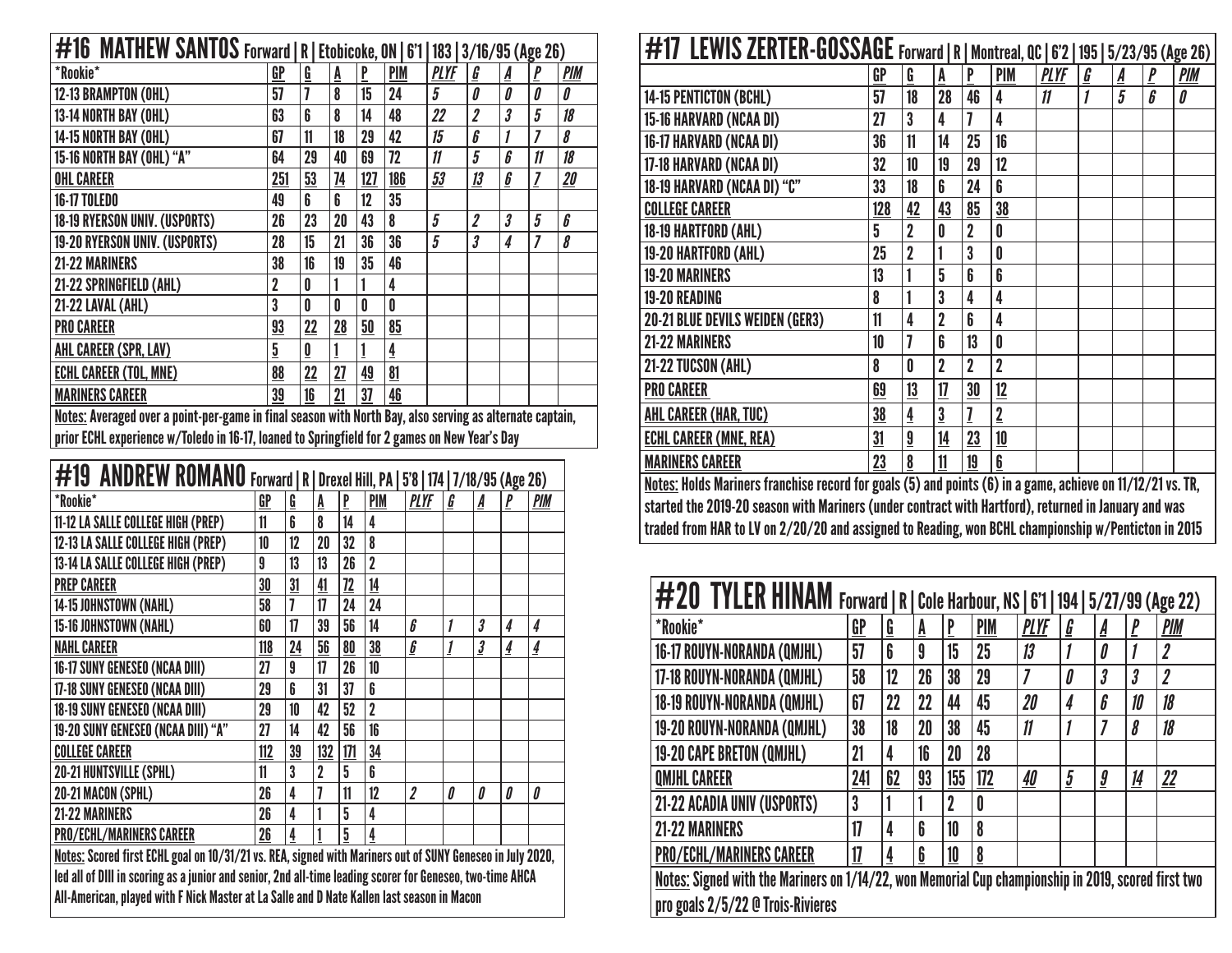|                                                                                                                   | #21 CONNER BLEACKLEY Forward   R   High River, AB   5'11   195   2/7/96 (Age 25) |                |                |                |                         |                         |                         |                |                      |                |  |  |  |  |
|-------------------------------------------------------------------------------------------------------------------|----------------------------------------------------------------------------------|----------------|----------------|----------------|-------------------------|-------------------------|-------------------------|----------------|----------------------|----------------|--|--|--|--|
|                                                                                                                   | GP                                                                               | G              | A              | P              | <b>PIM</b>              | <b>PLYF</b>             | G                       | A              | P                    | <b>PIM</b>     |  |  |  |  |
| 11-12 RED DEER (WHL)                                                                                              | 16                                                                               | $\overline{2}$ | 0              | $\overline{2}$ | 6                       |                         |                         |                |                      |                |  |  |  |  |
| 12-13 RED DEER (WHL)                                                                                              | 66                                                                               | 9              | 9              | 18             | 28                      | $\boldsymbol{g}$        | $\overline{\mathbf{2}}$ | 1              | $\boldsymbol{\beta}$ | 0              |  |  |  |  |
| 13-14 RED DEER (WHL) "C"                                                                                          | 71                                                                               | 29             | 39             | 68             | 48                      |                         |                         |                |                      |                |  |  |  |  |
| 14-15 RED DEER (WHL) "C"                                                                                          | 51                                                                               | 27             | 22             | 49             | 49                      | $\overline{5}$          | 1                       | 1              | $\boldsymbol{2}$     | 4              |  |  |  |  |
| 15-16 RED DEER (WHL) "A"                                                                                          | 55                                                                               | 13             | 33             | 46             | 49                      |                         |                         |                |                      |                |  |  |  |  |
| <b>WHL CAREER</b>                                                                                                 | 259                                                                              | 80             | 103            | 183            | 180                     | <u>14</u>               | $\overline{\mathbf{3}}$ | $\overline{2}$ | $\overline{5}$       | $\overline{4}$ |  |  |  |  |
| 16-17 CHICAGO (AHL)                                                                                               | 45                                                                               | $\overline{2}$ | 8              | 10             | 8                       | $\overline{\mathbf{2}}$ | 0                       | 0              | 0                    | $\overline{5}$ |  |  |  |  |
| <b>16-17 MISSOURI</b>                                                                                             | 14                                                                               | $\overline{1}$ | 10             | 17             | 14                      |                         |                         |                |                      |                |  |  |  |  |
| 17-18 CHICAGO (AHL)                                                                                               | 7                                                                                | 0              | 1              |                | $\overline{2}$          |                         |                         |                |                      |                |  |  |  |  |
| 17-18 SAN ANTONIO (AHL)                                                                                           | 13                                                                               | 1              | 0              | 1              | $\overline{1}$          |                         |                         |                |                      |                |  |  |  |  |
| 17-18 TULSA                                                                                                       | 40                                                                               | 19             | 19             | 38             | 82                      |                         |                         |                |                      |                |  |  |  |  |
| 18-19 SAN ANTONIO (AHL)                                                                                           | 57                                                                               | 5              | 11             | 16             | 35                      |                         |                         |                |                      |                |  |  |  |  |
| <b>19-20 IDAHO</b>                                                                                                | 18                                                                               | 4              | 9              | 13             | 4                       |                         |                         |                |                      |                |  |  |  |  |
| 19-20 TEXAS (AHL)                                                                                                 | 10                                                                               | 3              | $\overline{2}$ | 5              | $\overline{\mathbf{6}}$ |                         |                         |                |                      |                |  |  |  |  |
| <b>19-20 MARINERS</b>                                                                                             | 15                                                                               | 5              | 5              | 10             | 14                      |                         |                         |                |                      |                |  |  |  |  |
| 19-20 HARTFORD (AHL)                                                                                              | 1                                                                                | Û              | 0              | 0              | $\overline{2}$          |                         |                         |                |                      |                |  |  |  |  |
| <b>20-21 ALLEN</b>                                                                                                | 32                                                                               | 4              | 5              | 9              | 17                      |                         |                         |                |                      |                |  |  |  |  |
| <b>21-22 MARINERS</b>                                                                                             | 43                                                                               | 8              | 8              | 16             | 34                      |                         |                         |                |                      |                |  |  |  |  |
| <b>PRO CAREER</b>                                                                                                 | 295                                                                              | 58             | 78             | 136            | 223                     |                         |                         |                |                      |                |  |  |  |  |
| AHL CAREER (CHI, SA, TEX)                                                                                         | 133                                                                              | 11             | 22             | 33             | 58                      |                         |                         |                |                      |                |  |  |  |  |
| <b>ECHL CAREER (MO, TUL, IDH)</b>                                                                                 | 162                                                                              | 47             | 56             | 103            | 165                     |                         |                         |                |                      |                |  |  |  |  |
| <b>MARINERS CAREER</b>                                                                                            | 58                                                                               | 13             | 13             | 26             | 48                      |                         |                         |                |                      |                |  |  |  |  |
| Notes: Acquired by the Mariners from Idaho in 3 team deal on 1/14/20, scored a goal in final game before pandemic |                                                                                  |                |                |                |                         |                         |                         |                |                      |                |  |  |  |  |
| (3/10/20 vs. NOR), ECHL All-Star in 2017-18 w/Tulsa, drafted twice: 2014, R1 #23 by COL & 2016, R5 #144 by STL    |                                                                                  |                |                |                |                         |                         |                         |                |                      |                |  |  |  |  |

|                                                                                                            | #24 MARC-OLIVIER DUQUETTE Defenseman   L   Chateauguay, QC   6'4   210   3/26/98 (Age 23) |                |                |    |                |                  |          |   |   |            |  |  |  |
|------------------------------------------------------------------------------------------------------------|-------------------------------------------------------------------------------------------|----------------|----------------|----|----------------|------------------|----------|---|---|------------|--|--|--|
|                                                                                                            | GP                                                                                        | Ģ              | A              | P  | <b>PIM</b>     | <b>PLYF</b>      | <u>G</u> | A | P | <b>PIM</b> |  |  |  |
| 14-15 GATINEAU (QMJHL)                                                                                     | 3                                                                                         | 0              | 0              | 0  | 0              |                  |          |   |   |            |  |  |  |
| 15-16 GATINEAU (QMJHL)                                                                                     | 2                                                                                         | 0              | 0              | 0  | 0              |                  |          |   |   |            |  |  |  |
| 16-17 DRUMMONDVILLE (QMJHL)                                                                                | 68                                                                                        | 4              | 21             | 25 | 39             | 4                | 0        | 0 | Л | 0          |  |  |  |
| 17-18 DRUMMONDVILLE (QMJHL)                                                                                | 68                                                                                        | 3              | 18             | 21 | 66             | $\boldsymbol{g}$ | 0        | 4 | 4 | 8          |  |  |  |
| 18-19 DRUMMONDVILLE (QMJHL)                                                                                | 50                                                                                        | 7              | 17             | 24 | 52             | 16               |          | 2 | 3 | 12         |  |  |  |
| <b>QMJHL CAREER</b>                                                                                        | 191                                                                                       | 14             | 56             | 70 | 164            | 29               |          | 6 |   | 20         |  |  |  |
| <b>19-20 FORT WAYNE</b>                                                                                    | 4                                                                                         | 0              | 0              | 0  | 0              |                  |          |   |   |            |  |  |  |
| <b>19-20 WHEELING</b>                                                                                      | 39                                                                                        | $\overline{2}$ | 5              | 7  | 24             |                  |          |   |   |            |  |  |  |
| <b>20-21 WHEELING</b>                                                                                      |                                                                                           | O              | 0              | 0  | $\overline{2}$ |                  |          |   |   |            |  |  |  |
| <b>21-22 MARINERS</b>                                                                                      | 38                                                                                        | 4              | $\overline{2}$ | 6  | 17             |                  |          |   |   |            |  |  |  |
| <b>PRO/ECHL CAREER (FW, WHE, MNE)</b>                                                                      | 82                                                                                        | 6              | 1              | 13 | 43             |                  |          |   |   |            |  |  |  |
| <b>MARINERS CAREER</b>                                                                                     | 38                                                                                        | 4              | $\mathbf 2$    | 6  | 17             |                  |          |   |   |            |  |  |  |
| Notes: Signed as a free agent in July 2019, posted career high 4 goals in 19-20, led all Witchita d-men in |                                                                                           |                |                |    |                |                  |          |   |   |            |  |  |  |
| scoring (19 pts) in 17-18, played with Francois Brassard for Gatineau Olympiques (QMJHL) in 14-15          |                                                                                           |                |                |    |                |                  |          |   |   |            |  |  |  |

| #22 CAMERON ASKEW Forward   R   Boston, MA   6'4   212   5/13/97 (Age 24)                            |     |     |     |     |            |                |                                  |                |                         |                         |  |  |  |
|------------------------------------------------------------------------------------------------------|-----|-----|-----|-----|------------|----------------|----------------------------------|----------------|-------------------------|-------------------------|--|--|--|
|                                                                                                      | GP  | G   | A   | P   | <b>PIM</b> | <b>PLYF</b>    | G                                | A              | $\mathbf{P}$            | <b>PIM</b>              |  |  |  |
| 13-14 DRUMMONDVILLE (QMJHL)                                                                          | 64  | 5   | 9   | 14  | 20         | 11             | 0                                | $\overline{2}$ | $\overline{\mathbf{2}}$ | 0                       |  |  |  |
| 14-15 MONCTON (QMJHL)                                                                                | 66  | 17  | 28  | 45  | 44         | 16             | $\overline{2}$                   | 1              | 3                       | 8                       |  |  |  |
| 15-16 MONCTON (QMJHL)                                                                                | 66  | 32  | 33  | 65  | 45         | 16             | ĥ                                | 3              | $\boldsymbol{g}$        | 4                       |  |  |  |
| 16-17 MONCTON (QMJHL)                                                                                | 32  | 13  | 16  | 29  | 14         |                |                                  |                |                         |                         |  |  |  |
| 16-17 SHAWINIGAN (QMJHL)                                                                             | 36  | 14  | 13  | 27  | 24         | 6              | 0                                | 1              | 1                       | 0                       |  |  |  |
| 17-18 SHAWINIGAN (QMJHL)                                                                             | 32  | 13  | 11  | 24  | 17         |                |                                  |                |                         |                         |  |  |  |
| 17-18 CHARLOTTETOWN (QMJHL)                                                                          | 31  | 6   | 8   | 14  | 36         | 18             | 4                                | 7              | 11                      | 16                      |  |  |  |
| <b>QMJHL CAREER</b>                                                                                  | 327 | 100 | 118 | 218 | 200        | 67             | 12                               | <u>14</u>      | 26                      | 28                      |  |  |  |
| <b>18-19 SOUTH CAROLINA</b>                                                                          | 47  | 17  | 10  | 27  | 31         | 5              | 0                                | 3              | 3                       | $\overline{\mathbf{2}}$ |  |  |  |
| <b>19-20 SOUTH CAROLINA</b>                                                                          | 55  | 12  | 16  | 28  | 36         |                |                                  |                |                         |                         |  |  |  |
| <b>20-21 SOUTH CAROLINA</b>                                                                          | 43  | 9   | 5   | 14  | 47         |                |                                  |                |                         |                         |  |  |  |
| <b>21-22 MARINERS</b>                                                                                | 45  | 15  | 8   | 23  | 42         |                |                                  |                |                         |                         |  |  |  |
| PRO/ECHL CAREER (SC, MNE)                                                                            | 190 | 53  | 39  | 92  | 156        | $\overline{5}$ | $\underline{\underline{\theta}}$ | $\mathbf{3}$   | $\mathbf{3}$            | $\mathbf{2}$            |  |  |  |
| <b>MARINERS CAREER</b>                                                                               | 45  | 15  | 8   | 23  | 42         |                |                                  |                |                         |                         |  |  |  |
| Notes: Acquired in Sept 2021 from SC in exchg for future considerations, played on a line with VAN's |     |     |     |     |            |                |                                  |                |                         |                         |  |  |  |
| Conor Garland in 15-16 with Moncton, played prep hockey for St. Sebastian's School & Cushing Academy |     |     |     |     |            |                |                                  |                |                         |                         |  |  |  |

| #25 JAKE BRICKNELL Forward   R   Post Perry, 0N   6'1   216   7/15/97 (Age 24)                    |     |                |                          |                         |            |                         |                                            |                                            |                         |                  |  |
|---------------------------------------------------------------------------------------------------|-----|----------------|--------------------------|-------------------------|------------|-------------------------|--------------------------------------------|--------------------------------------------|-------------------------|------------------|--|
| *Rookie*                                                                                          | GP  | $\mathbf{G}$   | A                        | P                       | <b>PIM</b> | <b>PLYF</b>             | G                                          | ₫                                          | P                       | <b>PIM</b>       |  |
| 13-14 BELLEVILLE (OHL)                                                                            | 55  | $\overline{2}$ | 4                        | 6                       | 62         |                         |                                            |                                            |                         |                  |  |
| 14-15 BELLEVILLE (OHL)                                                                            | 58  | 1              | 4                        | 5                       | 53         | $\boldsymbol{\beta}$    | 0                                          | 0                                          | 0                       | $\boldsymbol{g}$ |  |
| 15-16 HAMILTON (OHL)                                                                              | 16  | 3              | 1                        | 4                       | 25         |                         |                                            |                                            |                         |                  |  |
| <b>15-16 GUELPH (OHL)</b>                                                                         | 50  | 8              | 10                       | 18                      | 66         |                         |                                            |                                            |                         |                  |  |
| 16-17 GUELPH (OHL)                                                                                | 26  | 5              | 4                        | 9                       | 46         |                         |                                            |                                            |                         |                  |  |
| <b>OHL CAREER</b>                                                                                 | 205 | 19             | 23                       | 42                      | 252        | $\mathbf{3}$            | $\mathbf{\underline{\boldsymbol{\theta}}}$ | $\mathbf{\underline{\boldsymbol{\theta}}}$ | <u>0</u>                | $\underline{g}$  |  |
| 16-17 COBOURG (OJHL)                                                                              | 15  | 10             | 8                        | 18                      | 20         | 13                      | $\overline{\mathfrak{z}}$                  | $\overline{I}$                             | 10                      | 16               |  |
| 17-18 AURORA (OJHL) "C"                                                                           | 53  | 35             | 64                       | 99                      | 128        | 16                      | 10                                         | 12                                         | 22                      | 30               |  |
| <b>OJHL CAREER</b>                                                                                | 68  | 45             | 72                       | 117                     | 148        | 29                      | 13                                         | 19                                         | 32                      | 46               |  |
| 18-19 UNIV. ONT. INST. TECH (USPORTS)                                                             | 28  | 8              | 13                       | 21                      | 24         | $\overline{\mathbf{2}}$ | 1                                          | 0                                          | 1                       | 0                |  |
| 19-20 UNIV. ONT. INST. TECH (USPORTS)                                                             | 23  | 12             | 15                       | 27                      | 33         | $\boldsymbol{\beta}$    | 0                                          | $\overline{\mathbf{2}}$                    | $\overline{\mathbf{2}}$ | 4                |  |
| <b>USPORTS CAREER</b>                                                                             | 51  | 20             | 28                       | 48                      | 57         | $\overline{5}$          | 1                                          | $\overline{2}$                             | $\overline{\mathbf{3}}$ | $\overline{4}$   |  |
| <b>21-22 KANSAS CITY</b>                                                                          | 8   |                | $\overline{2}$           | 3                       | 17         |                         |                                            |                                            |                         |                  |  |
| 21-22 MARINERS                                                                                    | 25  | $\overline{2}$ | 4                        | 6                       | 38         |                         |                                            |                                            |                         |                  |  |
| PRO/ECHL CAREER (KC, MNE)                                                                         | 33  | $\overline{3}$ | $\underline{\mathbf{6}}$ | $\overline{\mathbf{a}}$ | 55         |                         |                                            |                                            |                         |                  |  |
| <b>MARINERS CAREER</b>                                                                            | 25  | $\overline{2}$ | 4                        | 6                       | 38         |                         |                                            |                                            |                         |                  |  |
| Notes: Acquired by the Mariners from KC on 12/1/21, completing a future considerations trade from |     |                |                          |                         |            |                         |                                            |                                            |                         |                  |  |
| 9/30/21 (Mikael Robidoux), finished 2nd in the OJHL in scoring in 2017-18                         |     |                |                          |                         |            |                         |                                            |                                            |                         |                  |  |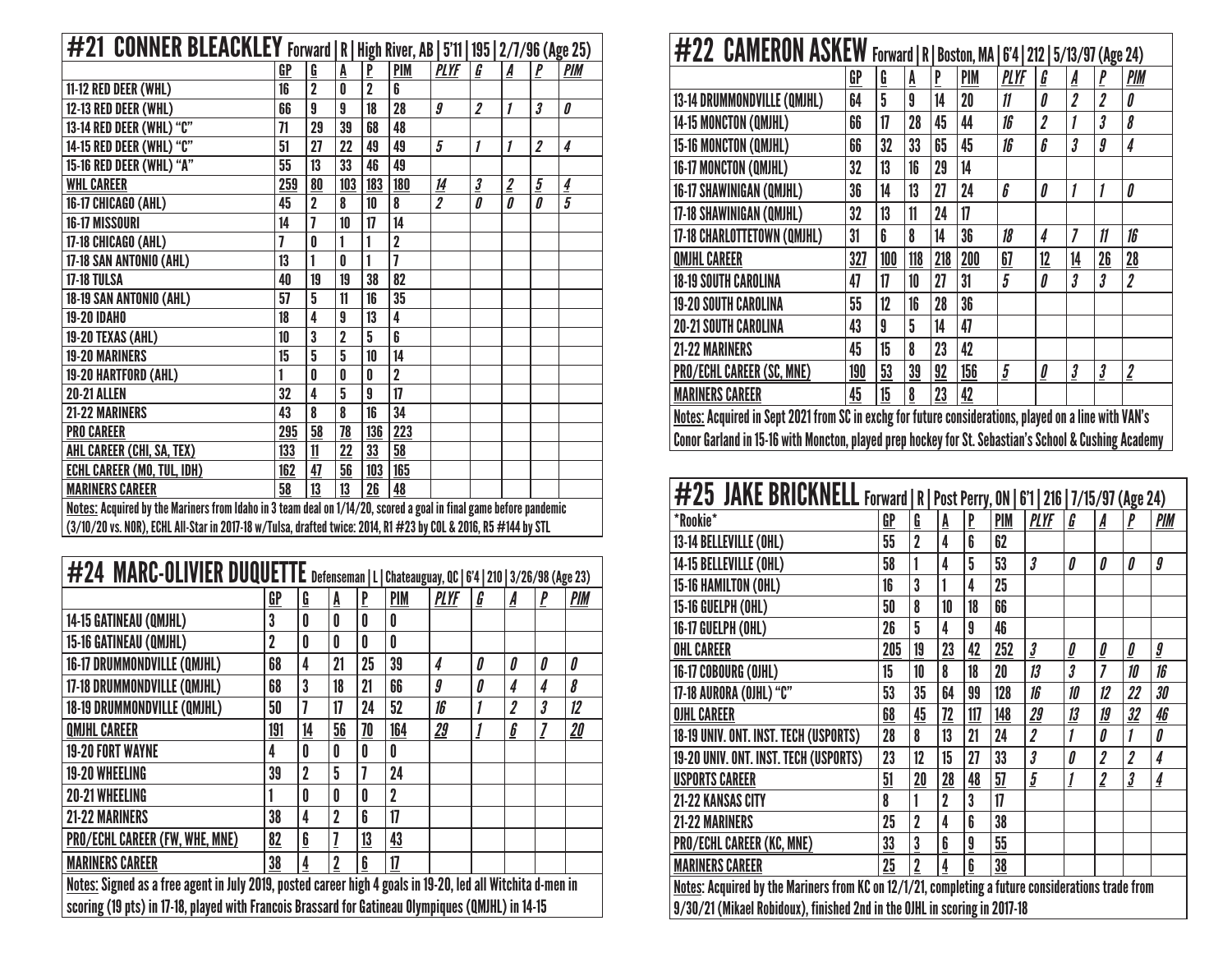| #26 NATE KALLEN Defenseman   R   San Diego, CA   6'1   192   11/5/97 (Age 25)                       |     |                |                          |    |                |             |   |   |   |            |  |  |
|-----------------------------------------------------------------------------------------------------|-----|----------------|--------------------------|----|----------------|-------------|---|---|---|------------|--|--|
| *Rookie*                                                                                            | GP  | Ģ              | A                        | P  | <b>PIM</b>     | <b>PLYF</b> | G | A | P | <b>PIM</b> |  |  |
| 15-16 MUSKEGON (USHL)                                                                               | 59  | 3              | 14                       | 17 | 8              |             |   |   |   |            |  |  |
| <b>USHL CAREER</b>                                                                                  | 59  | 3              | 14                       | 17 | $\overline{8}$ |             |   |   |   |            |  |  |
| 16-17 FERRIS STATE (NCAA DI)                                                                        | 37  | $\overline{2}$ | 5                        | 7  | 8              |             |   |   |   |            |  |  |
| 17-18 FERRIS STATE (NCAA DI)                                                                        | 38  | 5              | 12                       | 17 | 8              |             |   |   |   |            |  |  |
| 18-19 FERRIS STATE (NCAA DI) "A"                                                                    | 36  |                | 17                       | 24 | 6              |             |   |   |   |            |  |  |
| 19-20 FERRIS STATE (NCAA DI) "C"                                                                    | 35  | ĥ              | 10                       | 16 | 18             |             |   |   |   |            |  |  |
| <b>COLLEGE CAREER</b>                                                                               | 146 | 20             | 44                       | 64 | 40             |             |   |   |   |            |  |  |
| <b>19-20 MARINERS</b>                                                                               | 3   | O              | O                        | Λ  | $\overline{2}$ |             |   |   |   |            |  |  |
| 20-21 RAPID CITY                                                                                    | 4   | 0              | 0                        | Λ  | Û              |             |   |   |   |            |  |  |
| 20-21 MACON (SPHL)                                                                                  | 25  | 4              | 15                       | 19 | 12             | 4           | 0 | 1 |   | 0          |  |  |
| <b>21-22 MARINERS</b>                                                                               | 24  | 4              | 8                        | 12 | 8              |             |   |   |   |            |  |  |
| 21-22 SPRINGFIELD (AHL)                                                                             | 3   |                | 0                        |    | N              |             |   |   |   |            |  |  |
| <b>PRO CAREER</b>                                                                                   | 35  | 5              | 9                        | 14 | 10             |             |   |   |   |            |  |  |
| AHL CAREER (SPR)                                                                                    | 3   |                | $\underline{\mathbf{0}}$ |    | 0              |             |   |   |   |            |  |  |
| <b>ECHL CAREER (MNE, RC)</b>                                                                        | 32  | 4              | $\overline{\mathbf{a}}$  | 13 | 10             |             |   |   |   |            |  |  |
| <b>MARINERS CAREER</b>                                                                              | 28  | 4              | 9                        | 13 | 10             |             |   |   |   |            |  |  |
| Notes: Signed with Mariners out of Ferris State University 3/5/20 and played 3 games for MNF hefore |     |                |                          |    |                |             |   |   |   |            |  |  |

| <u>Notes:</u> Signed with Mariners out of Ferris State University 3/5/20 and played 3 games for MNE before pandemic, Captain FSU in 2019-20, wore an "A" in 2018-19, 2nd on the team in scoring (16 pts in 35 games) this past season, named to FSU "All-Decade Team" in December 2019, leading all program D-men in goals from 2010-20, WCHA All-Academic in 2017-18, played 20-21 in Macon (SPHL) w/Andrew Romano

| #28 CONNOR DOHERTY                                                                                |     |                |    |    |            |                           |   |                |                         | Defenseman   L   Holden, MA   6'2   194   4/12/93 (Age 28) |
|---------------------------------------------------------------------------------------------------|-----|----------------|----|----|------------|---------------------------|---|----------------|-------------------------|------------------------------------------------------------|
| *CAPTAIN*                                                                                         | GP  | G              | A  | P  | <b>PIM</b> | <b>PLYF</b>               | G | A              | P                       | PIM                                                        |
| 11-12 BOSTON JR. BRUINS (EJHL)                                                                    | 35  | 4              | 14 | 18 | 66         | 4                         | 0 | $\overline{2}$ | $\overline{2}$          | 4                                                          |
| 12-13 BOSTON JR. BRUINS (EJHL)                                                                    | 15  | 7              | 5  | 12 | 18         | $\overline{\mathbf{2}}$   | 0 | $\overline{2}$ | $\overline{\mathbf{2}}$ | $\overline{\mathbf{4}}$                                    |
| 13-14 BOSTON (USPHL Premier)                                                                      | 42  | 5              | 15 | 20 | 67         | $\boldsymbol{\mathit{b}}$ | 0 | 4              | 4                       | 6                                                          |
| 14-15 SACRED HEART (NCAA DI)                                                                      | 38  | 3              | 5  | 8  | 40         |                           |   |                |                         |                                                            |
| 15-16 SACRED HEART (NCAA DI)                                                                      | 36  | 4              | 6  | 10 | 60         |                           |   |                |                         |                                                            |
| 16-17 SACRED HEART (NCAA DI) "A"                                                                  | 25  | 0              | 3  | 3  | 34         |                           |   |                |                         |                                                            |
| <b>COLLEGE CAREER</b>                                                                             | 99  | $\overline{1}$ | 14 | 21 | 134        |                           |   |                |                         |                                                            |
| <b>17-18 WORCESTER</b>                                                                            | 40  | 1              | 4  | 5  | 49         | 5                         | 0 | 1              | 1                       | 6                                                          |
| <b>18-19 WORCESTER</b>                                                                            | 52  | 1              | 8  | 9  | 86         |                           |   |                |                         |                                                            |
| <b>19-20 WORCESTER</b>                                                                            | 51  | 0              | 11 | 11 | 60         |                           |   |                |                         |                                                            |
| <b>20-21 KANSAS CITY</b>                                                                          | 40  |                | 3  | 4  | 42         |                           |   |                |                         |                                                            |
| 21-22 MARINERS "C"                                                                                | 40  | 0              | 11 | 11 | 61         |                           |   |                |                         |                                                            |
| PRO/ECHL CAREER (WOR, KC, MNE)                                                                    | 223 | $\overline{3}$ | 37 | 40 | 298        |                           |   |                |                         |                                                            |
| <b>MARINERS CAREER</b>                                                                            | 40  | $\pmb{0}$      | 11 | 11 | 61         |                           |   |                |                         |                                                            |
| Notes: Acquired by the Mariners in July 2021 from WOR in exchg for future considerations, won the |     |                |    |    |            |                           |   |                |                         |                                                            |
| 2019-20 ECHL Community Service Award                                                              |     |                |    |    |            |                           |   |                |                         |                                                            |

| #27 PATRICK SHEA Forward   R   Marshfield, MA   5'11   194   3/25/97 (Age 24)                            |     |                          |                |                |                          |             |   |   |              |            |  |  |
|----------------------------------------------------------------------------------------------------------|-----|--------------------------|----------------|----------------|--------------------------|-------------|---|---|--------------|------------|--|--|
| *Rookie*                                                                                                 | GP  | G                        | Ā              | P              | <b>PIM</b>               | <b>PLYF</b> | G | A | $\mathbf{P}$ | <b>PIM</b> |  |  |
| 13-14 CAPE COD WHALERS 16U (MHSL)                                                                        | 11  | 6                        | 8              | 14             | $\overline{2}$           |             |   |   |              |            |  |  |
| <b>14-15 KIMBALL UNION ACADEMY (Prep)</b>                                                                | 33  | 19                       | 20             | 39             |                          |             |   |   |              |            |  |  |
| 14-15 BOSTON JR. BRUINS 18U (USPHL)                                                                      | 11  | 5                        | 7              | 12             | 20                       |             |   |   |              |            |  |  |
| 15-16 KIMBALL UNION ACADEMY (Prep)                                                                       | 35  | 26                       | 45             | 71             |                          |             |   |   |              |            |  |  |
| 15-16 BOSTON JR. BRUINS 18U (USPHL)                                                                      | 11  | 6                        | 9              | 15             | 50                       |             |   |   |              |            |  |  |
| <b>16-17 UNIVERSITY OF MAINE (NCAA DI)</b>                                                               | 33  | 5                        | 11             | 16             | 12                       |             |   |   |              |            |  |  |
| 17-18 UNIVERSITY OF MAINE (NCAA DI)                                                                      | 38  | 5                        | 9              | 14             | 29                       |             |   |   |              |            |  |  |
| 18-19 UNIVERISTY OF MAINE (NCAA DI)                                                                      | 35  | 4                        | 10             | 14             | 42                       |             |   |   |              |            |  |  |
| 19-20 UNIVERSITY OF MAINE (NCAA DI)                                                                      | 29  | 6                        | 4              | 10             | 16                       |             |   |   |              |            |  |  |
| <b>COLLEGE CAREER</b>                                                                                    | 135 | 20                       | 34             | 54             | 99                       |             |   |   |              |            |  |  |
| 21-22 MARINERS                                                                                           | 42  | 8                        | 8              | 16             | 15                       |             |   |   |              |            |  |  |
| 21-22 SPRINGFIELD (AHL)                                                                                  | 4   | 0                        | $\overline{2}$ | 2              | 0                        |             |   |   |              |            |  |  |
| <b>PRO CAREER</b>                                                                                        | 46  | $\underline{\mathbf{8}}$ | 10             | 18             | 15                       |             |   |   |              |            |  |  |
| <b>AHL CAREER (SPR)</b>                                                                                  | 4   | 0                        | $\overline{2}$ | $\overline{2}$ | $\underline{\mathbf{0}}$ |             |   |   |              |            |  |  |
| <b>ECHL/MARINERS CAREER</b>                                                                              | 42  | 8                        | 8              | 16             | 15                       |             |   |   |              |            |  |  |
| Notos: Signed with Mariners on 11/1/91 will hecome the Ath IIMaine alum to suit un for the Mariners this |     |                          |                |                |                          |             |   |   |              |            |  |  |

| <u>Notes:</u> Signed with Mariners on 11/1/21, will become the 4th UMaine alum to suit up for the Mariners this |  $\vert$  season (Tralmaks, Robbins, Greenway), drafted in 2015 R7 #192 overall by FLA, has large social media following (11.7K followers on IG, 24.1K subscribers on YouTube), did a podcast with Tralmaks at UMaine

| #29 PASCAL LABERGE Forward   R   Chateauguay, QC   6'1   188   4/9/98 (Age 23) |                                                                                                          |                          |     |     |                |                         |   |                         |    |                |  |
|--------------------------------------------------------------------------------|----------------------------------------------------------------------------------------------------------|--------------------------|-----|-----|----------------|-------------------------|---|-------------------------|----|----------------|--|
|                                                                                | GP                                                                                                       | $\underline{\mathbf{G}}$ | A   | P   | <b>PIM</b>     | <b>PLYF</b>             | G |                         | P  | <b>PIM</b>     |  |
| 14-15 GATINEAU (QMJHL)                                                         | 26                                                                                                       | 4                        | 6   | 10  | 4              |                         |   |                         |    |                |  |
| 14-15 VICTORIAVILLE (QMJHL)                                                    | 31                                                                                                       | 6                        | 15  | 21  | 24             | $\overline{\mathbf{z}}$ | 0 | 0                       | 0  | 4              |  |
| 15-16 VICTORIAVILLE (QMJHL)                                                    | 56                                                                                                       | 23                       | 45  | 68  | 64             | 5                       | 3 | $\overline{\mathbf{2}}$ | 5  | 6              |  |
| 16-17 VICTORIAVILLE (QMJHL)                                                    | 46                                                                                                       | 12                       | 20  | 32  | 35             | 4                       | 2 | 0                       | 2  | 4              |  |
| 17-18 VICTORIAVILLE (QMJHL)                                                    | 31                                                                                                       | 6                        | 14  | 20  | 34             |                         |   |                         |    |                |  |
| 17-18 QUEBEC (QMJHL)                                                           | 33                                                                                                       | 11                       | 16  | 27  | 33             | $\overline{z}$          | 2 | 3                       | 5  | 10             |  |
| <b>QMJHL CAREER</b>                                                            | 224                                                                                                      | 62                       | 116 | 178 | 194            | 18                      | 7 | 5                       | 12 | $\frac{24}{5}$ |  |
| 17-18 LEHIGH VALLEY (AHL)                                                      | $\overline{2}$                                                                                           | 0                        | 0   | 0   | 0              |                         |   |                         |    |                |  |
| 18-19 LEHIGH VALLEY (AHL)                                                      | 15                                                                                                       | $\overline{5}$           | 1   | 6   | 14             |                         |   |                         |    |                |  |
| 19-20 LEHIGH VALLEY (AHL)                                                      | 23                                                                                                       | 7                        | 3   | 10  | 14             |                         |   |                         |    |                |  |
| 19-20 READING (ECHL)                                                           | 24                                                                                                       | 6                        | 6   | 12  | 8              |                         |   |                         |    |                |  |
| 20-21 LEHIGH VALLEY (AHL)                                                      | 14                                                                                                       | 3                        | 1   | 4   | $\overline{2}$ |                         |   |                         |    |                |  |
| <b>21-22 MARINERS</b>                                                          | 28                                                                                                       | 15                       | 17  | 32  | 21             |                         |   |                         |    |                |  |
| 21-22 WILKES-BARRE/SCRANTON (AHL)                                              |                                                                                                          | U                        | U   | U   | 0              |                         |   |                         |    |                |  |
| <b>PRO CAREER</b>                                                              | 107                                                                                                      | 36                       | 28  | 64  | 59             |                         |   |                         |    |                |  |
| AHL CAREER (LHV, WBS)                                                          | 55                                                                                                       | 15                       | 5   | 20  | 30             |                         |   |                         |    |                |  |
| <b>ECHL CAREER (REA, MNE)</b>                                                  | 52                                                                                                       | 21                       | 23  | 44  | 29             |                         |   |                         |    |                |  |
| <b>MARINERS CAREER</b>                                                         | 28                                                                                                       | 15                       | 17  | 32  | 21             |                         |   |                         |    |                |  |
|                                                                                | Notes: Signed with Mariners in Aug. 21, entire pro career had been in Flyers org, drafted in 2016 R2 #36 |                          |     |     |                |                         |   |                         |    |                |  |
| overall by Flyers, selected 2nd overall by Gatineau in 2014 QMJHL Draft        |                                                                                                          |                          |     |     |                |                         |   |                         |    |                |  |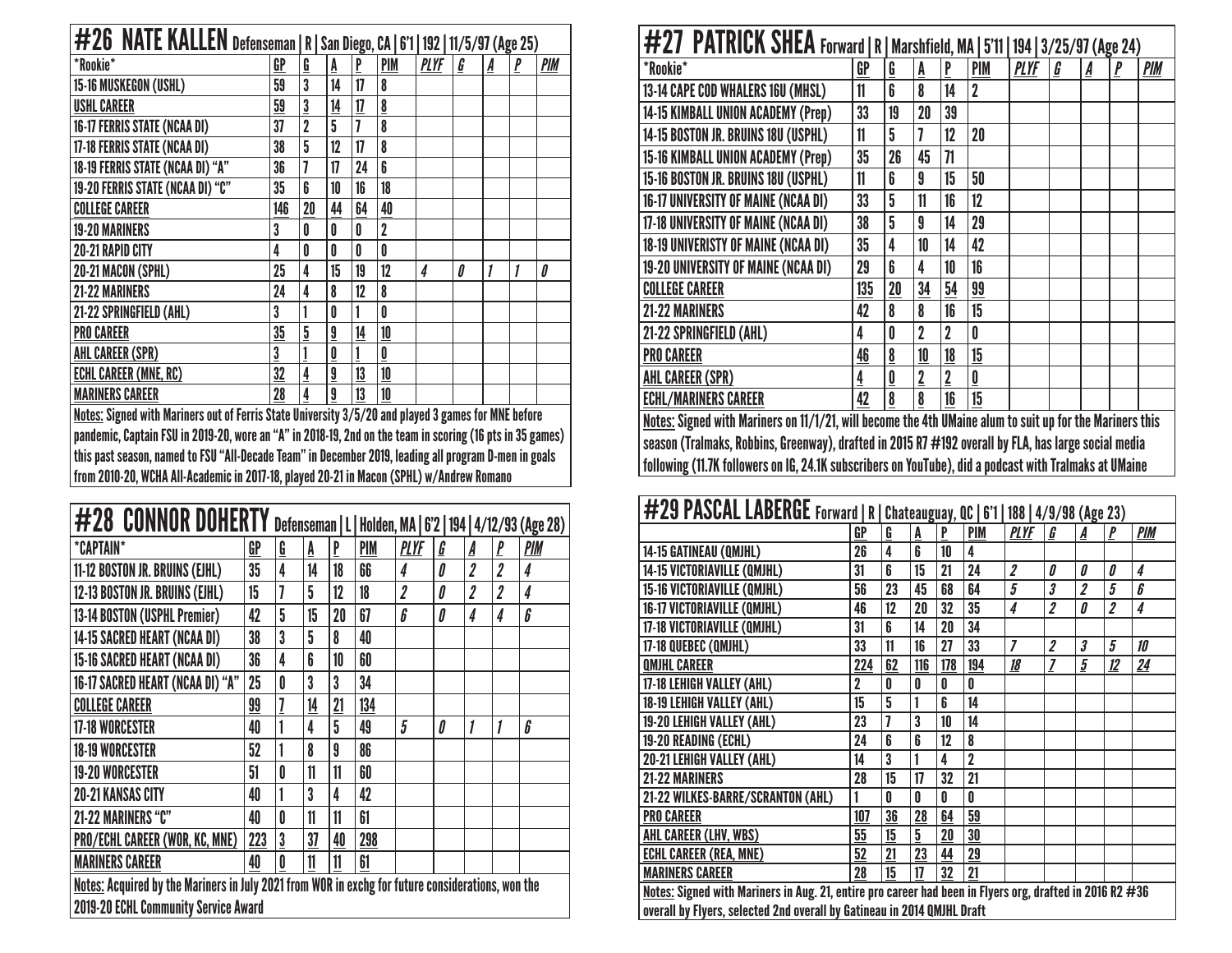| #42 ZACH MALATESTA Defenseman   R                                                                    |     |                |    |     |            |             |                                   |                      |                      | Wilmington, MA   5'9   174   7/31/96 (Age 25) |
|------------------------------------------------------------------------------------------------------|-----|----------------|----|-----|------------|-------------|-----------------------------------|----------------------|----------------------|-----------------------------------------------|
|                                                                                                      | GP  | $\mathbf{G}$   | A  | P   | <b>PIM</b> | <b>PLYF</b> | G                                 | A                    | P                    | PIM                                           |
| 14-15 MONCTON (QMJHL)                                                                                | 67  | 8              | 21 | 29  | 60         | 16          | $\overline{2}$                    | 3                    | 5                    | 8                                             |
| 15-16 MONCTON (QMJHL)                                                                                | 66  | 6              | 21 | 27  | 84         | 16          | $\overline{2}$                    | 3                    | 5                    | 14                                            |
| 16-17 MONCTON (QMJHL)                                                                                | 25  | 3              | 5  | 8   | 39         |             |                                   |                      |                      |                                               |
| 16-17 ACADIE-BATHURST (QMJHL)                                                                        | 33  | 8              | 20 | 28  | 34         | 11          | 1                                 | 7                    | 8                    | 18                                            |
| <b>QMJHL CAREER</b>                                                                                  | 191 | 25             | 67 | 92  | 217        | 43          | 5                                 | 13                   | 18                   | <u>40</u>                                     |
| <b>17-18 ATLANTA</b>                                                                                 | 36  | 1              | 10 | 11  | 21         |             |                                   |                      |                      |                                               |
| <b>18-19 ATLANTA</b>                                                                                 | 72  | 5              | 17 | 22  | 96         |             |                                   |                      |                      |                                               |
| 19-20 ATLANTA "A"                                                                                    | 60  | 14             | 20 | 34  | 92         |             |                                   |                      |                      |                                               |
| <b>20-21 SOUTH CAROLINA</b>                                                                          | 51  | 8              | 18 | 26  | 63         | 13          | 0                                 | 3                    | 3                    | 6                                             |
| 20-21 HERSHEY (AHL)                                                                                  | 4   | 0              | 1  | 1   | 0          |             |                                   |                      |                      |                                               |
| <b>21-22 WORCESTER</b>                                                                               | 21  | $\overline{2}$ | 4  | 6   | 31         |             |                                   |                      |                      |                                               |
| <b>21-22 MARINERS</b>                                                                                | 22  | 4              | 18 | 22  | 22         |             |                                   |                      |                      |                                               |
| <b>PRO CAREER</b>                                                                                    | 266 | 34             | 88 | 122 | 327        | 13          | $\underline{\boldsymbol{\theta}}$ | $\boldsymbol{\beta}$ | $\boldsymbol{\beta}$ | $\underline{6}$                               |
| <b>AHL CAREER</b>                                                                                    | 4   | 0              |    |     | 0          |             |                                   |                      |                      |                                               |
| <b>ECHL CAREER (ATL, SC, WOR, MNE)</b>                                                               | 262 | 34             | 87 | 121 | 327        | 13          | $\underline{\underline{\theta}}$  | $\boldsymbol{\beta}$ | $\boldsymbol{\beta}$ | $\underline{\pmb{b}}$                         |
| <b>MARINERS CAREER</b>                                                                               | 22  | 4              | 18 | 22  | 22         |             |                                   |                      |                      |                                               |
| Notes: Acquired from Indy in a trade on 12/29/21 in exchange for D Brycen Martin, finished 2nd among |     |                |    |     |            |             |                                   |                      |                      |                                               |
| all ECHL defensemen in goals in 2019-20                                                              |     |                |    |     |            |             |                                   |                      |                      |                                               |

| JOSH COUTURIER Defenseman   L   Newbury, MA   6'2   195   3/3/95 (Age 26)                  |                                                                                                                  |                |    |                |     |                           |   |   |   |                  |  |
|--------------------------------------------------------------------------------------------|------------------------------------------------------------------------------------------------------------------|----------------|----|----------------|-----|---------------------------|---|---|---|------------------|--|
|                                                                                            | GP                                                                                                               | G              | A  | P              | PIM | <b>PLYF</b>               | G | A |   | PIM              |  |
| 12-13 DES MOINES (USHL)                                                                    | 4                                                                                                                | 0              |    |                | 8   |                           |   |   |   |                  |  |
| 13-14 DES MOINES (USHL)                                                                    | 39                                                                                                               | 3              | 10 | 13             | 59  |                           |   |   |   |                  |  |
| <b>USHL CAREER</b>                                                                         | 43                                                                                                               | 3              | 11 | 14             | 67  |                           |   |   |   |                  |  |
| 14-15 BOSTON JR. BRUINS (USPHL Premier)                                                    | 49                                                                                                               | 16             | 22 | 38             | 36  | $\overline{\mathfrak{z}}$ | Л | Л | 0 | $\boldsymbol{2}$ |  |
| <b>15-16 BOSTON COLLEGE (NCAA DI)</b>                                                      | 33                                                                                                               | $\overline{2}$ | 4  | 6              | 24  |                           |   |   |   |                  |  |
| 16-17 UMASS (NCAA DI)                                                                      | 0                                                                                                                | 0              | 0  | 0              | 0   |                           |   |   |   |                  |  |
| 17-18 UMASS (NCAA DI)                                                                      | 39                                                                                                               | $\overline{2}$ | 13 | 15             | 32  |                           |   |   |   |                  |  |
| <b>COLLEGE CAREER</b>                                                                      | 72                                                                                                               |                | 17 | 21             | 56  |                           |   |   |   |                  |  |
| <b>18-19 WHEELING</b>                                                                      | 32                                                                                                               |                |    | $\overline{2}$ | 12  |                           |   |   |   |                  |  |
| <b>18-19 MARINERS</b>                                                                      | 19                                                                                                               |                | 8  | 10             | 8   |                           |   |   |   |                  |  |
| <b>19-20 MARINERS</b>                                                                      | 25                                                                                                               |                |    | $\overline{2}$ | 6   |                           |   |   |   |                  |  |
| <b>21-22 MARINERS</b>                                                                      | 3                                                                                                                |                |    |                | 0   |                           |   |   |   |                  |  |
| PRO/ECHL CAREER (WHE, MNE)                                                                 | 79                                                                                                               | 4              | 11 | 15             | 26  |                           |   |   |   |                  |  |
| <b>MARINERS CAREER</b>                                                                     | 47                                                                                                               | 3              | 10 | 13             | 14  |                           |   |   |   |                  |  |
|                                                                                            | Notes: Originally acquired by the Mariners from Wheeling in Feb. 2019, playing his final game as a Nailer at the |                |    |                |     |                           |   |   |   |                  |  |
| Cross Insurance Arena on 2/10/19, DNP in 2020-21, signed with the Mariners on Jan. 3, 2021 |                                                                                                                  |                |    |                |     |                           |   |   |   |                  |  |